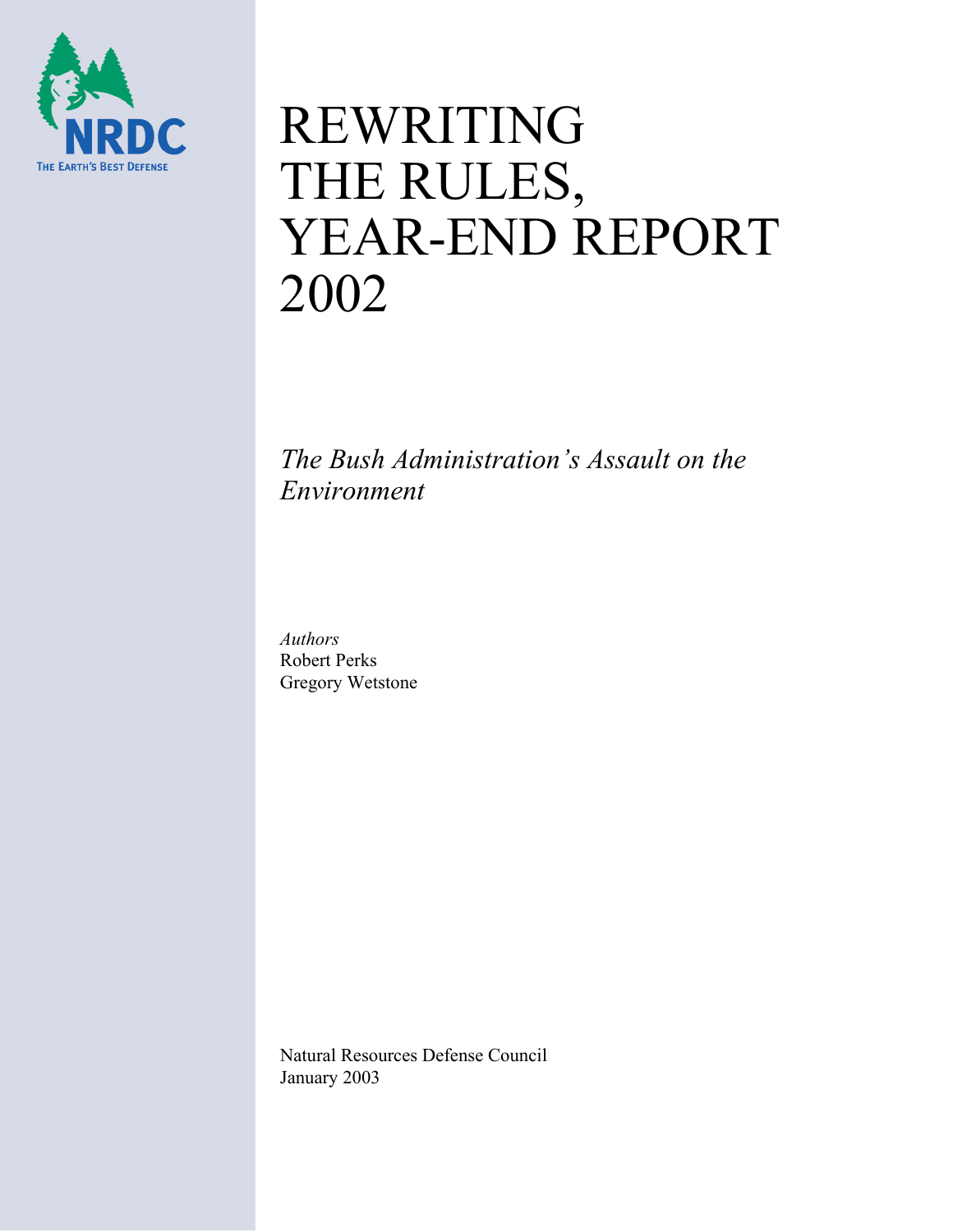

# REWRITING THE RULES, YEAR-END REPORT 2002

*The Bush Administration's Assault on the Environment*

January 2003

# **ABOUT NRDC**

The Natural Resources Defense Council is a national nonprofit environmental organization with more than 500,000 members. Since 1970, our lawyers, scientists, and other environmental specialists have been working to protect the world's natural resources and improve the quality of the human environment. NRDC has offices in New York City, Washington, D.C., Los Angeles, and San Francisco. Visit us at www.nrdc.org.

## **ACKNOWLEDGMENTS**

NRDC acknowledges the generous support of Greg and Anne Avis, The Bauman Foundation, Mark Chandler and Chris Kendrick, Scott and Jenny Dietzen, Bob Epstein and Amy Roth, Lisa Gansky, Tom and Vicki Haggin, Nicole Lederer and Larry Orr, The John Merck Fund, the Orchard Foundation, The Pew Charitable Trusts, David Readerman and Rita Burgess, Steve Silberstein and Anne Lipow, Amy Slater and Garrett Gruener, Tides Foundation, the Tara Fund, a charitable vehicle of Kathleen C. Barry and Robert Burnett, and the Turner Foundation, Inc.

We would also like to thank the following NRDC staff for their review and expertise: Sharon Buccino, Hal Candee, Drew Caputo, Sarah Chasis, Chuck Clusen, Jon Coifman, Aaron Colangelo, Jon Devine, Geoffrey Fettus, Karen Garrison, David Goldstein, Linda Greer, Steve Gurney, Michael Jasny, Rich Kassel, Dan Lashof, Nathaniel Lawrence, Susan Casey-Lefkowitz, Amy Mall, Robbin Marks, David McIntosh, Elliot Negin, Barry Nelson, Stan Norris, Erik Olsen, Joel Reynolds, Daniel Rosenberg, Jennifer Sass, Jacob Scherr, Brad Sewell, Melanie Shepherdson, Lisa Speer, Nancy Stoner, Johanna Wald, John Walke, Wesley Warren, and Andrew Wetzler. Finally, this report would not be possible without the support of NRDC's members, who now number more than 500,000.

| <b>NRDC Reports Manager</b> | <b>NRDC</b> President                  |
|-----------------------------|----------------------------------------|
| <b>Emily Cousins</b>        | John Adams                             |
| Layout                      | <b>NRDC</b> Executive Director         |
| Julia Cheung                | Frances Beinecke                       |
| Cover Design                | <b>NRDC</b> Director of Communications |
| Jenkins & Page              | Alan Metrick                           |

Copyright 2003 by the Natural Resources Defense Council.

For additional copies of this report, send \$7.50 plus \$3.50 shipping and handling to NRDC Publications Department, 40 West 20th Street, New York, NY 10011. California residents must add 7.25% sales tax. Please make checks payable to NRDC in U.S. dollars.

This report is printed on paper that is 80 percent recycled, 60 percent post-consumer waste, processed chlorine free.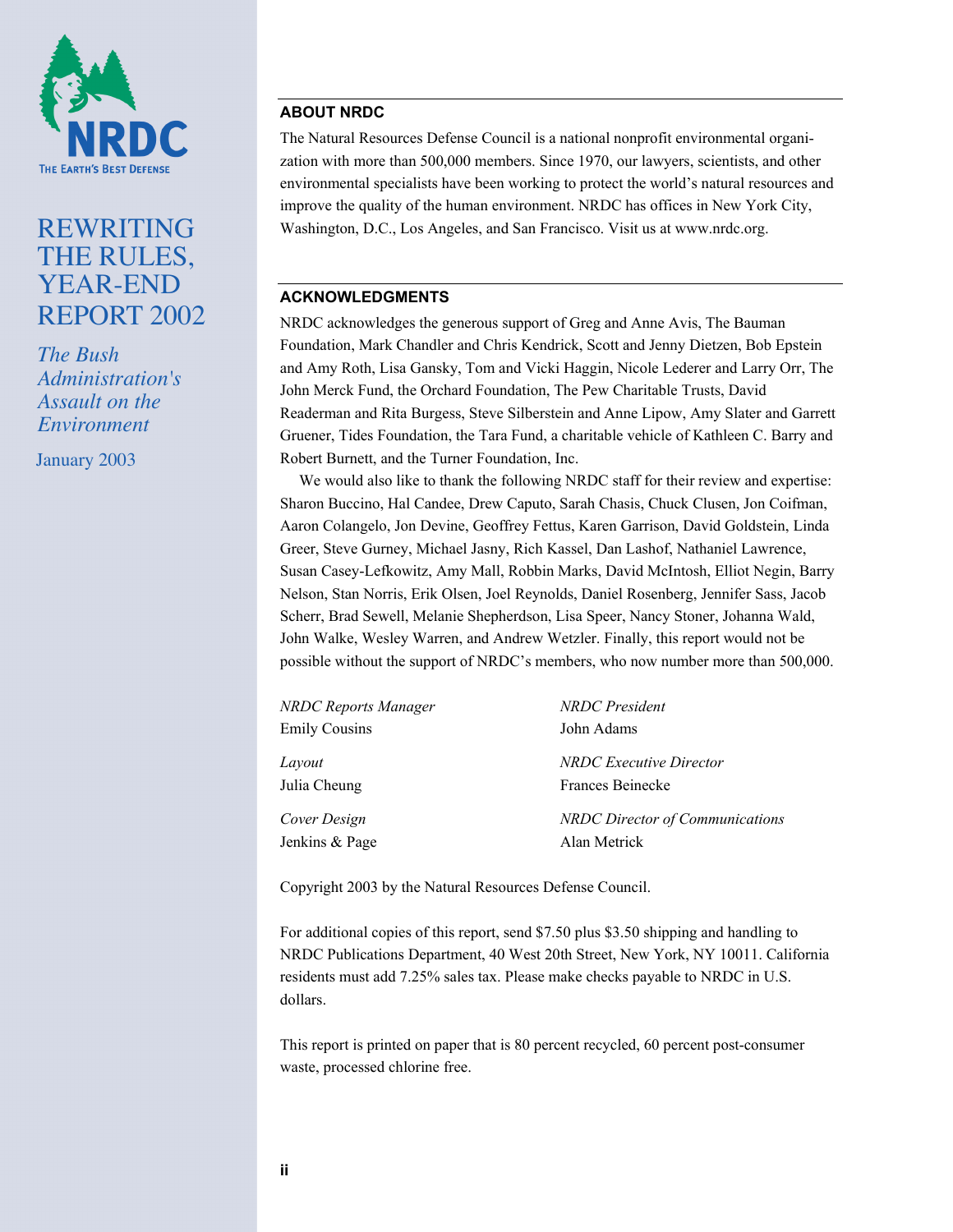# TABLE OF CONTENTS

| <b>Executive Summary</b>                                | iv |
|---------------------------------------------------------|----|
| <b>Chapter 1: Energy Policy Follies</b>                 | 1  |
| <b>Chapter 2: More Power to Air Polluters</b>           | 6  |
| Chapter 3: Turning Down the Heat on Global Warming      | 11 |
| <b>Chapter 4: Watering Down the Clean Water Act</b>     | 13 |
| <b>Chapter 5: Corporate Wealth Trumps Public Health</b> | 20 |
| <b>Chapter 6: Slacking off on Enforcement</b>           | 26 |
| <b>Chapter 7: Slash and Burn Forest Policy</b>          | 29 |
| <b>Chapter 8: Open Season on National Parks</b>         | 33 |
| Chapter 9: Wildlife Laws as Fair Game                   | 36 |
| <b>Appendix I</b>                                       | 45 |
| <b>Endnotes</b>                                         | 52 |



# REWRITING THE RULES, YEAR-END REPORT 2002

*The Bush Administration's Assault on the Environment*

January 2003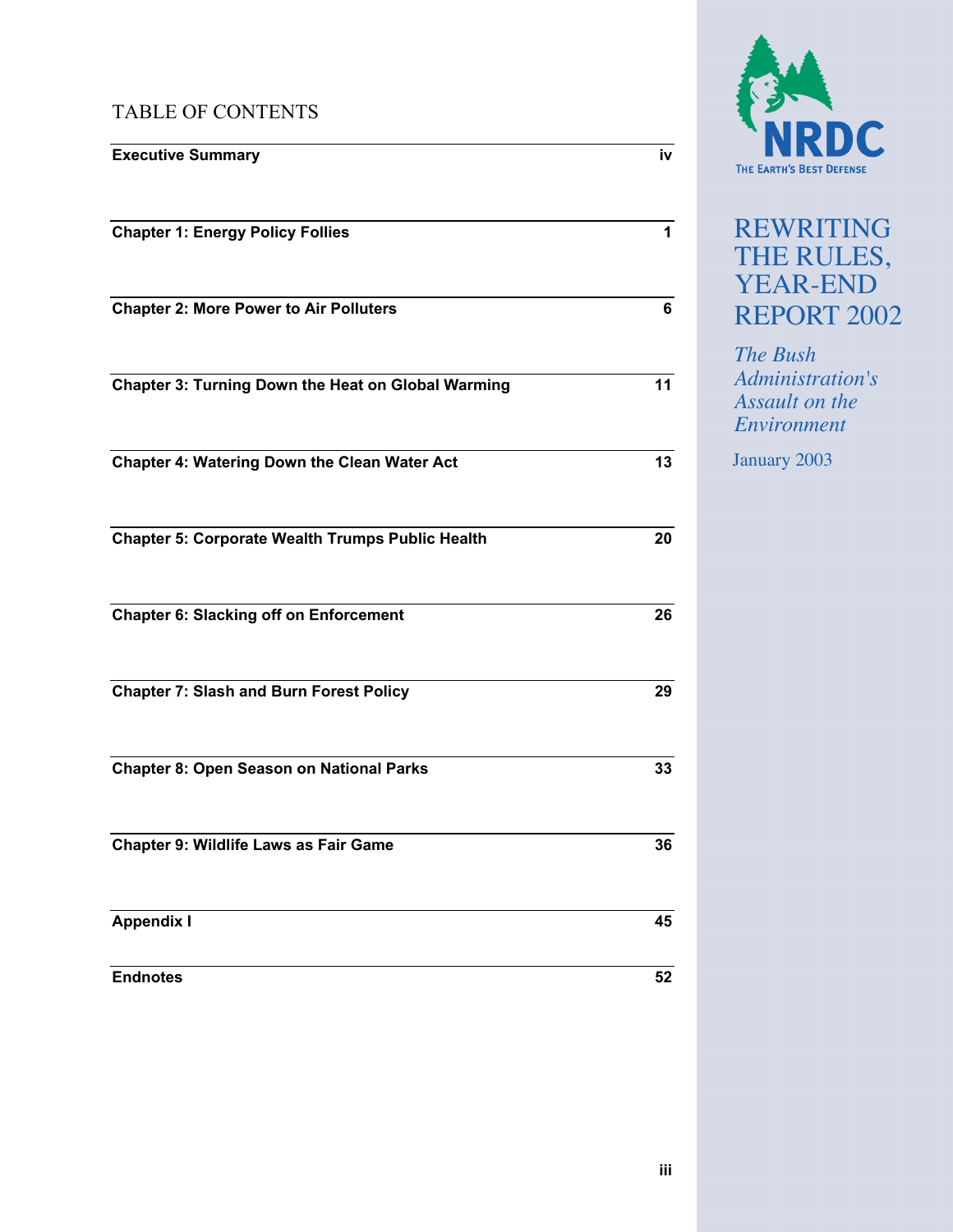

# REWRITING THE RULES, YEAR-END REPORT 2002

*The Bush Administration's Assault on the Environment*

January 2003

# EXECUTIVE SUMMARY

lthough our landmark environmental laws are among the most popular and A lthough our landmark environmental laws are among the most popular and<br>
Successful legislative efforts of the last 40 years, for the second year in a row they are under siege by the Bush administration. The timing could hardly be worse.

As scientists continue to bolster the case for prompt action to deal with pressing environmental challenges like global warming and deterioration of our oceans, America's environmental laws face a fundamental threat more sweeping and dangerous than any since the dawn of the modern environmental movement in 1970. Environmental protections have been challenged before, most notably in the James Watt era and in the Newt Gingrich Congress, but never through a campaign as far-reaching and destructive as the threat posed today by the Bush administration and the  $108<sup>th</sup>$  Congress.

One of the most immediate results of the recent mid-term congressional elections has been an acceleration of the administration's virulent effort to weaken key environmental safeguards. In the short period since the election, federal agencies have announced seismic policy shifts in areas ranging from air and water pollution, to forest and wildlife protection, to stewardship of America's public lands.<sup>1</sup>

This report examines the continuing environmental retreats by the Bush administration over the past year, and especially the escalating assault in the few short months since the 2002 congressional elections. It is not a pretty picture. Over the past year environmental programs have been peppered with more than 100 weakening changes, affecting every program that protects our air, water, forests, wetlands, public health, wildlife and pristine wild areas. The following pages examine these actions. Here are a few of the most troubling examples:

- In late November, the Environmental Protection Agency (EPA) moved to weaken a fundamental compromise that traces back to original 1970 Clean Air Act. Under that law, new factories must install tough air pollution controls, while facilities already operating at the time of the law's enactment were allowed to continue largely uncontrolled until they expanded or modernized, at which time they would have to install state-of-the-art pollution controls. After 32 years, most of the exempted facilities still operating are finally due for modernization and tougher controls. But, by changing the so-called new-source-review program, the EPA seeks to let the nation's oldest and dirtiest power plants and refineries off the hook, allowing them to expand and modernize without installing updated pollution controls.
- Shortly before Thanksgiving, the Forest Service proposed to eliminate the fundamental requirement that forest management plans protect wildlife, and to reduce public involvement in forest planning. Only weeks later, in December, the Forest Service proposed major changes to rules that govern clearcutting in national forests. In the name of "healthy forests" and "fire prevention," nearly unlimited clearcutting would be allowed in pristine national forests. Long-standing mandates for public input and environmental review would be eliminated.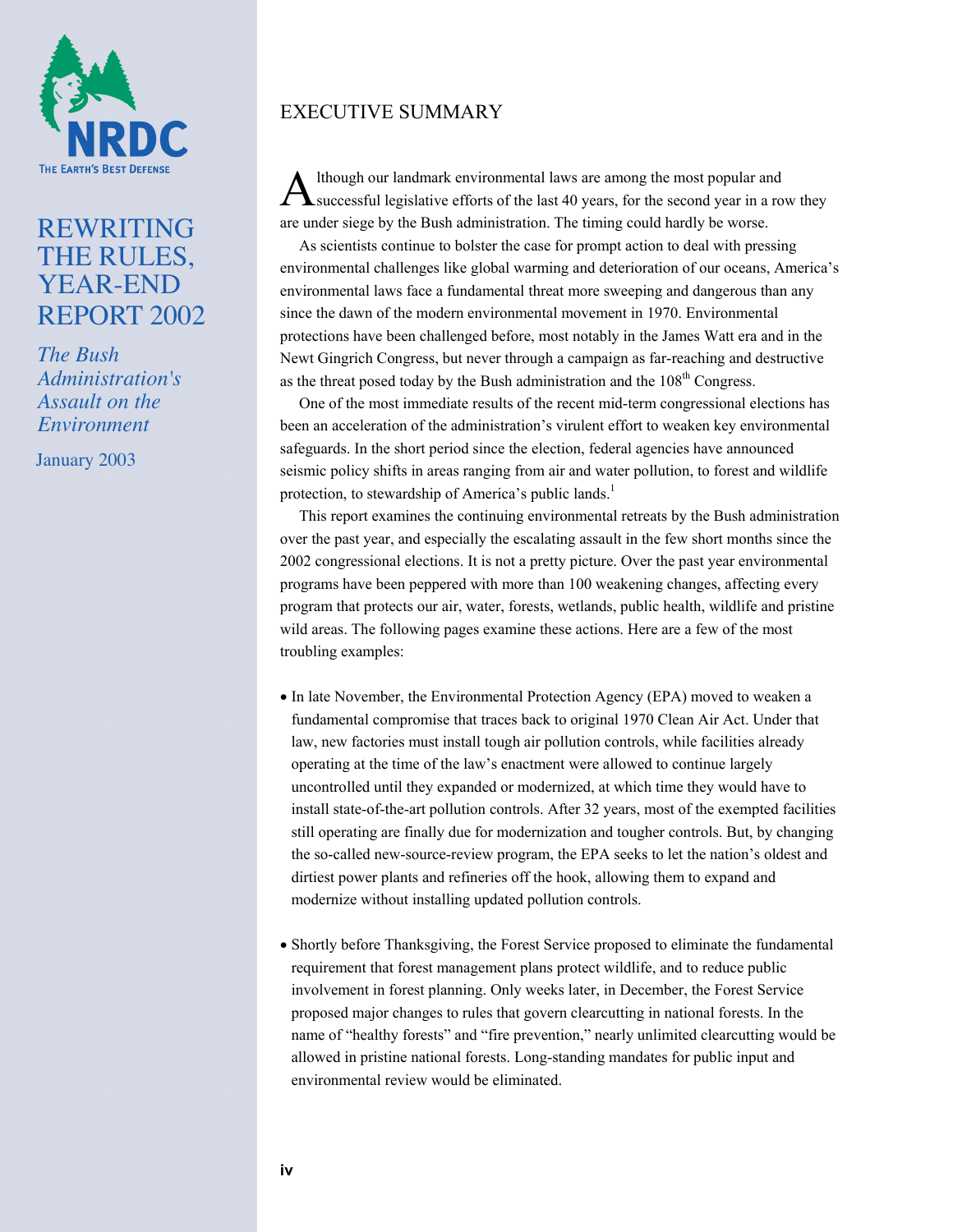- In early January 2003, the EPA announced plans for new policies to greatly reduce the number of wetlands and waterways protected by the Clean Water Act. Only a month earlier, the EPA had issued new rules governing factory farms that failed to address the immense water pollution problems caused by millions of tons of untreated animal waste that routinely contaminate rivers, streams, and waterways. The rules seek to protect corporate agriculture interests from financial liability for illegal spills and groundwater contamination. These were only the latest in a deluge of assaults on the Clean Water Act that include an effort to exempt mining waste from regulation as a pollutant under federal law and a series of additional measures to undercut wetlands protection.
- Through a series of proposals over the past six months, the President's Council on Environmental Quality and other Bush administration agencies have moved to undercut the grandfather of environmental statutes, the National Environmental Policy Act (NEPA). NEPA requires public participation in key environmental decisions, and mandates the preparation of environmental impact statements for federal actions with potentially important environmental repercussions. In recent proposals, the Bush administration has sought to scaleback long-standing requirements for environmental reviews and public participation applying to highway construction, offshore oil development, and logging in our national forests.

It is clear that every federal agency with authority over environmental programs has been enlisted in a coordinated effort to help oil, coal, logging, mining, chemical, and auto companies and others promote their short-term profits at the expense of America's public health and natural heritage. The agencies include the Interior Department, the Environmental Protection Agency, the Forest Service, the Energy Department, and the Army Corps of Engineers.

This onslaught is being quietly coordinated through the White House. The White House Office of Management and Budget–or more precisely OMB's Office of Information and Regulatory Affairs–has been busy identifying environmental safeguards that industry finds most objectionable, strong-arming agencies to review and weaken these programs, and promoting changes in scientific and economic assumptions that twist the regulatory process to favor industry. The OMB "hit list" of targeted environmental safeguards assembled early in 2001 proved to be an accurate indication of the year's most destructive Bush administration environmental assaults.<sup>2</sup>

Although Congress entrusted the heads of the federal environmental agencies with authority to carry out environmental laws, the director of OIRA, John Graham, has effectively assumed that responsibility. He has routinely rejected agency actions that are fully consistent with environmental laws but do adequately reflect his industry orientation and conservative ideology.<sup>3</sup>

America's environmental laws have improved our quality of life in fundamental ways. They have brought us cleaner air in our cities and parks, cleaner water in our lakes and rivers, and lower lead levels in our children's blood. They have protected the

*Every federal agency with authority over environmental programs has been enlisted in a coordinated effort to help oil, coal, logging, mining, chemical, and auto companies and others promote their shortterm profits at the expense of America's public health and natural heritage.*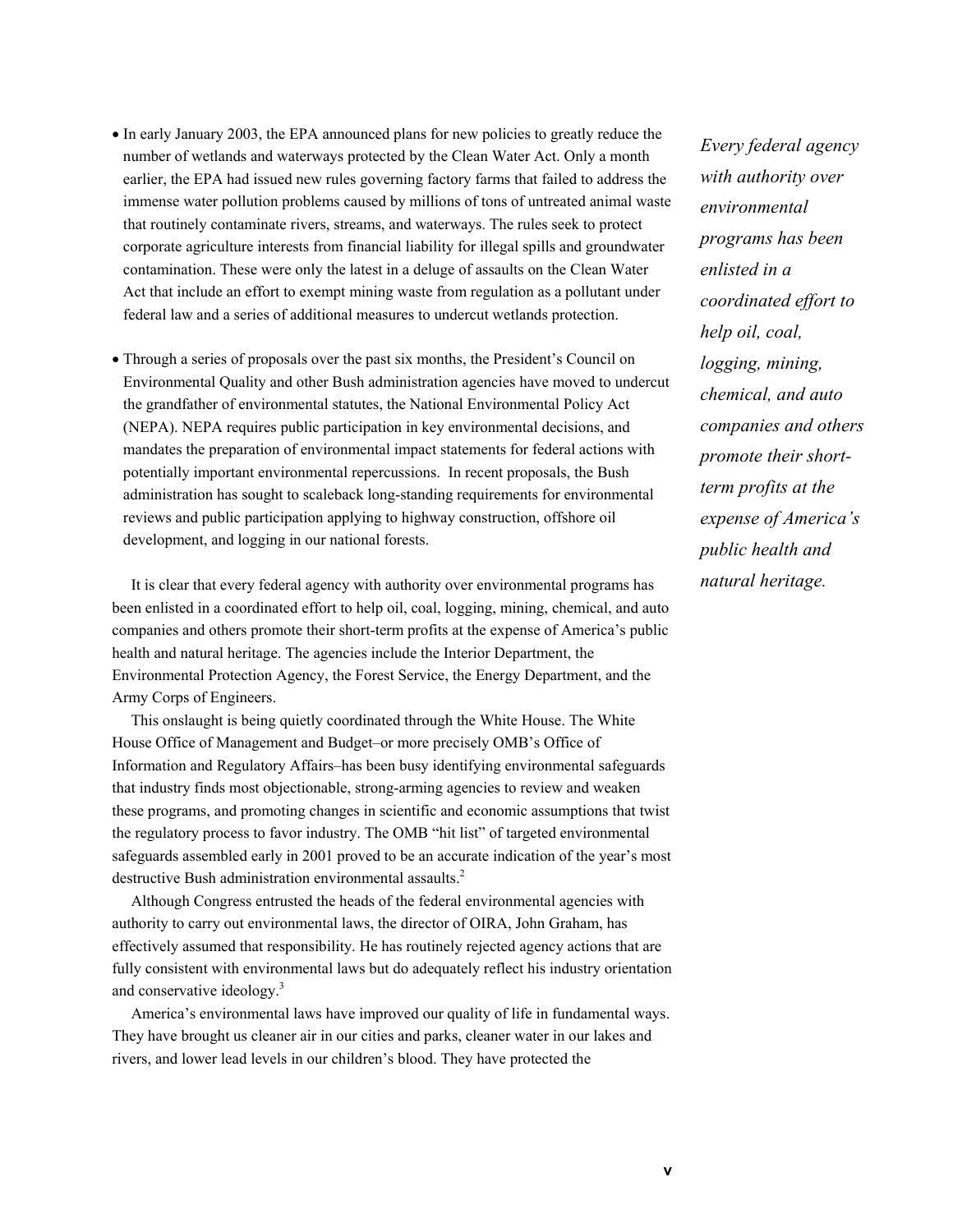stratospheric ozone layer and, of course, preserved some of the last remaining wild places that make America special and saved threatened wildlife such as the bald eagle.

Yet the Bush administration's assault rolls on even as polls continue to show overwhelming support for environmental protection. Indeed, a November *New York Times*/CBS News poll found that 62 percent of the American public believes the federal government "should be doing more to protect our environment" while only 7 percent feel that it "should be doing less."4

The White House is fully aware of just how unpopular its "seven percent" agenda, and makes every effort to minimize the public's awareness. The administration routinely times its major environmental announcements to make it as difficult as possible for the news media to report on them, usually releasing information late on Friday afternoons. Especially important pronouncements are saved for big holidays when most reporters are unavailable.

For example, the EPA announced its most recent changes in clean air regulations on the afternoon before Thanksgiving and on New Year's Eve. In a further effort to keep the stories out of the news, EPA Administrator Christine Whitman did not make the announcements, nor did she attend the agency's press conferences. The administration's penchant for minimizing public scrutiny explains why Whitman also has declined invitations to defend her clean air actions on Sunday morning television news shows. To mask the real effect of its environmental proposals, the administration often uses misleading code words such as "steamlining" or "reforming," instead of "weakening," and "thinning" instead of "logging."

Some may argue that NRDC's characterization overstates the situation. After all, the laws under siege by the Bush administration are, for the time being at least, fully intact. But we cannot ignore the reality of what it takes for our laws to work to protect our environment. Laws themselves cannot change industry behavior without an effective infrastructure to assure that they are interpreted in good faith, monitored and fully enforced. In other words, the laws must be credible to be effective, and maintaining that credibility should be a central goal of federal agencies. But, if the agencies work to undermine, rather than bolster, the credibility of our environmental laws, these vital measures become mere words on paper, increasingly irrelevant to what polluters, developers, and mining and logging companies are required to do in the real world.

This is the threat we face today as agencies issue rulemakings and guidance that continually re-interprets laws to require less from industry, and as it becomes increasingly clear that the cop is off the beat where enforcement of our environmental laws is concerned. Penalties for violations of environmental laws have decreased precipitously since the Bush administration took office, with the amount of the average penalty dropping by more than half. The EPA's two most senior career enforcement officials resigned in 2002 after decades of service. Both cited the administration's refusal to enforce environmental protections as the reason for their departure.

Now, more than ever, our government should be addressing pressing problems such as global warming, sprawl, and the loss of wildlife and natural areas–not retreating on the environment. But, as described in the pages that follow, another year has passed during which the Bush administration has directed its time and energy to moving America backwards on our most basic environmental safeguards.

*The Bush administration's assault rolls on even as polls continue to show overwhelming support for environmental protection.*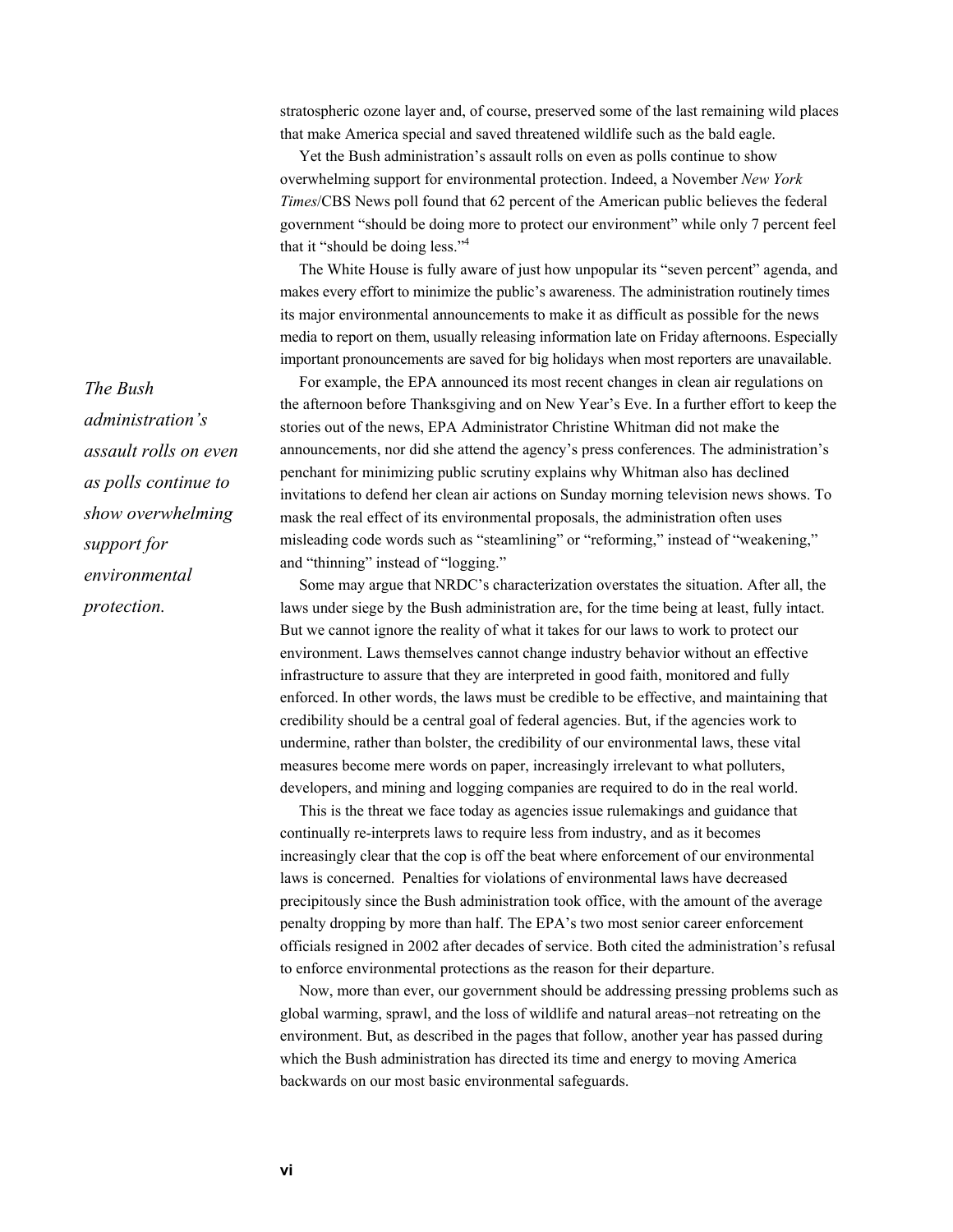# CHAPTER 1 ENERGY POLICY FOLLIES

any of America's last remaining wild places are on the Bush administration's hit Many of America's last remaining wild places are on the Bush administration's last for energy development. A top Bush official set the tone in March, telling energy industry executives at a Denver conference to expect speedier drilling approvals, fewer environmental restrictions, easier access to mineral deposits, and reduced royalty payments.*<sup>5</sup>* Despite the fact that industry enjoys access to the vast majority of public lands, federal agencies are committed to weakening safeguards designed to protect wildlife, cutting back environmental reviews, and relaxing environmental standards.

#### **WHAT'S MINED IS YOURS**

In January, the administration granted a Kentucky coal company a reprieve to continue mining without a federally required reclamation bond. Addington Enterprises, one of the nation's largest coal companies, did not have adequate insurance to cover the cost of reclaiming mined areas–a violation of a federal law requiring companies to post bonds to ensure they can repair environmental damage from coal mining.

In an unusual move, the Interior Department gave the company a 90-day grace period to find reclamation insurance or risk having to stop its mining operations in Kentucky and Tennessee. After the grace period expired, the administration extended the deadline for three additional months. In lieu of a requiring a full cash bond, the Interior Department allowed Addington Enterprises to put up a cash bond of \$1 million to cover its liability– just pennies on the dollar of the actual cleanup cost. Deputy Interior Secretary Steven Griles–a former coal industry lobbyist–justified the extensions by citing national insurance troubles created by the September 11, 2001 terrorist attacks.<sup>6</sup>

#### **DRILL FIRST, ASK QUESTIONS LATER**

Under the Bush administration, the Bureau of Land Management (BLM) has led the charge to rubber-stamp a wide variety of energy development projects on environmentally sensitive public lands.<sup>7</sup> In January, for example, the BLM gave preliminary approval to a company to drill eight natural-gas wells on federal land on the eastern end of the Upper Missouri River Breaks National Monument in Montana. The remote and spectacular landscape of the Missouri Breaks features sandstone cliffs that have been shaped by wind and water into twisting spires and towers. It is such a special place that President Clinton designated 47,000 acres along the 149-mile stretch of the Missouri River a national monument. Environmental groups filed suit against the BLM's action and are awaiting the court decision.



# REWRITING THE RULES, YEAR-END REPORT 2002

*The Bush Administration's Assault on the Environment*

January 2003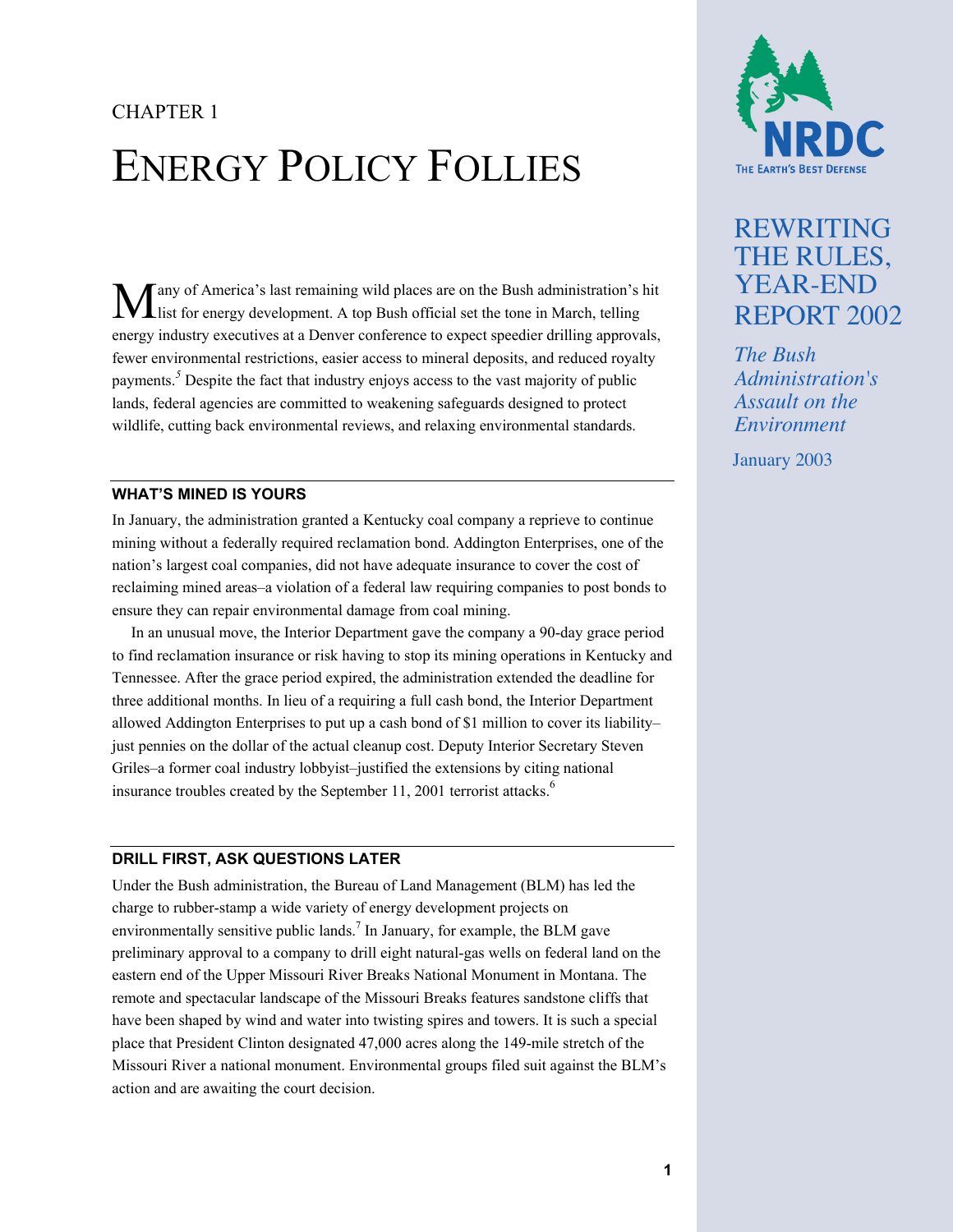Also in January, the BLM gave WesternGeco–the world's largest seismic exploration company–permission to look for oil on the Dome Plateau, a scenic 36-square-mile area near Arches National Park in southern Utah's Redrock Canyon country. WesternGeco's project would involve crisscrossing the landscape with nearly 50 miles of cable and heavy-duty "thumper" trucks to conduct seismic testing. NRDC and other environmental groups challenged the project, arguing that the agency failed to fully consider soil erosion, potential harm to wildlife habitat, and other environmental damage.

In March, the Interior Department's independent Office of Hearing and Appeals agreed and halted the project. But in September, after the Interior Department lifted the stay, NRDC and other environmental groups filed suit to stop the project. In late December, environmentalists won a victory when a federal district court finally halted the project and ordered the Interior Department to complete a thorough environmental review and seek public input before allowing energy companies t o explore for oil outside the park.

In August, the BLM decided that companies could expand oil and gas exploration beyond the boundaries of their existing leases at Canyons of the Ancients National Monument in Colorado. With about 85 percent of the 164,000 monument already leased for energy exploration, the BLM approved a seismic exploration project on nearly 1,900 acres of unleased monument land. A federal judge halted the project after environmental groups filed suit, arguing that further exploration would damage sensitive biological and archeological areas and set a precedent of increased energy development on prized public lands. The groups and the energy company subsequently settled the suit.

In October, the BLM approved a Houston company's request to begin the largest oil and gas exploration project ever in Utah over the EPA's objections and in spite of a record 25,000 public comments opposing the decision. The project would encompass more than 3,000 square miles of public land in the wild and remote Book Cliffs region, including seven areas proposed for wilderness designation. The EPA had concluded that the BLM's environmental assessment lacked "sufficient information" to justify permitting the company, Veritas, to drill 5,000 60-foot deep holes in which to detonate seismic charges for mapping underground mineral reserves. The BLM also failed to consider the impact of heavy vehicles on wildlife habitat and desert soils. NRDC and other environmental groups have challenged the agency's action in federal district court in Utah.

#### **TAKING A POWDER**

The administration has made developing the Powder River Basin in northeastern Wyoming and southern Montana a cornerstone of its national energy plan. In late January, the BLM began considering a proposal for more than 51,000 new coal-bed methane wells in the Wyoming portion of the basin alone, which would be the largest project of its kind on federal lands. The plan would require 17,000 miles of new roads and some 20,000 miles of pipelines snaking across 200,000 acres of sensitive, largely undeveloped agricultural land. Nestled near the Bighorn Mountains, the region's unique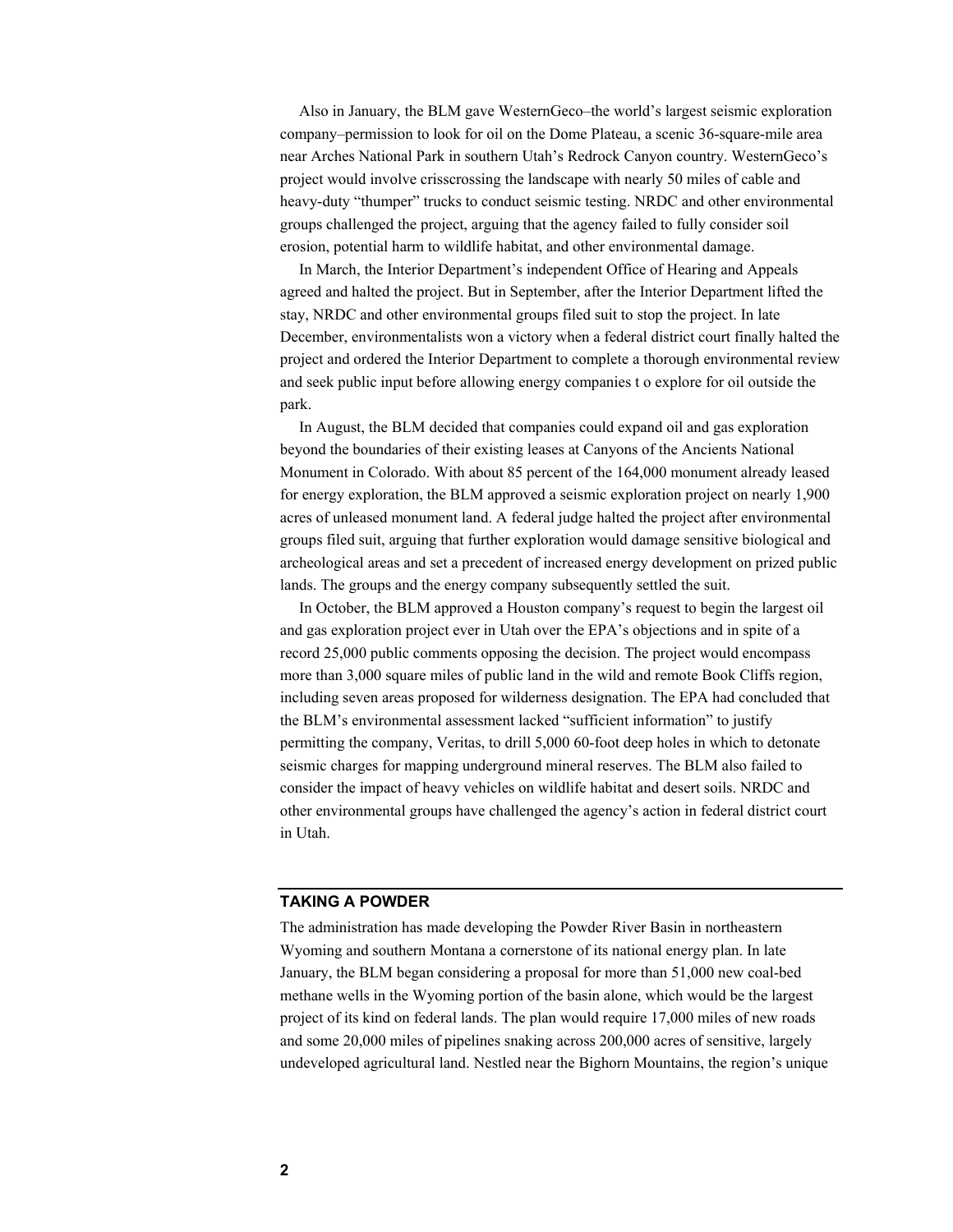landscape of craggy cliffs, rolling hills, and sweeping plains is home to many sensitive wildlife species.

In April, the Interior Department's Board of Land Appeals delivered a setback to the administration's plans when it ruled that the BLM's Wyoming field office had illegally granted three coal-bed methane leases in the Powder River Basin. The panel ordered the agency to conduct a new environmental study of coal-bed methane extraction, an environmentally perilous activity. Energy companies produce methane gas by pumping huge quantities of groundwater to relieve the pressure trapping the gas in coal seams.<sup>8</sup> Sometimes they retain the water in ponds, but the Fish and Wildlife Service has warned that these ponds could concentrate selenium at levels that are toxic to federally protected birds and fish.

Under the current plans for the Powder River Basin, companies would be allowed to dump most of the 1.5 trillion gallons of contaminated water produced by coal-bed methane drilling into the ground untreated, where it would eventually flow into the region's streams and rivers. In May the EPA gave its worst possible rating to the BLM's assessment of the proposal, calling it "environmentally unsatisfactory." The EPA concluded that if the polluted water were allowed to flow into rivers, the resulting rise in salinity levels would make the water unsuitable for crop irrigation.

The administration continued to push drilling in the Powder River Basin even after two top Bush officials came under fire for their close ties to the energy industry. In June, a Senate committee began investigating allegations that Deputy Interior Secretary Steven Griles may have violated government ethics rules. When he joined the administration, Griles signed two recusal memos promising not to participate in any action that would benefit former clients involved in energy development in Wyoming and other Western states. But in May, Griles intervened by trying to block the EPA's critical report on the environmental effects of coal-bed methane development in the Powder River Basin. Before joining the administration, Griles had been a consultant to several of the companies vying for permits to drill in the region.

Rebecca Watson, BLM's assistant secretary for land and minerals management, also signed a recusal memo specifically for Powder River Basin coal-bed methane projects when she joined the administration. Regardless, she lobbied the Republican governor of Montana to adopt weaker environmental standards favored by some of the corporate clients she used to represent as a partner in a Helena-based law firm.

#### **POLAR OPPOSITES**

Despite government studies indicating that oil drilling in the Arctic National Wildlife Refuge would harm polar bears, the Interior Department did an about-face in January. Two Interior Department Fish and Wildlife Service reports–from 1995 and 1997– concluded that oil drilling in the refuge could violate U.S. obligations under a 1973 international treaty to protect the world's largest land predators and their habitat. Although its staff is divided on the issue, the Interior Department declared that the bears could be adequately protected because of improvements in oil drilling technology.<sup>9</sup>

*The administration continued to push drilling in the Powder River Basin even after two top Bush officials came under fire for their close ties to the energy industry.*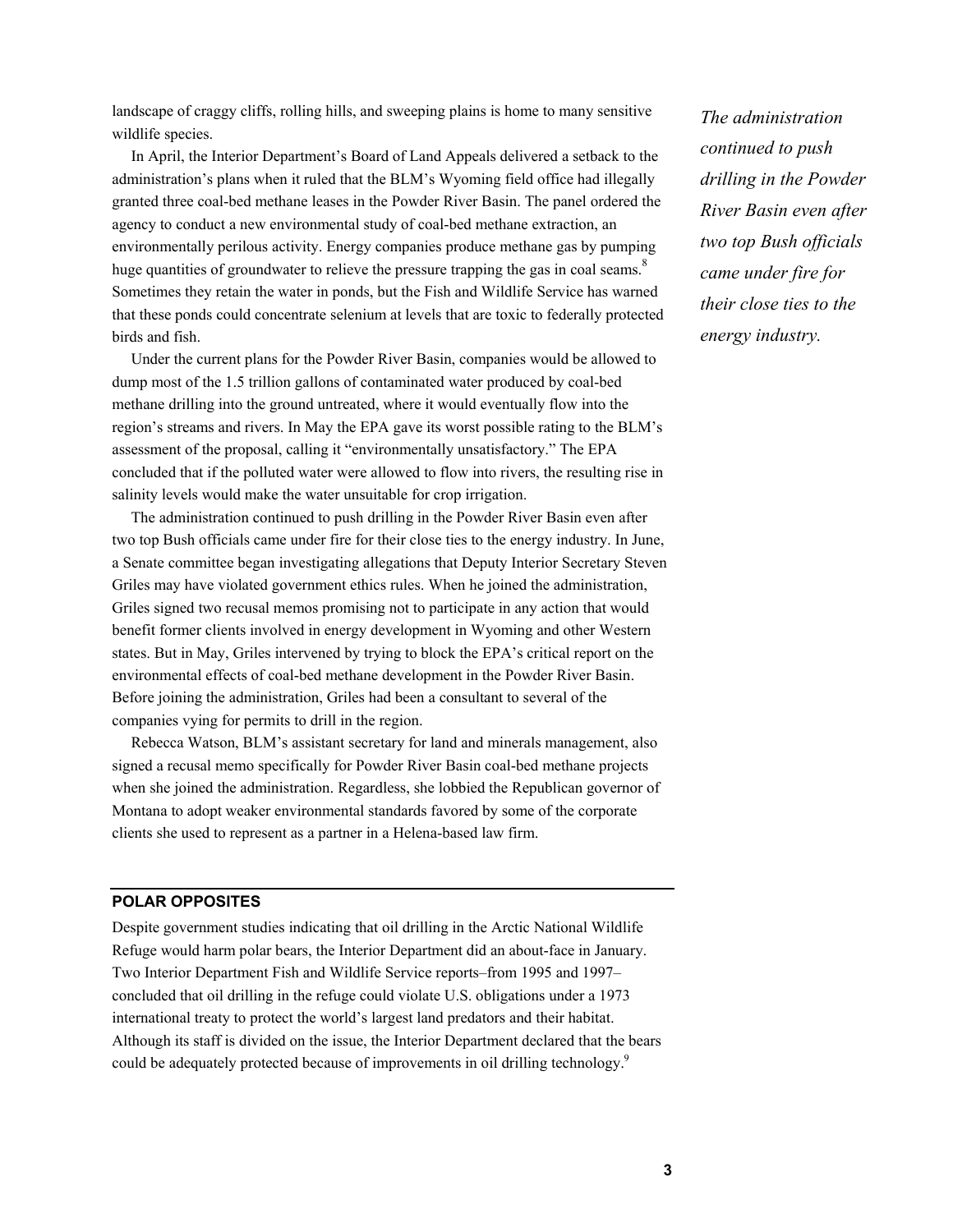The U.S. Geological Survey (USGS) also did a remarkable turnaround. In April it released a study concluding that opening the Arctic refuge to oil development would significantly harm wildlife. It found that drilling in the refuge coastal plain could especially threaten the Porcupine caribou herd, which uses that area for calving. The report, based on 12 years of study, showed that caribou are "particularly sensitive" to disturbances from oil exploration and other human development, and likely would avoid roads and pipelines. USGS scientists also confirmed that drilling activities could endanger other refuge wildlife, including polar bears, musk oxen, and snow geese.<sup>10</sup> Then, a week after releasing the study, the agency issued a two-page report at the request of high-level Interior Department political appointees disputing its findings that drilling would harm wildlife.

#### **OH BROTHER WHERE ART THOU**

In May, the administration granted Florida Gov. Jeb Bush's request to spare the Sunshine State's beaches from the threat of offshore energy development. The Interior Department agreed to pay \$235 million to buy back oil and gas leases some 30 miles off the coast of Florida and mineral rights in the Everglades' cypress swamps. Although his decision was widely viewed as a ploy to boost his brother's reelection prospects, President Bush insisted that local interests and economic factors played a key role in his decision to protect Florida's environment.

The Interior Department's newfound respect for Florida beaches gave Californians hope that the administration would prohibit drilling off their coast as well. In January, the Interior Department's Minerals Management Service had extended 36 undeveloped oil leases off the state's central coast. Environmentalist sued, and in June, a federal district court ruled that the agency had acted illegally because it had denied state officials a role in the process. Instead of accepting the ruling, however, the administration appealed it. A few weeks later, Interior Secretary Gale Norton rejected California Governor Gray Davis' request that the federal government buy back his state's offshore oil leases.

President Bush's gambit to open up the California coast to drilling ultimately failed, however. In December, a federal appeals court sided with environmental groups and the majority of Californians by upholding the lower court ruling–blocking the administration's attempt to revive offshore oil exploration and drilling in federal waters near the California coastline without the consent of state officials.

#### **BUYER'S REMORSE IN LAND SWAP**

In June, Interior Department officials agreed to exchange 135,000 acres of federal land, which has valuable petroleum and coal deposits, for 108,000 acres of scenic land owned by the state of Utah. According to a memo by the BLM minerals specialists, the Interior Department was offering to swap federal land "known to contain significant mineral resources" that it falsely claimed had "no or nominal mineral potential."<sup>11</sup> They cited several places where federal officials handling the land swap had completely ignored or

*It apparently pays to have a brother in the White House.*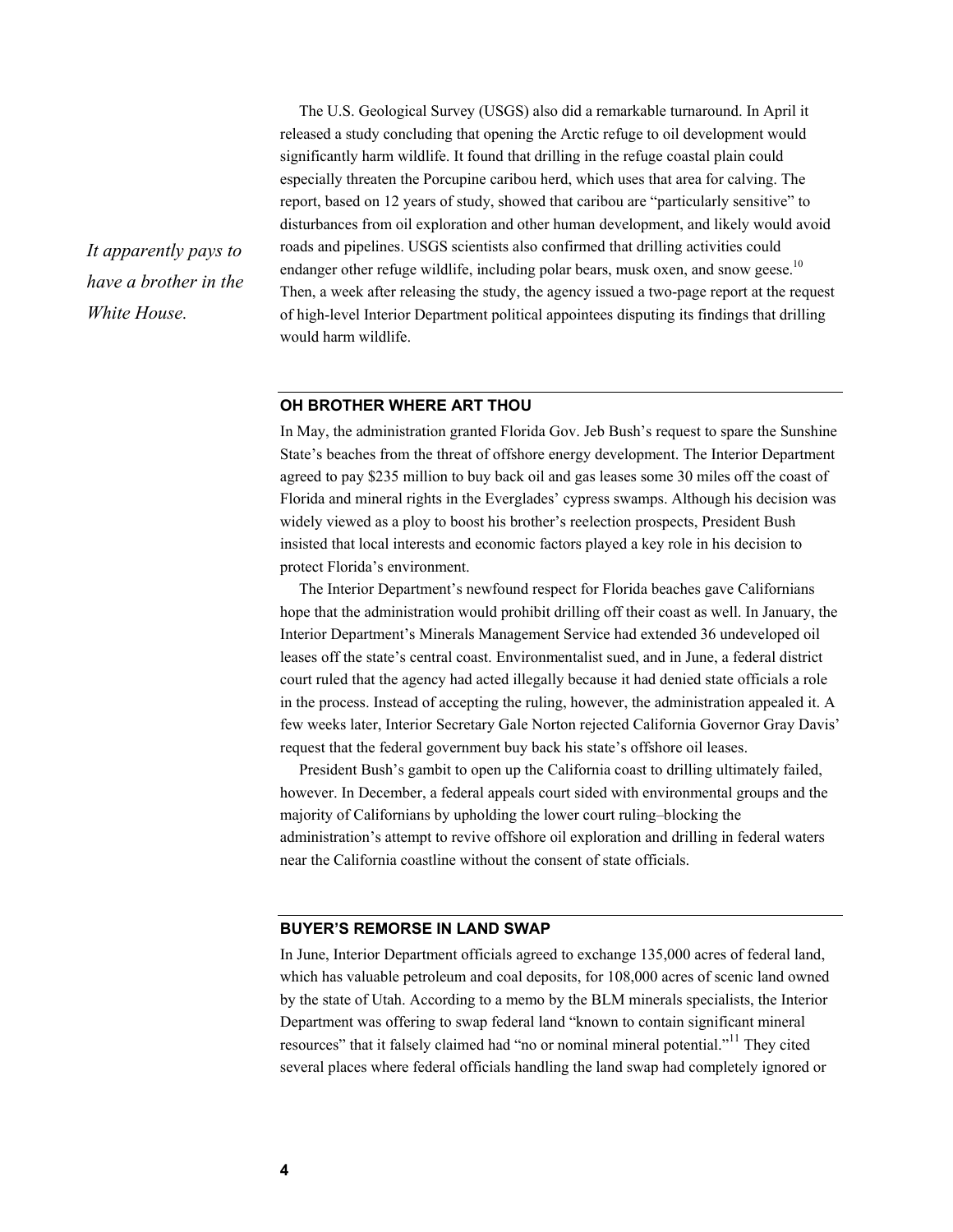substantially devalued significant oil, gas, and tar-sand deposits, even though the exchange was supposed to be of equal value to Utah and the federal government. In addition, the BLM specialists said their superiors prevented them from conducting mineral assessments before certain tracts were included in the exchange, and that entirely new tracts were added to the deal at the last minute by the negotiators without any evaluation. The land exchange, which amounted to a \$100-million taxpayer giveaway, is currently being investigated by the U.S. Office of Special Counsel.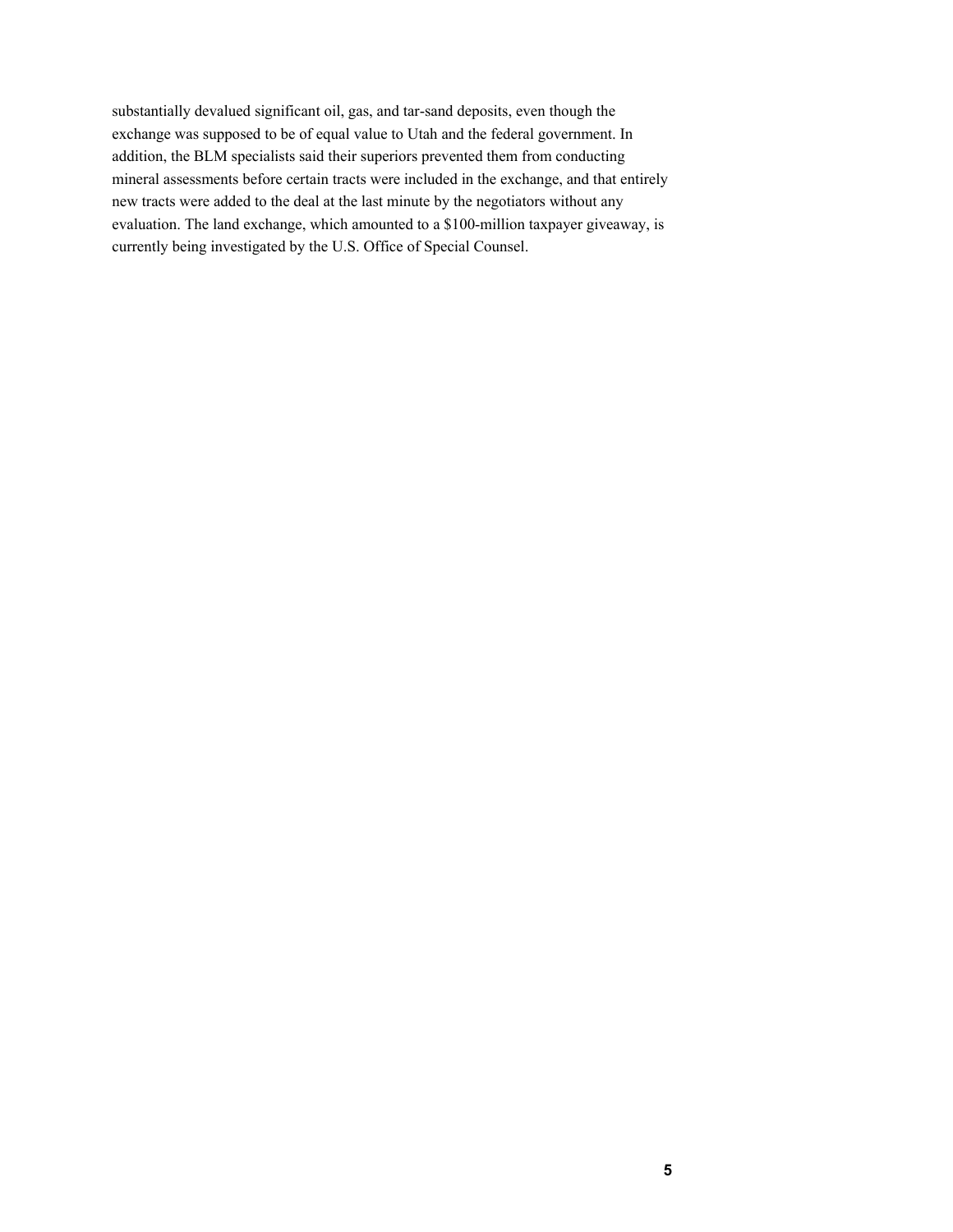

# REWRITING THE RULES, YEAR-END REPORT 2002

*The Bush Administration's Assault on the Environment*

January 2003

# CHAPTER 2

# MORE POWER TO POLLUTERS

The Bush administration talks the talk about corporate responsibility, but it favors letting corporate polluters walk. In particular, the administration has pushed the H letting corporate polluters walk. In particular, the administration has pushed the EPA to ease federal air pollution regulations. When it comes to protecting America's air from pollution, the approach is all carrot, no stick.

### **POLLUTERS BREATHING EASIER**

Emissions from coal-fired power plants have long been linked to environmental and health problems, including tens of thousands of deaths every year. Yet this administration sees no need to curb those lethal emissions.

The Clean Air Act's new-source-review provision requires older, dirtier power plants and other industrial facilities to install modern pollution controls whenever they make plant upgrades or expansions. Under the guise of reform, the EPA proposed industryfriendly revisions to new source review in February that would allow tens of thousands of industrial facilities across the nation to increase their air pollution without cleaning up. In March, the EPA followed up by announcing formal rule changes aimed at discouraging new government lawsuits against polluters in favor of incentives for voluntary reductions in toxic emissions. Under the rule, older plants that expand or significantly modify their operations–without installing updated anti-pollution equipment–can no longer be sued for violating the New Source Review provision.

EPA officials insist that the proposed new rules would not increase air pollution, but the agency balked at repeated congressional requests to provide documentation or analyses to support the claim. However, two studies by an EPA consultant, commissioned and released by an environmental group in October, suggest that air pollution from oil refineries and factories would, in fact, increase under the administration's less stringent proposal.<sup>12</sup>

Despite growing concern that weakening new-source-review rules would worsen air quality and jeopardize public health, the administration decided to proceed with its plan to roll back federal air pollution rules for industry. In November, EPA Administrator Christine Whitman signed a package of final and proposed rules that would exempt some 17,000 of the country's biggest polluting facilities from having to install pollution-control equipment. The EPA's sweeping changes would expand loopholes to exempt old, coalfired power plants, chemical plants, oil refineries, and other facilities from federal regulation. As expected, the changes also would make it harder for the federal government to sue companies for violating the new-source-review provision.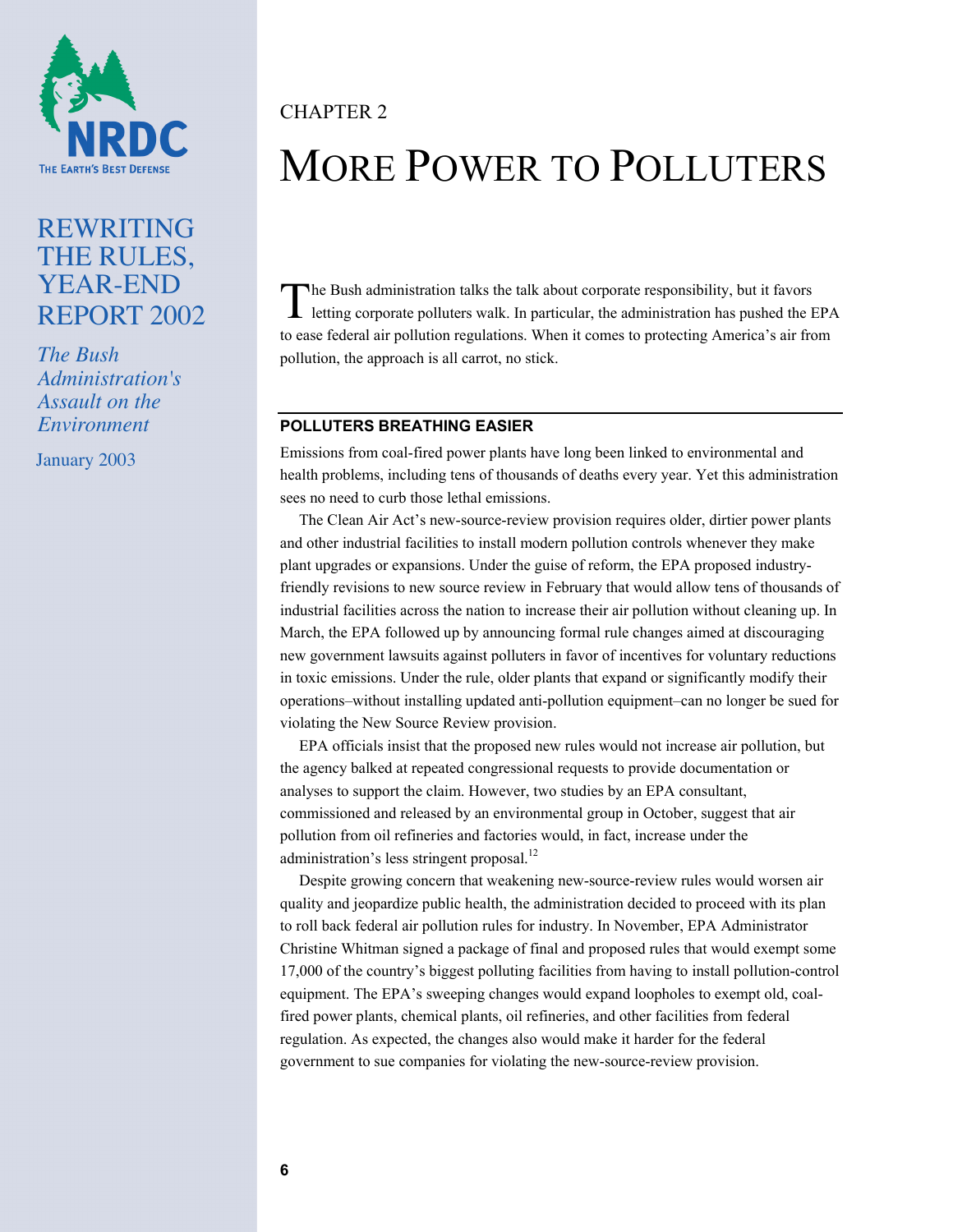The administration's unprecedented decision to relax pollution restrictions prompted nine northeastern states to legally challenge the rulemaking, claiming it would undermine their efforts to combat industrial pollution and result in dirtier air. The coalition of New England and mid-Atlantic state officials is led by New York Attorney General Elliot Spitzer, who called the Bush action "a betrayal of the right of Americans to breathe clean, healthy air."<sup>13</sup>

#### **INDUSTRY FRIENDS IN HIGH PLACES**

After an eight-month review ordered by the White House, the Justice Department concluded in January 2002 that the lawsuits filed by the Clinton administration against 51 power companies were fully consistent with the Clean Air Act. However, Justice Department officials cautioned that potential settlements of these cases would reflect the administration's planned changes to federal air pollution protections. The proposals also conceded that clean air violators likely would resist settlement discussions because the administration planned to weaken the law.<sup>14</sup> In other words, industry waited for a better deal from the White House–and it paid off.

EPA Administrator Whitman gave polluters free legal advice at a Senate Government Affairs Committee hearing in March when she suggested it would be unwise for utility companies facing air pollution lawsuits to settle with the government before a federal appeals court rules on a case involving the Tennessee Valley Authority (TVA). The TVA is one of nine utilities that have been sued by the federal government for failing to comply with the Clean Air Act's new-source-review regulations.

The topic of the hearing was the Bush administration's lax environmental record. Committee Chairman Sen. Joseph Lieberman (D-CT) had called Whitman to the hearing specifically to respond to charges that the White House was undermining the lawsuits against 51 polluting power plants and refineries initiated during the Clinton administration. After an eight-month review ordered by the White House, the Justice Department concluded in January 2002 that those lawsuits were fully consistent with the Clean Air Act. However, Justice Department officials cautioned that potential settlements of these cases would reflect the administration's planned changes to federal air pollution protections.

Waiting for a better deal from the White House paid off when Whitman tacitly discouraged industry from cooperating with federal efforts to limit pollution at their aging facilities. "If I were a plaintiff's attorney," she said at the hearing, "I wouldn't settle anything until I knew what happened with that [TVA] case."<sup>15</sup>

A few weeks later, a utility lobbyist–in lieu of an EPA representative–testified before Congress, defending the administration's proposed cuts to the EPA's enforcement budget. After the EPA declined an invitation to send a representative to a Senate Environment and Public Works subcommittee hearing, Scott Segal went instead. Segal chairs a lobbying group, the National Electric Reliability Coordinating Council, which represents the country's biggest polluting utilities, including TVA, Southern Co., FirstEnergy, and Duke Power. The EPA has pending lawsuits against those four companies for violating the new-source-review provision of the Clean Air Act.

*Whitman tacitly discouraged industry from cooperating with federal efforts to limit pollution at their aging facilities.*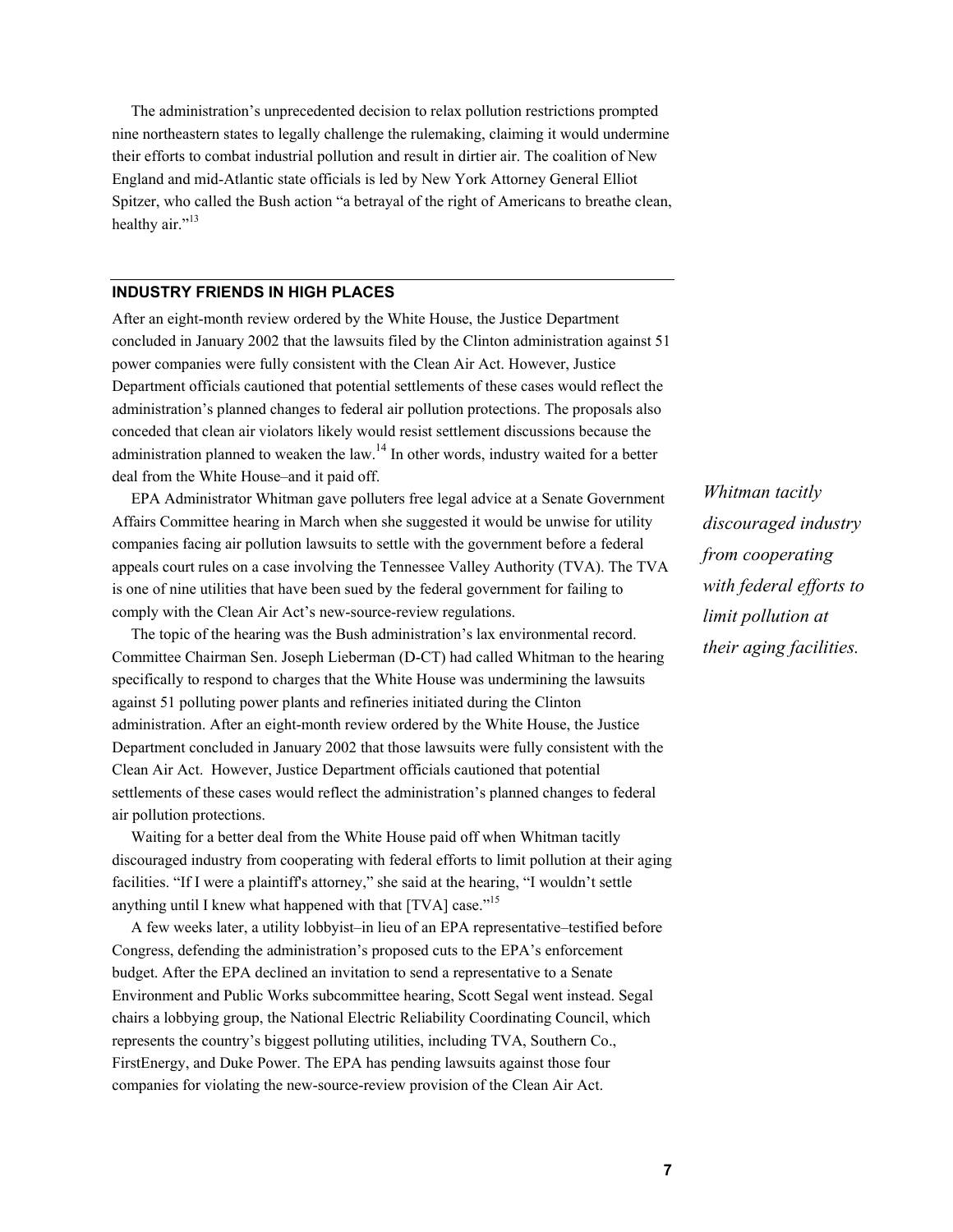#### **FROM CLEAR SKIES TO GRAY**

In February, the administration unveiled its so-called Clear Skies initiative, a plan to encourage industry to voluntarily reduce emissions of sulfur dioxide, nitrogen oxide, and mercury. In fact, the plan would delay–by as long as 10 years–significant emission cuts now required under the Clean Air Act. Specifically, Clear Skies would allow three times more toxic mercury emissions than current law and would postpone forthcoming mercury limits by a decade. It would allow 50 percent more sulfur emissions–which cause acid rain and premature death from respiratory disease–than current law and push back cleanup standards from 2012 to 2018. Furthermore, it would allow hundreds of thousands of tons of additional smog-forming nitrogen oxide pollution, and delay its cleanup for a decade beyond current requirements.

The president's proposal is less stringent than an alternative EPA plan, which would reduce air pollution further and faster. Clear Skies, for example, does not address carbon dioxide, the leading global-warming pollutant. The EPA estimates that the amount of coal burned by electric power companies under Clear Skies actually would increase 7.3 percent over the next 20 years, triggering a 79-million-ton increase in coal use. Moreover, Clear Skies calls for scrapping existing federal air pollution laws–which the EPA projects would decrease coal use over the next 20 years–in favor a new emissions cap-and-trade system and voluntary measures to reduce mercury, nitrogen oxides, and sulfur dioxide. While Clear Skies would limit the amount of sulfur dioxide emitted nationally to three million tons by 2018, the EPA had argued that those emissions should be limited to two million tons by  $2010^{16}$ 

The EPA's analysis of its alternative plan concludes that it would prevent at least 19,000 premature deaths, 12,000 new cases of bronchitis, and 17,000 hospitalizations– and save about \$154 billion in annual health care costs by  $2020$ .<sup>17</sup> The White House did not ask the EPA to fully analyze the potential health benefits, if any, of the Clear Skies plan.

## **MAMMOTH POLLUTION**

In August, the Interior Department reversed its finding that air pollution from a proposed coal-fired power plant in western Kentucky would significantly hamper visibility at nearby Mammoth Cave National Park. A senior Bush official at the Interior Department ordered the about-face at the behest of Peabody Energy Corp., one of the nation's largest coal companies and one of President Bush's major campaign contributors. Peabody wants to build a 1,500-megawatt plant, dubbed Thoroughbred, which would burn dirty, highsulfur coal and emit 22 million pounds of sulfur dioxide into the skies over Kentucky every year. The plant would be located 50 miles west of Mammoth Cave, where the air is already more polluted than at nearly every other national park in the country.

Experts at the National Park Service concluded that Peabody's proposed power plant would hamper visibility at Mammoth Cave. But after a top Interior Department official and the head of the Park Service–both political appointees–met with Peabody executives, Interior Assistant Secretary Craig Manson sent a letter reversing the National Park

*The White House did not ask the EPA to fully analyze the potential health benefits, if any, of the Clear Skies plan.*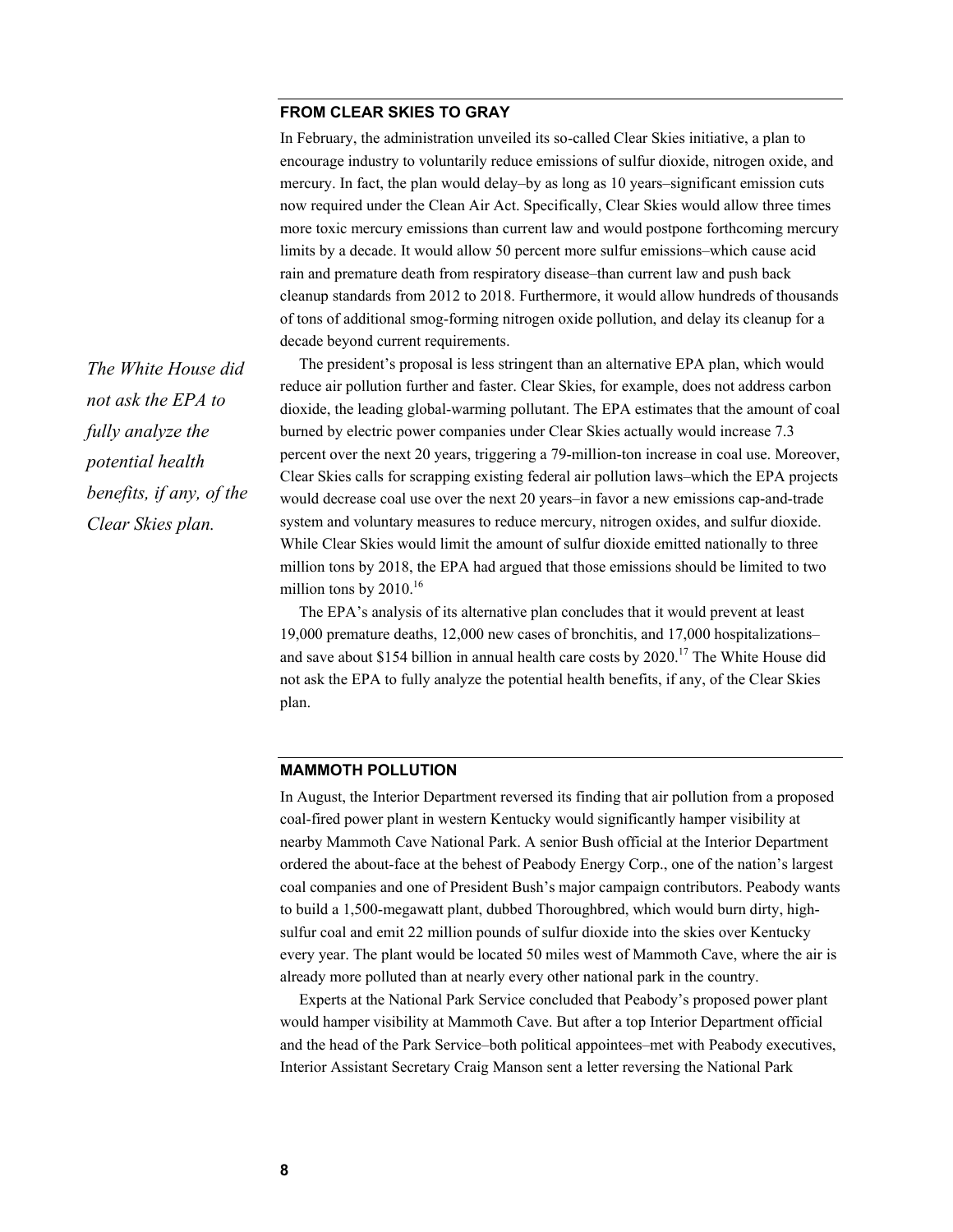Service's position to Kentucky air quality officials. Manson's letter describes a deal cut by Peabody, Kentucky, and the administration that would allow the power plant's emissions to hinder visibility in the park for two years. After that, the state–not the federal government–would determine whether Peabody would be willing to cut emissions<sup>18</sup>

### **CALIFORNIA'S CLEANER CAR PLAN BACKFIRES**

The federal government's longtime support for California's efforts to fight air pollution came to an end in October when the administration filed a friend-of-the-court brief supporting an auto industry lawsuit challenging the state's zero-emission vehicle rule. California is allowed to set air quality standards tougher than federal air pollution laws. Automakers, and now the White House, claim that the state overstepped its authority in revising its zero-emissions rule last year to include hybrid-engine vehicles. Traditionally, these hybrid autos have been defined in terms of fuel economy, which is determined solely by the federal government. California officials believe that the state's move to spur the advancement of cleaner-air technologies falls within its authority to set pollution standards under the Clean Air Act.

#### **BACKING OFF OFF-ROAD**

Bad luck prevailed on Friday the  $13<sup>th</sup>$  of September when the EPA finally issued new standards for off-road vehicle emissions and engine regulations. Off-road vehicles are especially dirty. The pollution from a single snowmobile, for example, can equal that of 100 cars, according to the EPA. Bowing to industry pressure, the administration weakened the rule it proposed in 2001.\*

The Office of Management and Budget forced the EPA to undertake an extensive cost-benefit analysis that critics say was biased toward industry's economic concerns at the expense of public health and the environment. As a result, the new rule does require significant reductions in emissions from hundreds of thousands of off-road vehicles whose pollution until now had not been regulated. The final rule will give snowmobile manufacturers until 2012 to achieve emissions reduction targets. It also gives the agency more flexibility in deciding how much each pollutant must be reduced and allows all-terrain vehicles to emit 50 percent more pollution than under the original proposal.

\*Source: Editorial, "Infernal Machines," *The New York Times*, September 17, 2002.

*The EPA approved a plan in late October that will allow Louisiana oil and chemical companies to emit more carcinogenic and hazardous chemicals.*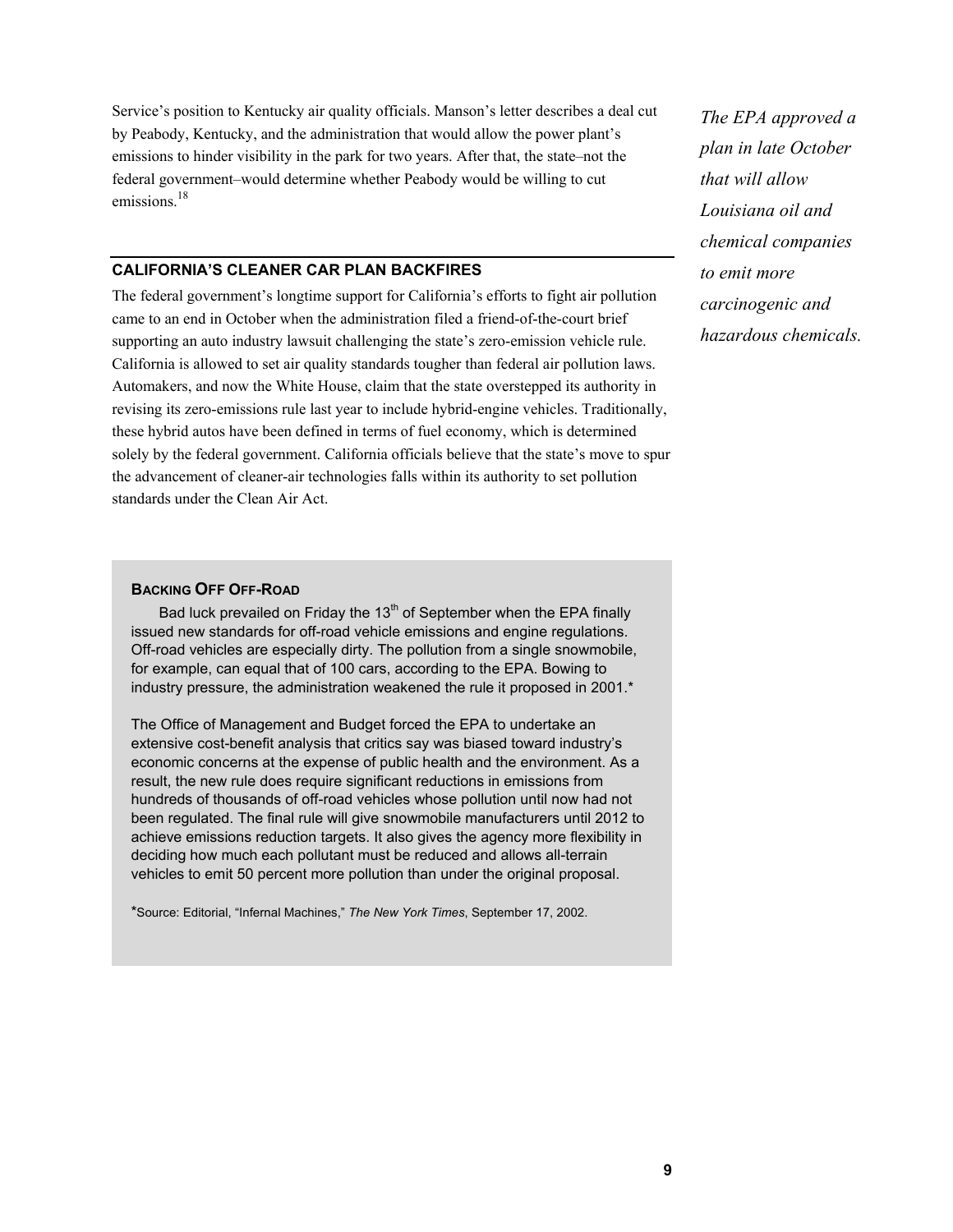### **DOWN ON THE BUY YOU**

In an effort to bypass federal air pollution laws, the EPA approved a plan in late October that will allow Louisiana oil and chemical companies to emit more carcinogenic and hazardous chemicals in return for reducing emissions of a less dangerous pollutant, nitrogen oxide.<sup>19</sup> The EPA approved this new form of "interpollutant" credit trading despite criticism by the agency's own staff experts that the plan fails to ensure that trades will result in net reductions in pollution.

The trading plan may also violate the agency's own environmental justice policies. Louisiana has the greatest concentration of crude-oil refineries, natural-gas processing plants and petrochemical-production facilities in the country, all of which generate high levels of air pollution that disproportionately affects predominantly African-American communities in the lower Mississippi Basin. News of Louisiana's new trading scheme surfaced less than a month after the EPA's inspector general labeled open-market trading of air pollution credits in other states a failure.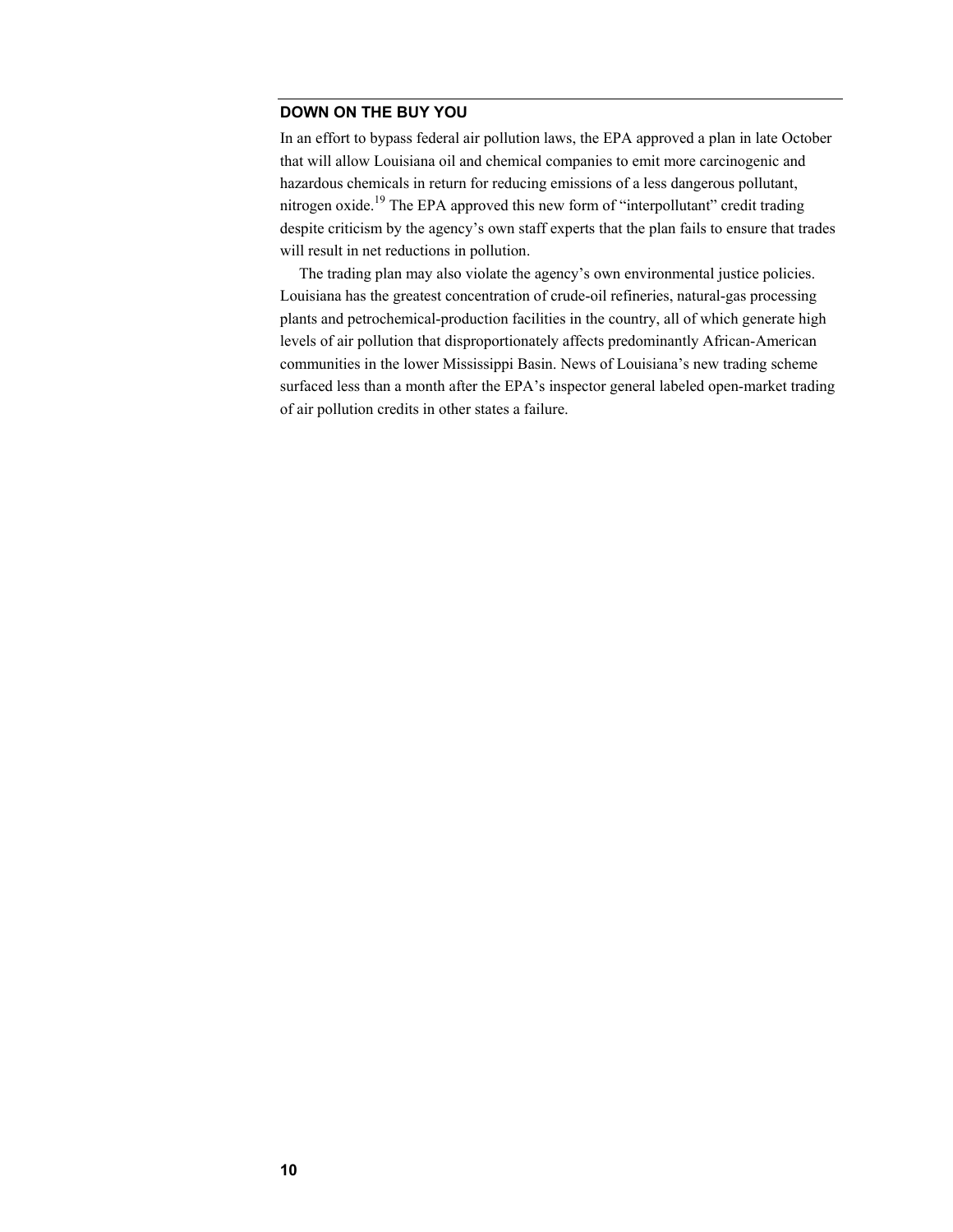## CHAPTER 3

# TURNING DOWN THE HEAT ON GLOBAL WARMING

 $\Lambda$  fter breaking his campaign promise to regulate carbon dioxide (CO<sub>2</sub>) pollution from from fossil-fuel burning power plants, President Bush has steadfastly resisted mandatory fossil-fuel burning power plants, President Bush has steadfastly resisted mandatory measures to slow global warming pollution caused by burning fossil fuels. The Bush administration did finally acknowledge what scientists have been saying for years about climate change: heat-trapping  $CO<sub>2</sub>$  pollution plays a significant role in rising global temperatures and poses a significant threat to the United States and the entire world. The answer is cleaner cars and cleaner energy, but the White House opposes mandatory limits on CO<sub>2</sub> pollution from either source.

## **WARM AND FUZZY CLIMATE POLICY**

To tackle global warming, the United States and other nations need to start cutting the heat-trapping  $CO<sub>2</sub>$  pollution that is causing the problem. But early last year, the White House used a slight-of-hand calculation to set a global warming pollution target that allows emissions to continue to grow at the same rate they have been for years. What's more, this industry goal is voluntary.

In February, the administration announced a nonbinding goal to reduce "emissions intensity" $-CO<sub>2</sub>$  pollution relative to economic output–by 18 percent over the next decade. Carbon dioxide emissions relative to economic activity have been falling for many years, however. So, based on the administration's projections, actual emissions would increase 14 percent–precisely the rate they grew during the last 10 years. Regardless, a White House fact sheet went so far as to claim that its target is similar to the global warming targets for the rest of the world. In fact, the new plan would result in U.S. emissions 30 percent higher than 1990 levels in 2012. Meanwhile, the rest of the industrialized world is committed to reduce emissions to near 1990 levels under the global warming treaty abandoned by the White House.

Ten months later, in December, the administration ignored a decade of peer-reviewed science when it announced its global warming agenda that called for at least five more years of study before taking any substantive action. Such a delay will make it more difficult and much more expensive to address the problem.



# REWRITING THE RULES, YEAR-END REPORT 2002

*The Bush Administration's Assault on the Environment*

January 2003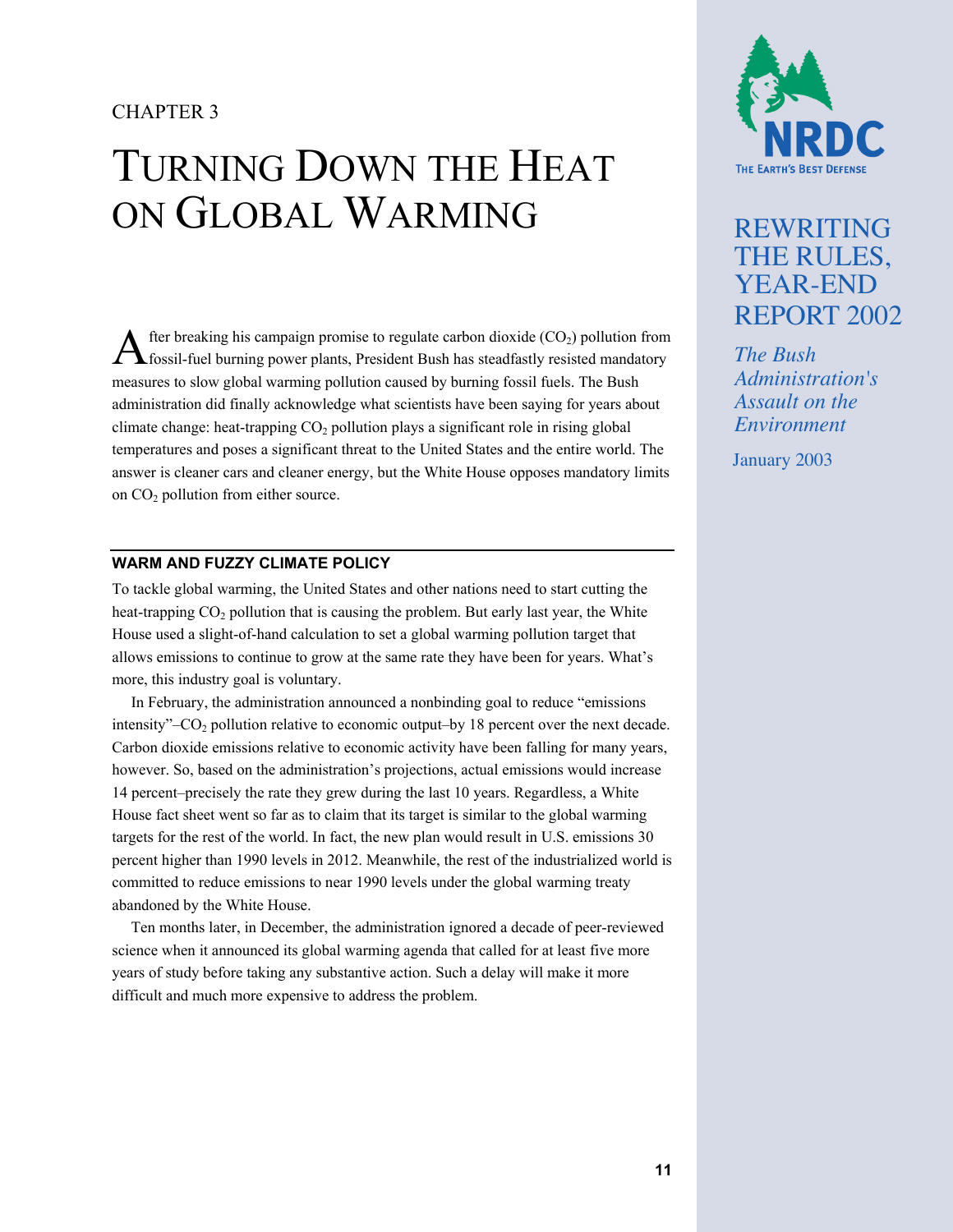*President Bush scrambled to disavow the report, which he dismissively said was "put out by the bureaucracy."* 

#### **SHOOTING THE MESSENGER**

To the delight of ExxonMobil and other well-connected energy companies, the administration orchestrated the removal of top climatologist Robert Watson as head of the Intergovernmental Panel on Climate Change (IPCC), the international research organization that provides rigorous, consensus-based assessments on global warming. The IPCC chairman since 1996, Watson drew the ire of industry and the White House because of his outspoken belief that global warming is a serious environmental threat caused by human-made pollution.

In February, ExxonMobil officials asked the White House to replace Watson. The company, along with Southern Co. (the second largest U.S. electric company) and other polluting industries also joined with OPEC countries to lobby for Watson's ouster. In April, immediately following closed-door talks with oil, utility, and auto lobbyists, the administration announced it would not renominate Watson to the IPCC.<sup>20</sup> This was the first time that the IPCC chairman has been selected without a consensus.

#### **FLIP-FLOP FLAP**

The administration issued a report in May acknowledging that global warming is a real and potentially costly threat to the United States, and conceding that  $CO<sub>2</sub>$  pollution is a major cause.<sup>21</sup> *The U.S. Climate Action Report 2002*, prepared by an interagency task force coordinated by the EPA, is in line with mainstream scientific opinion, including the views of the National Academy of Sciences. It was a marked departure from prior Bush White House waffling on climate change.

After submitting the report to the United Nations under a 1992 global warming pact signed by the president's father at the Rio Earth Summit, the administration quietly posted the report deep inside the EPA's Web site.<sup>22</sup> But the document quickly made its way into the news, generating a sharp backlash from industry and conservative political groups that were worried the report would make it more difficult for the administration to continue to sit on its hands.

President Bush scrambled to disavow the report, which he dismissively said was "put out by the bureaucracy."23 EPA Administrator Whitman later said she learned about the report only after "reading the paper."<sup>24</sup> That prompted NRDC to release documents showing that top administration officials had been closely reviewing the report for months before it was released. A few days later, the White House reversed itself yet again. Spokesman Ari Fleischer announced the president was standing by the EPA report, but said that position did not conflict with the administration's earlier ones.

After the fiasco with the EPA's global warming report, it came as no surprise when top EPA officials–with White House approval–deleted a chapter on global warming pollution from its annual report on U.S. air pollution trends, which it released in September. Had the EPA published the data as it has in the past, they would have shown that U.S.  $CO<sub>2</sub>$  emissions have increased 17 percent over the last decade.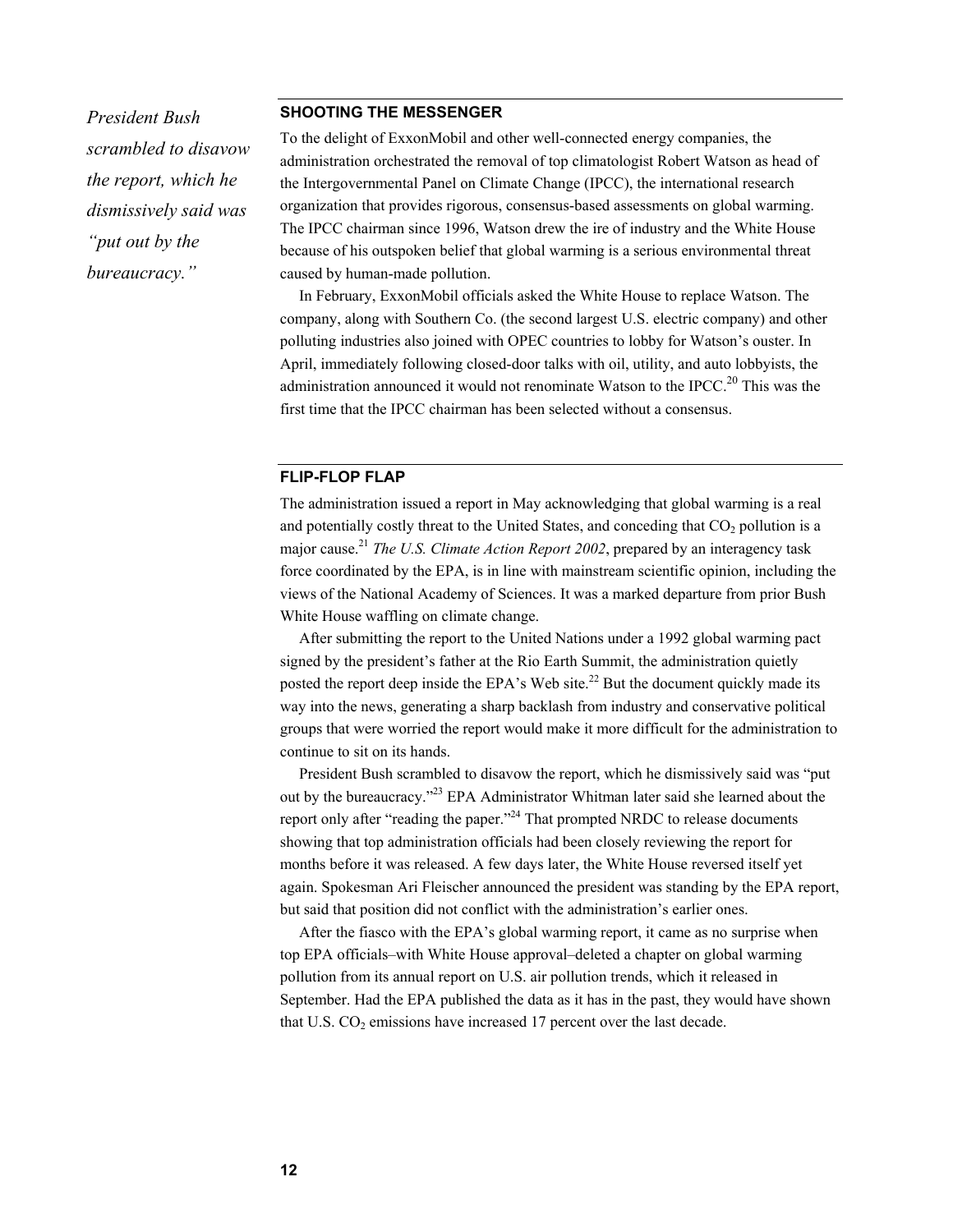## CHAPTER 4

# WATERING DOWN THE CLEAN WATER ACT

The Bush administration held events around the country last October commemorating the thirtieth anniversary of the Clean Water Act. Environmental Protection Agency the thirtieth anniversary of the Clean Water Act. Environmental Protection Agency Administrator Christine Whitman cited water quality as "the biggest environmental issue we face in the 21<sup>st</sup> century." Officially declaring 2002 the "Year of Clean Water," President Bush challenged Americans to help the administration "finish the business of restoring and protecting our nation's water for present and future generations."*25* But the administration has been finishing clean water protections in a very different way.

## **WASHING AWAY WETLANDS PROTECTIONS**

Wetlands control flooding, filter polluted runoff in streams and rivers, and protect wildlife habitat. Unfortunately, more than 60,000 acres of wetlands are destroyed each year by developers and mining companies. Just before Earth Day 2001, the White House issued a statement pledging that the "administration will continue to take responsible steps to ensure that we can preserve [wetlands] for future generations of Americans." But this promise has not been kept.

In January 2002, the White House signed off on a controversial Army Corps of Engineers proposal to relax nationwide permit rules. The nationwide permit program, established by Congress in 1977, allows the Corps to issue "general" permits for activities that discharge fill or dredged material into wetlands or streams only if those projects have "minimal adverse effects" on the environment. These permits do not require public notice or comment, and they undergo much less stringent review, if any, by the Corps than do individual permits. The administration's new permit program weakens environmental protections by lifting a 300-foot limit on the destruction of streams; revoking standards that require an acre-for-acre replacement of destroyed wetlands; and loosening restrictions on filling wetlands in floodplains.

Shortly after the Corps' decision, it was revealed that Interior Secretary Gale Norton had suppressed a Fish and Wildlife Service report that was highly critical of the Corps' plan to weaken wetlands protections. In fact, Norton signed off on the Corps proposal even though her own agency's biologists had drafted comments denouncing the permitting changes as scientifically and environmentally unjustified, and warning that they would increase wildlife habitat destruction.<sup>26</sup>

Months later, on the day after Christmas, the Corps and the EPA issued revised federal guidelines on replacing wetlands lost or damaged by development. The new Bush



# REWRITING THE RULES, YEAR-END REPORT 2002

*The Bush Administration's Assault on the Environment*

January 2003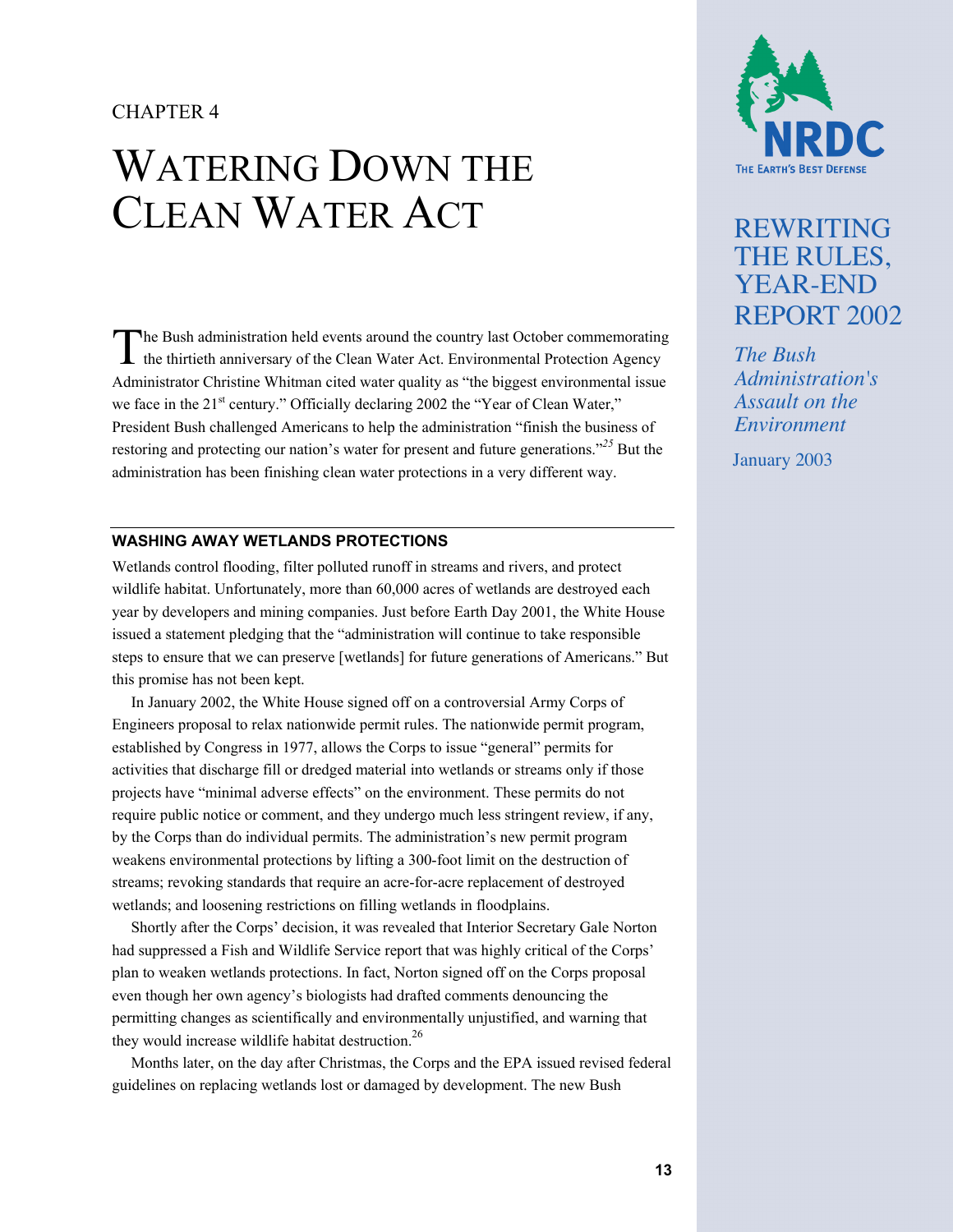guidelines on mitigation purport to emphasize the ecological quality of the wetlands replaced over quantity. Currently, the Clean Water Act prohibits developers from filling in wetlands unless the Corps grants a permit, in which case the permit holder must either restore wetlands elsewhere or create replacement wetlands as compensation.

Instead of ensuring a minimum acre-for-acre replacement as compensation for those destroyed by highways, subdivisions or other construction projects, the administration now is focusing on restoring the specific function or benefit of the lost wetlands. But requiring developers to restore equivalent wetland functions instead of replacing actual wetlands destroyed would do little to stem the loss of wetlands. Bush officials acknowledge that this approach could result in a numerical loss of wetland acres, but they claim it would result in an overall ecological gain. However, the administration is ignoring recent reports by the National Academy of Sciences and the General Accounting Office concluding that 80 percent of wetlands restoration or mitigation projects are failures.<sup>27</sup>

This measure, along with weakening changes to the wetlands permit program, signal a 180-degree turn from the "no net loss" of wetlands policy set in 1990 by President George H.W. Bush.

## **MINE YOUR OWN BUSINESS**

It's no mystery why mountaintop removal is the mining industry's preferred method for extracting coal. Using explosives to shear off the tops of mountains and expose coal seams, and then dumping the rock and dirt into hollows and streams is an inexpensive way to mine coal.

If mountaintop removal is good enough for the mining industry, then it's apparently good enough for the Bush administration. In May, the EPA reversed a 25-year-old Clean Water Act rule by redefining "fill material," making it legal for coal companies to dump mining waste into rivers, streams, lakes, and wetlands. Administration officials claimed this so-called "clarification" in the rule was necessary to save West Virginia's coal mining industry from shutting down for lack of an affordable way to dispose of mining waste. But a federal judge ruled that permits allowing companies to dump mining waste into valley waterways are illegal under the Clean Water Act. He admonished the administration for trying to "rewrite" the law for industry.<sup>28</sup> The administration appealed the decision to the Fourth Circuit Court of Appeals, which is expected to rule on the lower court's decision soon.

A few days after the judge's decision, it was revealed that that Interior Department Deputy Secretary Steven Griles–a former mining lobbyist–wanted to create "one-stop shopping" to make it easier for companies to obtain mountaintop removal permits and to eliminate post-mining reclamation requirements.<sup>29</sup>

The administration also scuttled a federal study on mountaintop removal. In response to massive flooding in West Virginia last summer, the Office of Surface Mining in early October announced plans to fly federal inspectors over more than 100 valley fills–streams buried under waste from mountaintop removal mining–to determine whether they posed threats to downstream communities during heavy rains. But state officials complained

*A federal judge ruled that permits allowing companies to dump mining waste into valley waterways are illegal under the Clean Water Act.*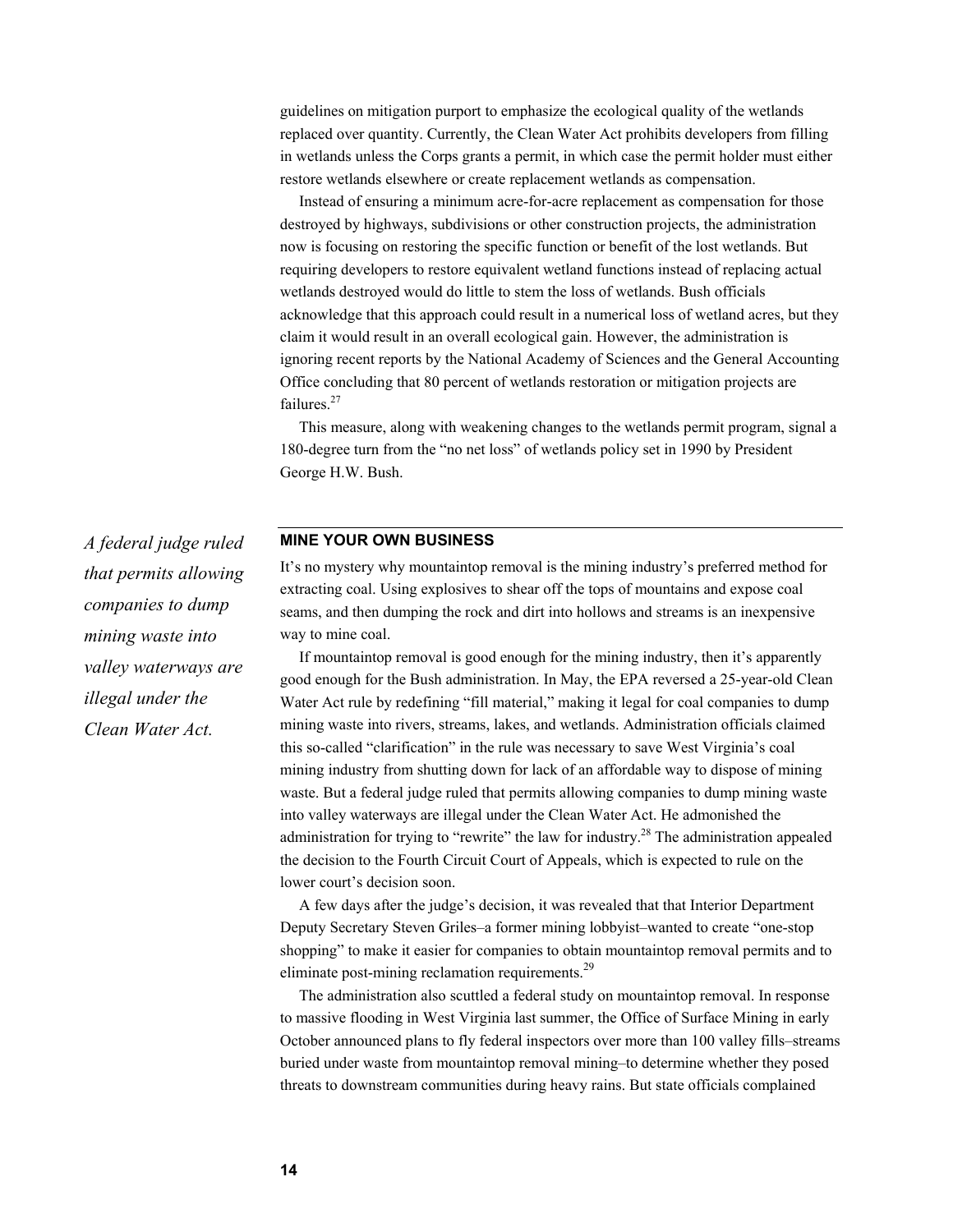that a federal investigation could lead to restrictive rules for mining companies, so the administration quietly killed the investigation.<sup>30</sup>

#### **THE PERFECT STORMWATER**

In June, the administration let developers off the hook for stormwater runoff, which is contaminated with sediment, metals, pesticides, fertilizers, automotive oil and grease, excessive nitrogen and phosphorous, bacteria and viruses, and trash. This form of water pollution is the leading cause of beach closures and shellfish contamination, and, as development expands at an alarming rate across the country, the problem is getting worse. An acre-sized parking lot produces 16 times the runoff of an undeveloped meadow, for example, and a forest stripped for construction produces 500 to 1,000 times more sediment than an undeveloped forest.

In response to a 1990 NRDC lawsuit, the EPA spent several years developing stormwater technology standards to meet Clean Water Act requirements. The agency submitted proposed rules to the Office of Management and Budget (OMB), which promptly rejected them. The OMB forced the EPA to rewrite the standards based on a skewed cost-benefit analysis at the request of developers. Ironically, the OMB dropped the portions of the rule that were the most cost-effective according to the EPA's expert economic consultants.

At the OMB's suggestion, the EPA eventually proposed very minimal requirements to reduce pollution caused by construction and no controls on post-construction erosion and sediment runoff. The EPA also dropped minimum standards for best management practices, discharge limits, discharge monitoring, performance levels, and pollution prevention. Finally, the EPA redefined "new source" in the regulations to exclude new construction and development as new sources of stormwater runoff. According to NRDC, the OMB's decision to gut the EPA's proposed stormwater rules violates the Clean Water Act's requirements of minimum water pollution controls for polluting industries. The EPA agency is expected to propose final rules in the spring of 2004.

### **TRADING AWAY CLEAN WATER**

The EPA unveiled a pollution credits trading program in May that it claimed would help reduce discharges into the nation's waterways. Giving polluters "greater flexibility incentives"–as EPA Administrator Christie Whitman put it–in meeting Clean Water Act standards is risky, however, because the administration's plan lacks safeguards to ensure water quality improvement.<sup>31</sup>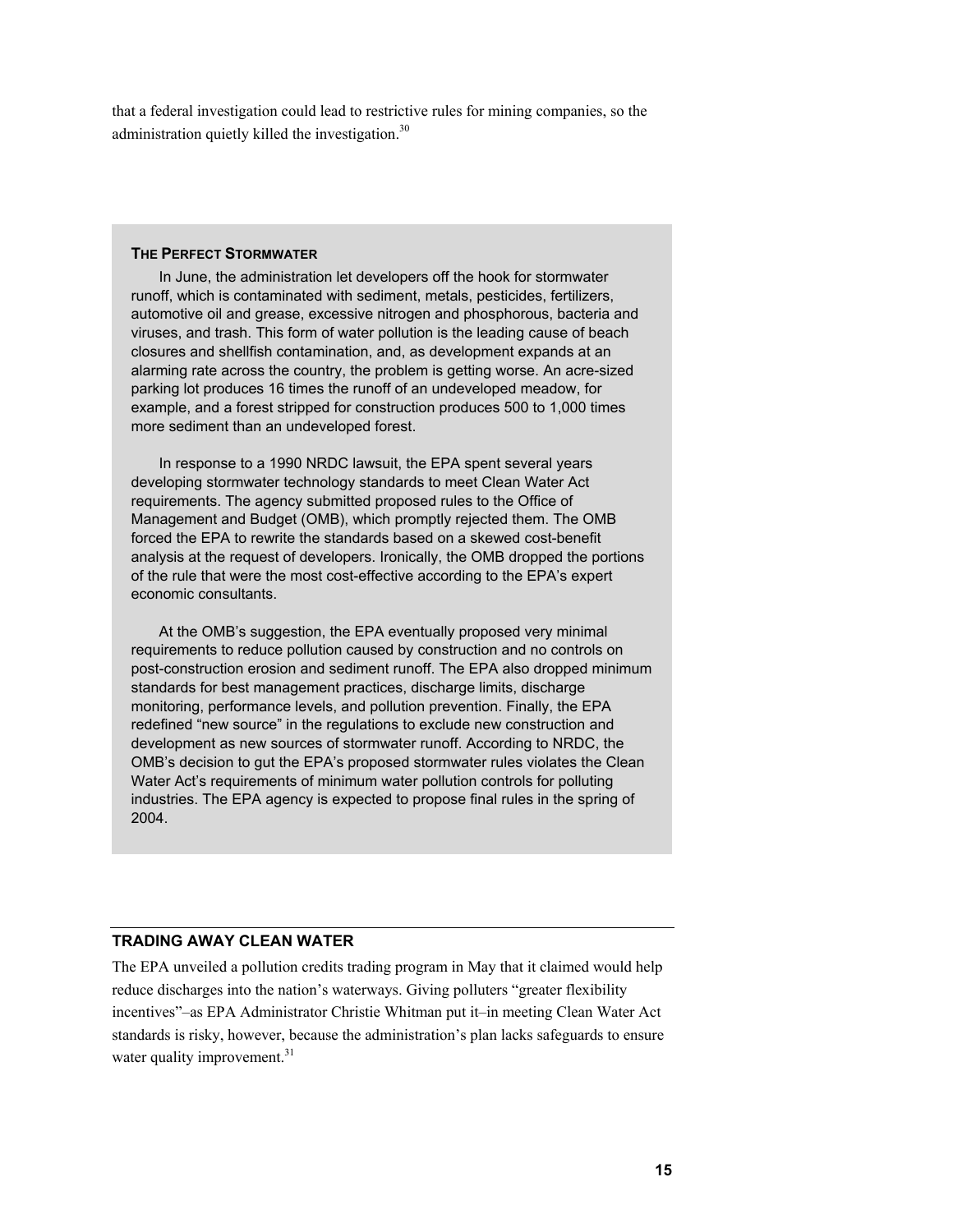*In a move that could reverse 30 years of progress, the administration is considering revoking Clean Water Act protection for a broad range of waterways.* 

Modeled on the same kind of market-based initiative that the administration supports for air pollution, this voluntary plan would allow dischargers to buy pollution credits instead of actually reducing their discharges. In other words, rather than the government enforcing clean water protections, the EPA's trading scheme would give industries the right to pollute. The Clean Water Act does not allow for such a trading system. Currently, dischargers receive permits specifying their allowable pollution levels. If they exceed the limit, they are in violation of the law and can be held accountable. By contrast, the proposed Bush plan includes no effective monitoring and enforcement effort.

#### **THE DIRTY WATER ACT**

In a move that could reverse 30 years of progress, the administration wants to revoke Clean Water Act protection for a broad range of waterways. During a House subcommittee hearing in September, high-level officials from the EPA and the Army Corps of Engineers testified that their agencies have decided to propose new rules that redefine "waters of the United States" under the law. In January 2003, the EPA announced it would move forward with a proposal to identify wetlands and waterways that will be excluded from Clean Water Act protection. The new proposal may suggest excluding creeks, small streams, natural ponds and many types of wetlands, such as bogs, marshes, prairie potholes, sloughs and mudflats, from federal protection–opening them up to dredging, filling and waste dumping.<sup>32</sup> These smaller waterways and wetlands filter out pollutants as they drain into larger water bodies, as well as replenish groundwater sources. Therefore, allowing pollution, or "fill," in smaller waters would harm the water quality of countless lakes, rivers and coastal waters downstream.

Administration officials claim the new position reflects a January 2001 Supreme Court decision on wetlands.<sup>33</sup> However, that narrow ruling struck down only a policy that allowed the Corps to extend Clean Water Act protection to water bodies solely on the basis that they are used by migratory birds. In light of the court's decision, corporate lobbyists for developers and polluting industries have tried to convince the administration to expand the legal loophole by excluding from federal protection so-called nonnavigable waters.

#### **A FAILING GRADE FOR U.S. WATER QUALITY**

In September, the EPA released its biennial report on U.S. water quality conditions, and the news was not good. The long-delayed "2000 Water Quality Inventory" documented water quality trends for rivers, lakes and estuaries based on information provided by states and other jurisdictions. According to the report, the nation's waterways are becoming increasingly polluted and increasingly unsafe for their intended uses, such as swimming, boating, and providing aquatic habitat and drinking water. In fact, 45 percent of the nation's waterways are too polluted for fishing or swimming, up from 40 percent two years ago. $34$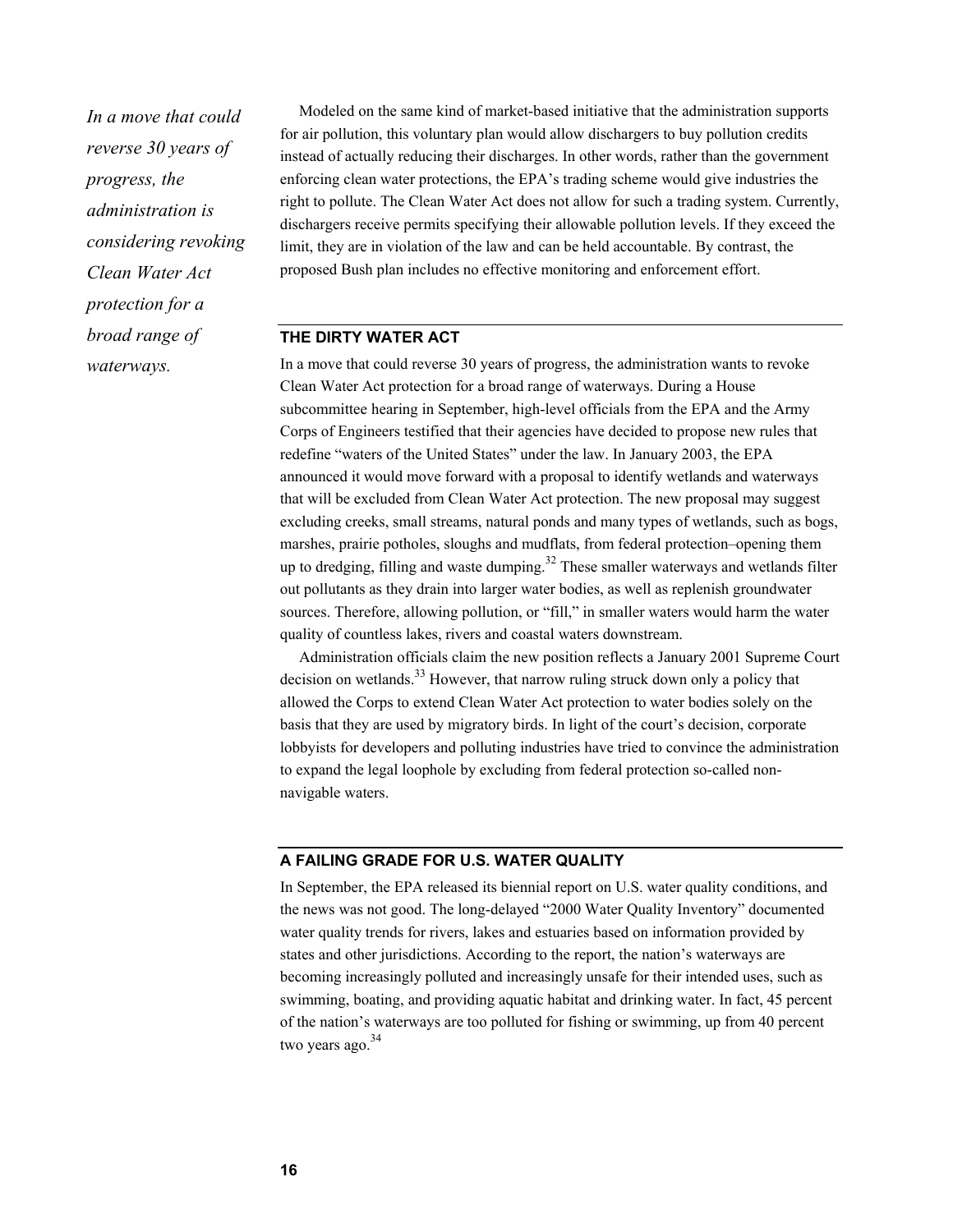Despite this dire situation for the nation's waters, EPA Assistant Administrator G. Tracy Mehan III, the chief enforcer of the Clean Water Act, testified at a Senate Environment and Public Works Committee hearing in October that efforts to combat terrorism and to provide for national defense will require the administration to cut funding for wastewater and sewage cleanup efforts.<sup>35</sup>

### **TROUBLE DOWN ON THE FARM**

In December, the EPA announced new livestock waste regulations that will allow factory farms to continue fouling the nation's waterways with animal waste pollution. Largescale animal factories, which raise thousands of animals and produce 220 billion gallons of manure annually, now dominate animal production across the country. These operations routinely dump massive amounts of animal manure that spills into waterways, killing fish, spreading disease, and contaminating drinking water supplies.

The rules, which were issued in compliance with a court mandate from a 1989 lawsuit brought by NRDC, will require some 15,500 factory farms to obtain government permits to dispose of livestock waste. But the permits would change little because the new Bush regulations require fewer farms to comply than the Clinton-era proposal, grant livestock owners more leeway to draft their own pollution-management plans, relieve major

#### **PLOWING UNDER FARMLAND CONSERVATION**

Since farmland conservation programs have popular support, the administration can not simply kill them outright. Instead, it has decided to scuttle them by blocking their funding. Last summer, Congress approved funding to help farmers enroll land in voluntary conservation programs–the Conservation Reserve Program, the Wetland Reserve Program, and the Farmland Protection Program. But the White House Office of Management and Budget (OMB) denied a request from the Department of Agriculture for roughly \$36.5 million in technical assistance funding that pays the salaries of agency employees administering the programs. In September, the OMB released only \$5.9 million and directed USDA to cover the rest by diverting money from a discretionary fund promoting ecological stewardship and environmental compliance. But "robbing Peter to pay Paul" would strip tens of thousands of farmers and ranchers of other much-needed federal assistance.

corporations of financial liability for illegal spills, eliminate measures to make use of new technology to combat pollution, and fail to require groundwater monitoring.<sup>36</sup>

### **IMPAIRED VISION ON WATERWAYS**

In December, the EPA formally withdrew a Clinton administration rule that imposed federal oversight on states' efforts to clean up some 20,000 of the nation's "impaired" or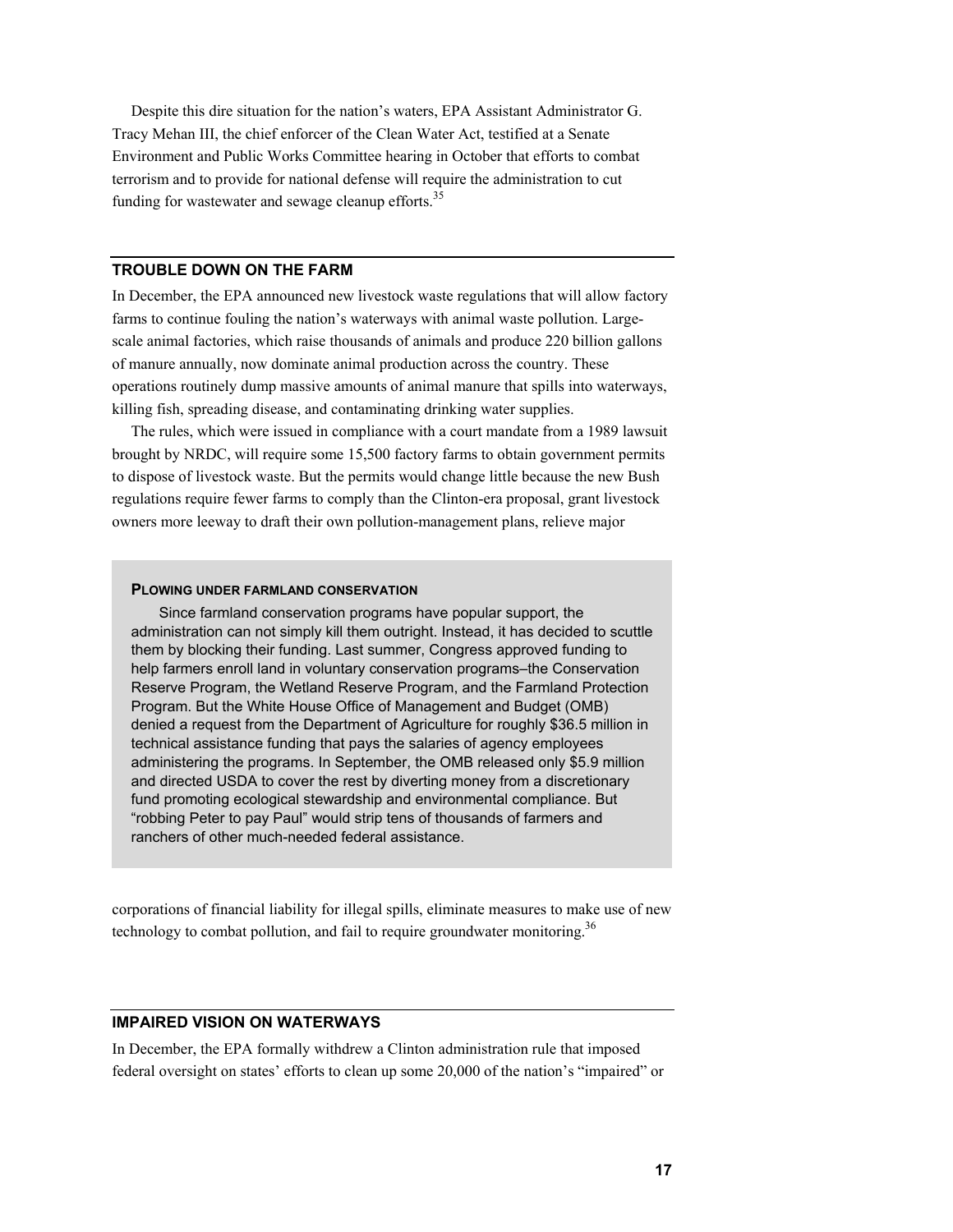*By making it easier for states to remove waterways from the cleanup list and more difficult for additional waterways to be added to the list, the new rule would ensure that America's dirty waters remain polluted for decades to come.* 

polluted waterways, a designation that applies to about 300,000 miles of rivers and shorelines and 5 million acres of lakes.

For three decades, national water pollution control efforts have been guided by the fundamental goals of the Clean Water Act: that rivers, lakes, estuaries, and coastal waters must be safe for swimming and boating and any fish caught should be safe to eat. Although there has been progress, nearly half of the assessed waters nationwide are still considered impaired for human or aquatic life use.<sup>37</sup> The key provision of the law governing the cleanup of these polluted waters is the total maximum daily load (TMDL) program. The TMDL program requires states and the EPA to identify polluted waterways, rank them for priority attention, and develop pollution limits for each water body. Despite the law, the EPA and states largely failed to clean up waterways under the program until a wave of citizen lawsuits forced them to begin doing so.

In keeping with the administration's disregard for strong standards and strict enforcement, the EPA's proposed new rule stresses the need for flexibility and voluntary efforts to clean up pollution. However, by making it easier for states to remove waterways from the cleanup list and more difficult for additional waterways to be added to the list, the new rule would ensure that America's dirty waters remain polluted for decades to come.

### **EVER(FAILING)GLADES RESTORATION**

The agency that is overseeing restoration of the Florida Everglades did a number of things in 2002 to thwart this ecological recovery effort. In April, the Army Corps of Engineers proposed allowing more than double the number of open-pit limestone mines in the Everglades–covering 5,409 acres–over the next decade. That's just the first phase of the Lake Belt project, which involves bulldozing and dynamiting 30 square miles of the Everglades' fragile wetland habitat to extract 1.7 billion tons of limestone rock that lie underneath. The crushed limestone, coveted by Florida's burgeoning construction industry, is used to build roads, bridges, homes, and parking lots.

Under the Clinton administration, the EPA and the Interior Department objected to the project, pointing to the thousands of acres of unique wildlife habitat that would be destroyed, the harm the pits would do to restoring water flows in the Everglades, and the threat the mines would pose to adjacent drinking water supplies. The two agencies withdrew their objections once President Bush took office, and the Corps finalized the permits in August–despite its own study that concluded the project's impact would be "irreversible" and "significant."

Ironically the Corps is calling the Lake Belt mining plan a boon to the environment and critical to the long-term health of the Everglades. Three decades from now, when the two 80-foot-deep rock pits are mined out, the Corps plans to spend \$1 billion of taxpayer money to try to convert them into water storage reservoirs. One is supposed to provide drinking water for Miami, and the other to supply much-needed fresh water to the Everglades. Theoretically, the gigantic man-made lakes will preserve the Everglades habitat by containing sprawl on Miami's western boundary and rehydrating saw grass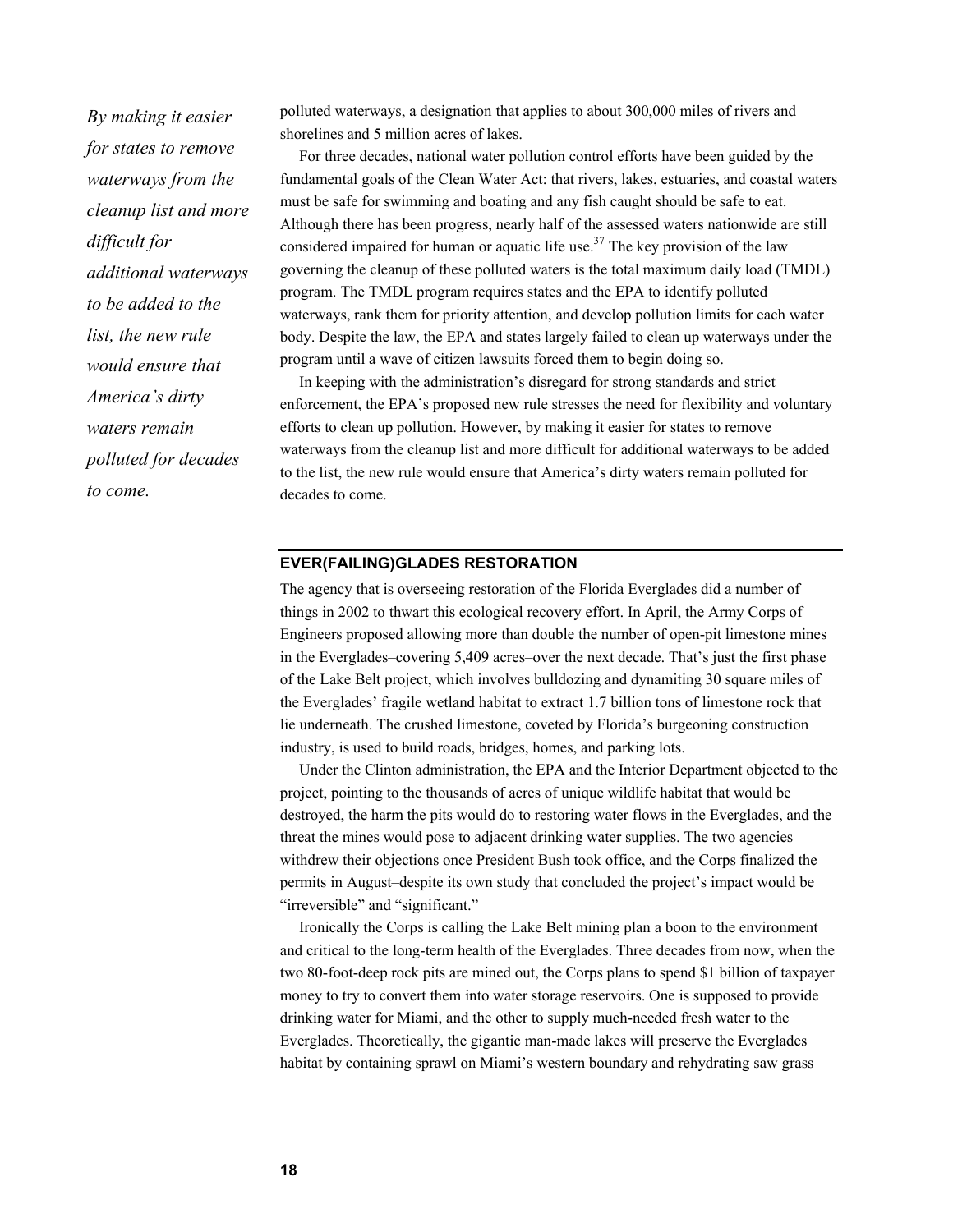prairies. But hydrologists are not convinced the reservoirs will hold water: their walls might collapse or their bottoms may leak.

What is certain, according to the U.S. Geological Survey, is that the mining pits will encourage fresh water to seep out of the Everglades through porous underground aquifers–one of the very problems the \$8 billion restoration plan is supposed to address. And EPA scientists worry that the mines could contaminate the adjacent drinking water aquifer used by the 1 million residents of Miami-Dade County. Studies are underway to determine the feasibility and risks of the Lake Belt project, but they won't be completed for a decade or more. Meanwhile, the Corps is supporting a project that will destroy more wetlands in the Everglades than the agency permitted for destruction across the entire country in 2002.

But mining is not the only way the administration has endangered the Everglades this year. Congress had originally asked the Corps to develop rules to flesh out the conceptual \$8 billion restoration blueprint it authorized in December 2000. The proposed regulations were intended to determine how to restore the natural flow of the "River of Grass," a daunting task. The project represents the largest ecological restoration in history, with 68 projects currently planned over more than 30 years. During the span of the restoration, millions of new Floridians will move to the area and draw on the same water reserves needed for the ecosystem. Critics were not surprised by the Corp's actions, especially since its draft Everglades restoration plan is mainly concerned with supplying water for more urban sprawl. As environmentalists feared, the Corps' new draft plan, proposed in July, concentrates on procedure instead of substance, and will not ensure restoration, as Congress mandated.<sup>38</sup> The draft regulations do not incorporate interim goals or timetables, lack meaningful restoration targets, contain no enforcement provisions, and fail to ensure that the Everglades is first in line for water. Just how water will be divided between the Everglades and the farmers and cities ringing it remains one of the most divisive questions, one that was supposed to be addressed by federal regulations but now may be decided by backroom Florida political deals. The proposed rules also do not give the Interior Department a strong enough voice in restoration decisions. Congress had mandated a "concurring" role for the Interior Department in its 2000 authorization, but the agency did not object to its back seat role as outlined in the Corp's draft regulations.

*The Corps is supporting a project that will destroy more wetlands in the Everglades than the agency permitted for destruction across the entire country in 2002.*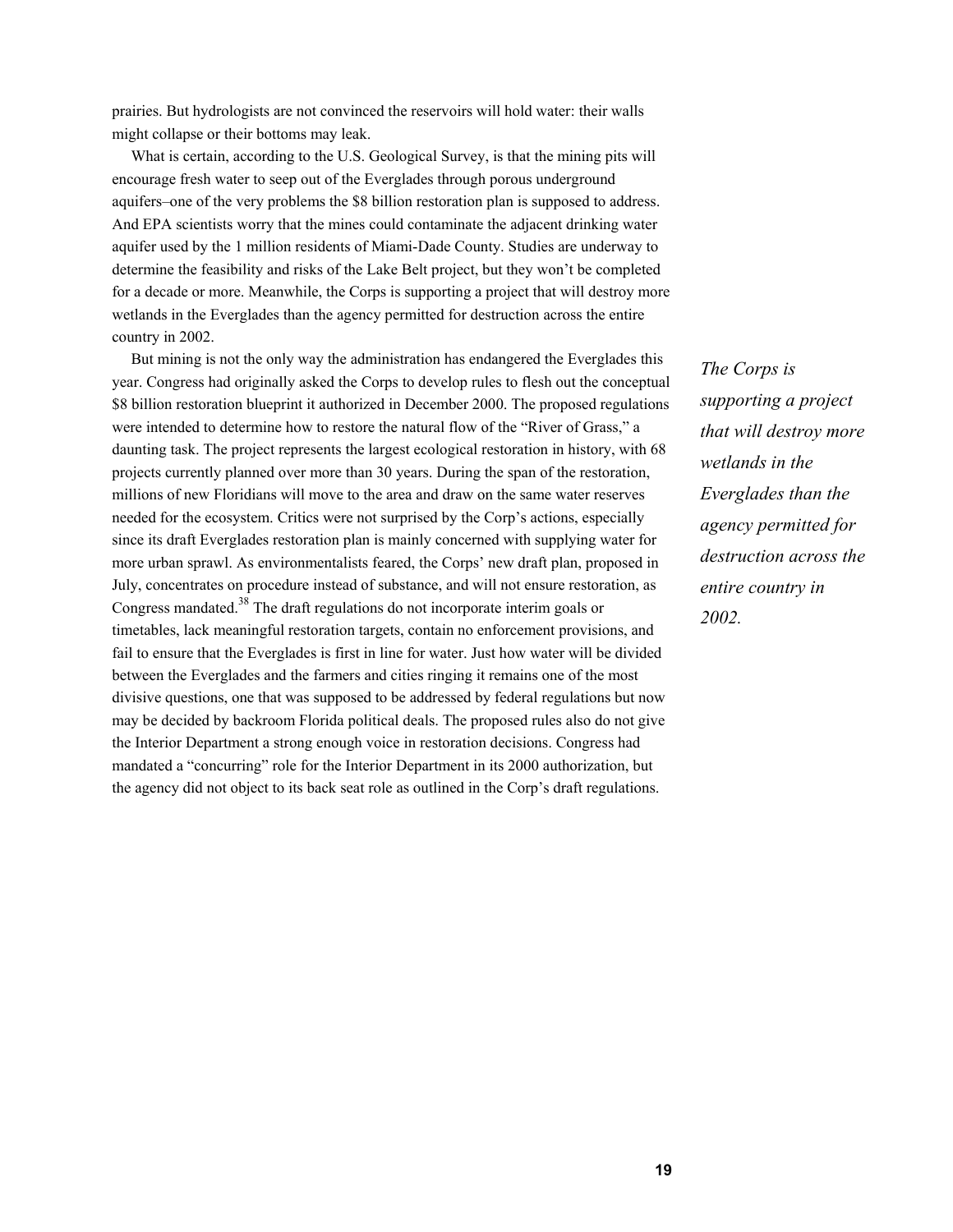

# REWRITING THE RULES, YEAR-END REPORT 2002

*The Bush Administration's Assault on the Environment*

January 2003

# CHAPTER 5

# CORPORATE WEALTH TRUMPS PUBLIC HEALTH

E very day Americans are exposed to thousands of toxic chemicals, including hundreds known to pose serious harm to them and their environment. Policy hundreds known to pose serious harm to them and their environment. Policy decisions regarding these chemicals should be based on how they affect public health. Under the Bush administration, however, the burden of proof about chemicals' harmful effects has shifted from industry to the public.

## **CLEANING OUT SUPERFUND**

With the future of the federal Superfund program in doubt, the administration decided to provide relief to polluters by sticking U.S. taxpayers with the cleaning bill. In 1980, Congress established a federal trust fund for cleaning up 30 percent of the nation's worst toxic waste sites by levying a tax on industry. Presidents Ronald Reagan and George H.W. Bush reauthorized the "polluter pays" principle, but Congress let the corporate tax expire in 1995. Now the fund is facing a cash crunch, having dwindled from \$3.8 billion in 1996 to a projected \$28 million next year.

In February, the EPA proposed a solution: shift cleanup costs to citizens rather than make polluters pay. President Bush's budget proposed that taxpayers pay \$700 million in 2003 to cover more than half of the total cleanup, after which citizens would cover the entire cost of the program. Meanwhile, lack of money has forced the government to cut the number of sites designated for cleanup and fewer cleanups have been completed. Since the Superfund program began, 1,551 sites have been placed on the national priority list, 257 sites have been cleaned up, and another 552 nearly cleaned up, according to the EPA.<sup>39</sup> The administration projected that it would complete cleanups at 65 sites in 2001 but finished only 47–not a good track record compared to the average of 76 sites cleaned up annually during President Clinton's last term.

In June, the EPA's inspector general reported to Congress on the administration's deep funding cuts to the Superfund program, which would slow or halt 33 cleanups in 18 states. The EPA regional offices had requested \$450 million to complete work at those sites, but the administration allocated only \$228 million. Meanwhile, an internal EPA report, leaked to the news media, revealed that Superfund was facing an \$82.4-million shortfall for the remainder of the fiscal year. These revelations prompted the EPA to restore \$29.6 million for 11 of the neglected sites, but only 4 received the amount they required. By the end of the 2002 fiscal year, the EPA had completed only 42 Superfund cleanups, down from 47 during the previous 12 months. $^{40}$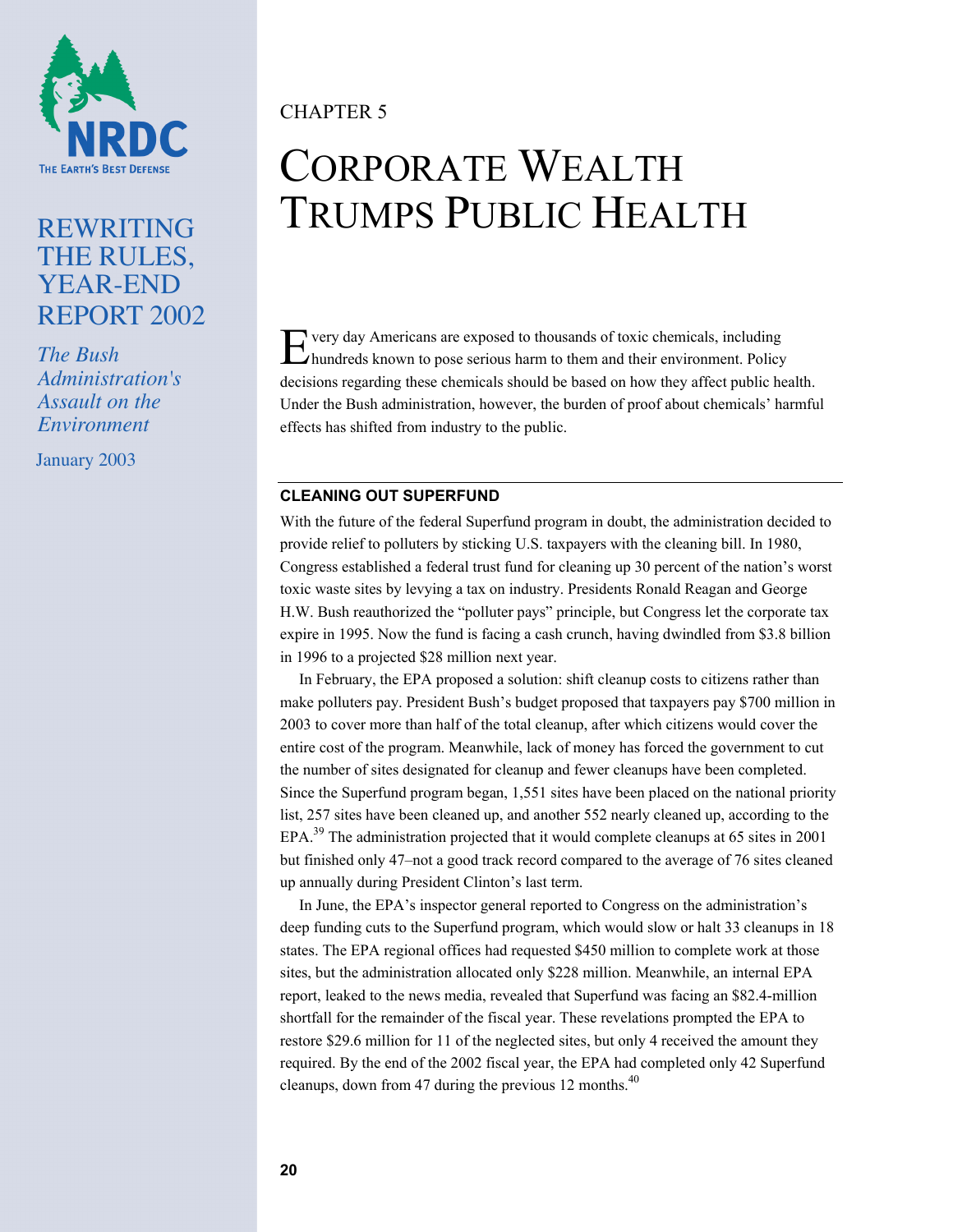#### **ASBESTOS OR BUST**

Last April, the federal government was on the verge of declaring the first ever public health emergency–warning millions of Americans about the widespread risk of asbestos-contamination–but the OMB thwarted the agency from taking action.

The EPA was set to disclose that ore from a vermiculite mine in Libby, Montana, was contaminated with an extremely lethal asbestos fiber that has killed or sickened thousands of miners and their families. From the 1940s through the 1990s, nearly 16 billion pounds of asbestos-tainted vermiculite ore from the town's mine was used to insulate walls and attics in millions of homes, buildings, and schools across America. The EPA was prepared to authorize the removal of the contaminated insulation from homes in Libby, provide medical care for those affected, and notify property owners elsewhere who might be at risk from asbestos exposure.

However, a few days before the EPA intended to take action, the OMB derailed the announcement. To date, the EPA has issued no warnings and has not notified homeowners about the health threat.

\*Source: Andrew Schneider, "White House office blocked EPA's asbestos cleanup plan," *The St. Louis Post-Dispatch*, December 29, 2002.

#### **STANDING PAT ON ATRAZINE**

As part of a mandatory six-year review, the EPA in April gave a clean bill of health to the nation's drinking water standards, notwithstanding the fact that there are thousands of unregulated toxic chemicals, parasites, and bacteria in tap water.<sup>41</sup> For example, despite evidence that triazine pesticides (including several popular herbicides commonly found in tap water) disrupt the body's hormone system, the EPA rejected the pleas of health and environmental groups to strengthen old standards. One of these chemicals, atrazine–the most widely used weed-killer in the nation–poses a significant threat to public health. Several European countries have banned atrazine because it is a probable human carcinogen. In contrast, the EPA permits atrazine levels in drinking water to rise and fall over the course of the year, so long as the yearly average remains below 3 parts per billion. But seasonal spikes are often much higher, especially in the Midwest where it is used widely by farmers on corn and other crops.

In the wake of recent studies linking atrazine to sexual deformities in frogs and high rates of prostate cancer among workers at a Syngenta atrazine manufacturing plant in Louisiana, NRDC in June called on the EPA to ban the herbicide. NRDC also asked the EPA to launch a criminal investigation of Syngenta, a Swiss company that is the principal manufacturer of atrazine, for illegally suppressing studies that concluded that atrazine may case cancer in humans.<sup>42</sup>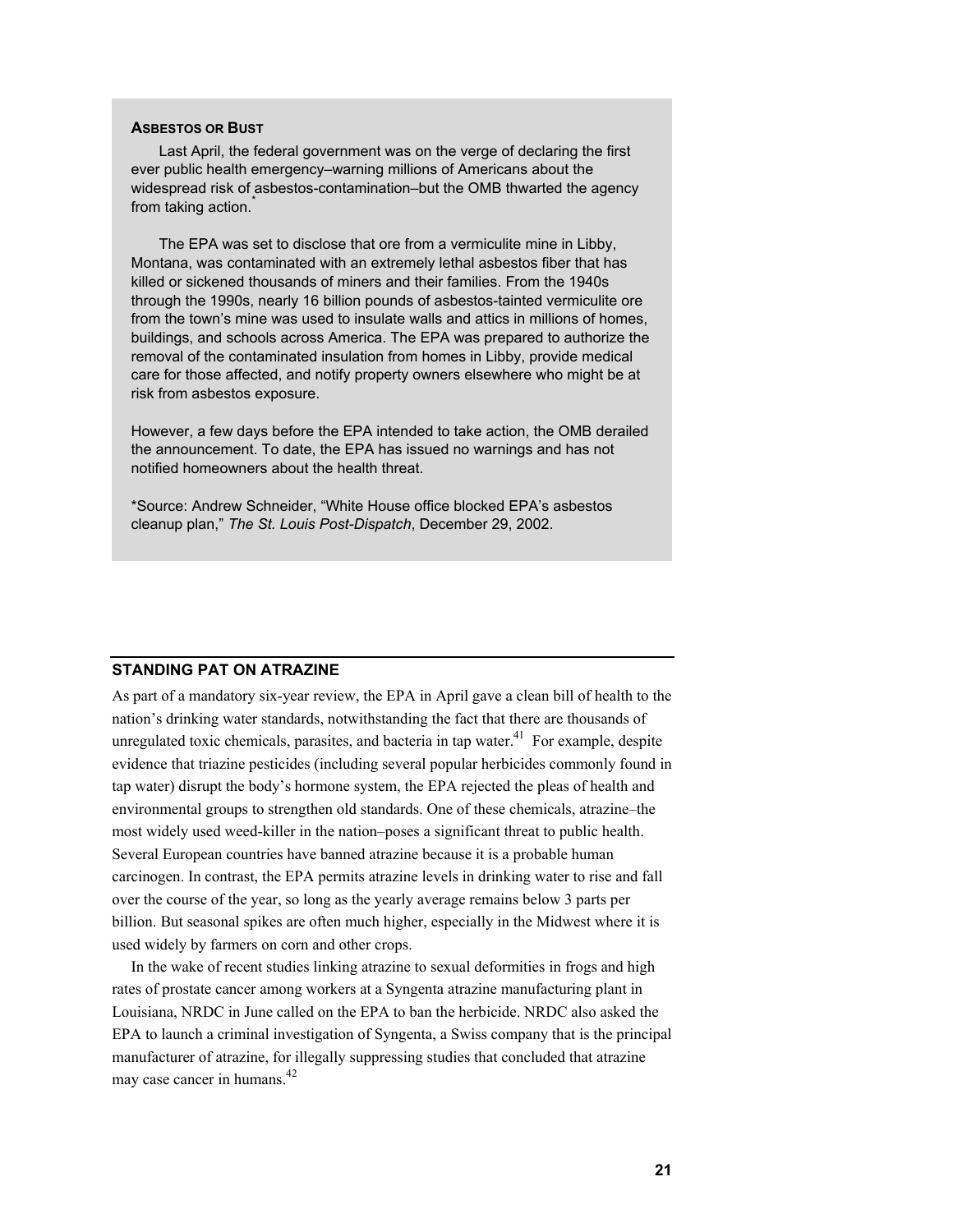*The administration wanted to grant states the flexibility to determine which children should be tested for elevated lead levels, ending the federal requirement that states test all young children on Medicaid.* 

### **PERCOLATING A DANGEROUS BREW**

One of the most dangerous chemicals the EPA has failed to regulate is perchlorate, or perc. More than 10 million Americans drink tap water with perc levels higher than the EPA considers safe. Southern California recently mandated a phase-out of perc in the dry cleaning industry, but the military–which uses perc as the main ingredient of solid rocket fuel–remains virtually unregulated.

A known toxin, perc can affect the production of thyroid hormones, causing neurological problems and developmental damage in infants and children, and possibly cancer and other serious ailments in adults. For decades, millions of Americans have been exposed unknowingly to perc in their local water supplies, but the substance remains only partly regulated because of fierce debate between the EPA and the Pentagon over what levels constitute dangerous exposure. The EPA has identified 75 perc hotspots in 22 states and will make a final decision on perc in 2003. But the Pentagon contends that small doses of the chemical are safe, and has asked Congress for an exemption from environmental laws to avoid cleaning up explosive residues at military sites. One this is certain: the government's internal debate over perc means the United States is still years away from establishing a nationally enforced standard for the toxic chemical.

#### **POPS GOES THE WEASEL**

President Bush won widespread praise from environmentalists and health advocates when, shortly before Earth Day 2001, he declared his support for an international treaty cutting the use of chemicals linked to cancer and birth defects. A year later, however, he weakened the treaty by ensuring that the list of banned chemicals could not be expanded.

The treaty, the Stockholm Convention on Persistent Organic Pollutants (POPs treaty), calls for the gradual worldwide elimination of several pesticides, such as DDT, and industrial chemicals, such as PCBs. Most of those chemicals are already banned in the United States and other industrialized countries. In April, a year after signing the treaty, President Bush formally sought congressional approval. But the administration backtracked on its commitment when the Office of Management and Budget dropped a provision from the legislation that would have established a way to add more chemicals to the list of banned pollutants.

### **GETTING THE LEAD OUT**

Although the government banned the use of lead-based paint in homes over 25 years ago, more than 800,000 young children still suffer from lead poisoning. In some parts of the nation, more than one in four children under the age of six have elevated lead levels in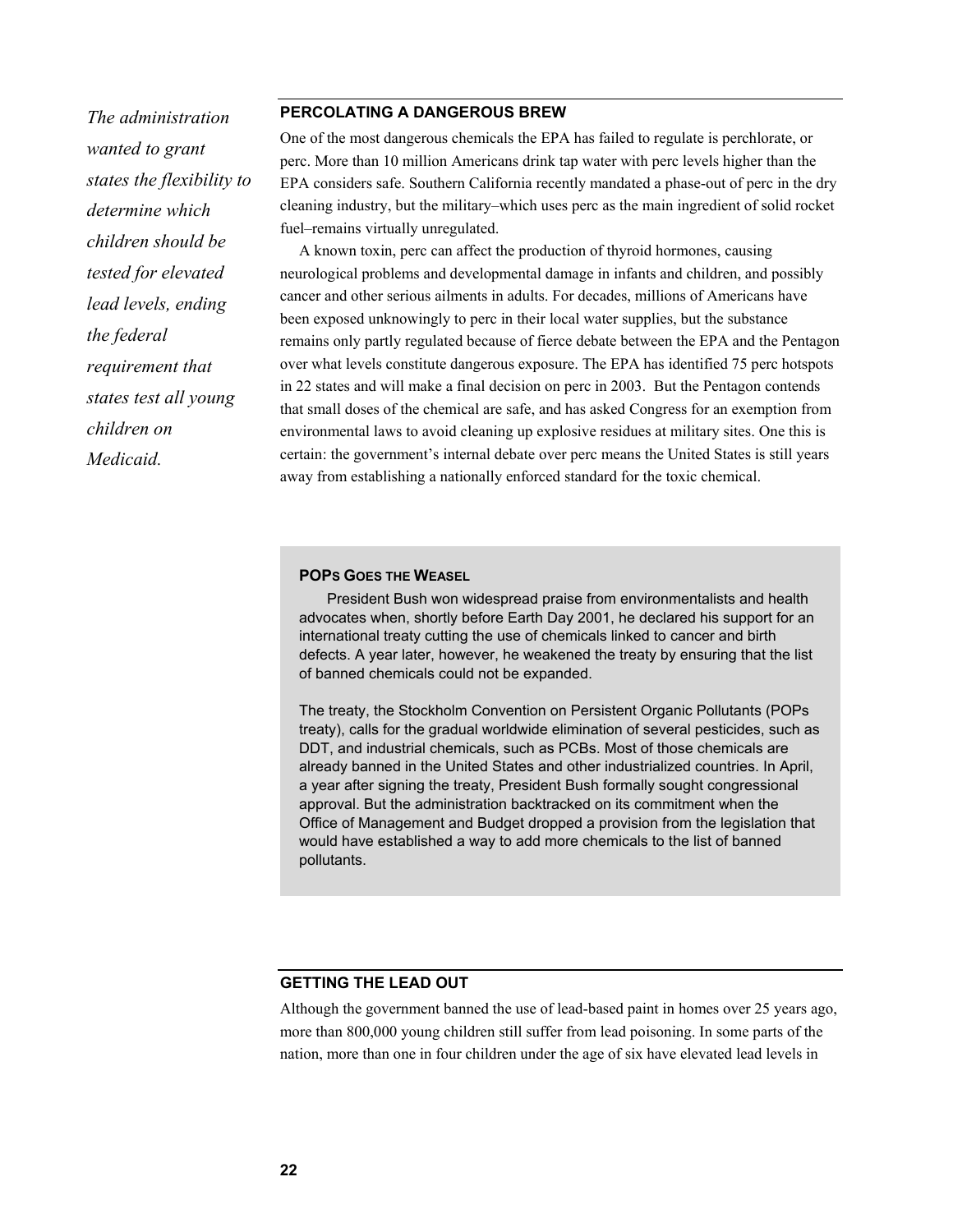their blood stream. The problem is especially pressing in poor communities with older housing stock. $43$ 

In April, the administration announced it was considering a new policy for testing children for lead poisoning. A 1989 federal law requires that children on Medicaid be tested for lead poisoning, which can cause seizures, learning disabilities, brain damage, and sometimes death.

Low-income children are much more likely than wealthier children to have dangerous levels of lead in their blood because they often live in substandard housing, where they can be exposed to high concentrations of lead-based paint. Federal studies have found that 90 percent of lead poisoning cases in the country occur in low-income children, affecting more than 535,000 children. Many states have been lax in screening–only 10 percent of poor children were screened in 1999 and 2000–primarily due to the cost.<sup>44</sup>

The administration wanted to grant states the flexibility to exclude some children from testing for elevated lead levels, ending the federal requirement that states test all young children on Medicaid. According to many health officials, the proposed policy change would have allowed states to liberally interpret federal law, redefine who is at risk, and test fewer children–jeopardizing the health of tens of thousands of low-income children. A few weeks after proposing the idea, intense criticism from Congress and health experts forced the White House to abandon its plans to loosen federal regulations for lead poisoning screenings.

#### **CHEMICAL INSECURITY**

Last year the administration violated a 1999 law by failing to assess the vulnerability of the nation's chemical facilities to terrorist attacks, according to the  $GAO<sup>45</sup>$ . The Justice Department, which was assigned the task of addressing this issue, released an interim report on chemical security in May–nearly two years late and only after NRDC sued to force the agency to do so. Then, in August, the Justice Department missed its deadline to provide Congress with a final report.

Millions of lives could hang in the balance if U.S. chemical plants are not secured. There are more than 15,000 facilities in the country that manufacture, use, or store large quantities of hazardous chemicals, making them potential targets for terrorist attacks. Out of those 15,000 sites, the EPA has identified 123 chemical plants that, if destroyed by an attack, could each put more than 1 million people at risk.<sup>46</sup> Even so the government has taken no steps to bolster security at chemical facilities since the September 11, 2001 terrorist attacks.

The Homeland Security Act that President Bush signed in November fails to address the vulnerability of the nation's chemical plants to terrorism. The administration sided with the chemical industry in opposing the addition of a bill by Sen. Corzine (D-N.J.)–the Chemical Security Act (S. 1602)–as an amendment to the homeland security legislation. S.1602, which unanimously passed the Senate Environment and Public Works Committee in July, would have required a safety assessment for many of the nation's chemical facilities and ensured that they reduced the risk of public exposure to hazardous substances resulting from possible terrorist attacks.

*The government has taken no steps to bolster security at chemical facilities since the September 11, 2001 terrorist attacks.*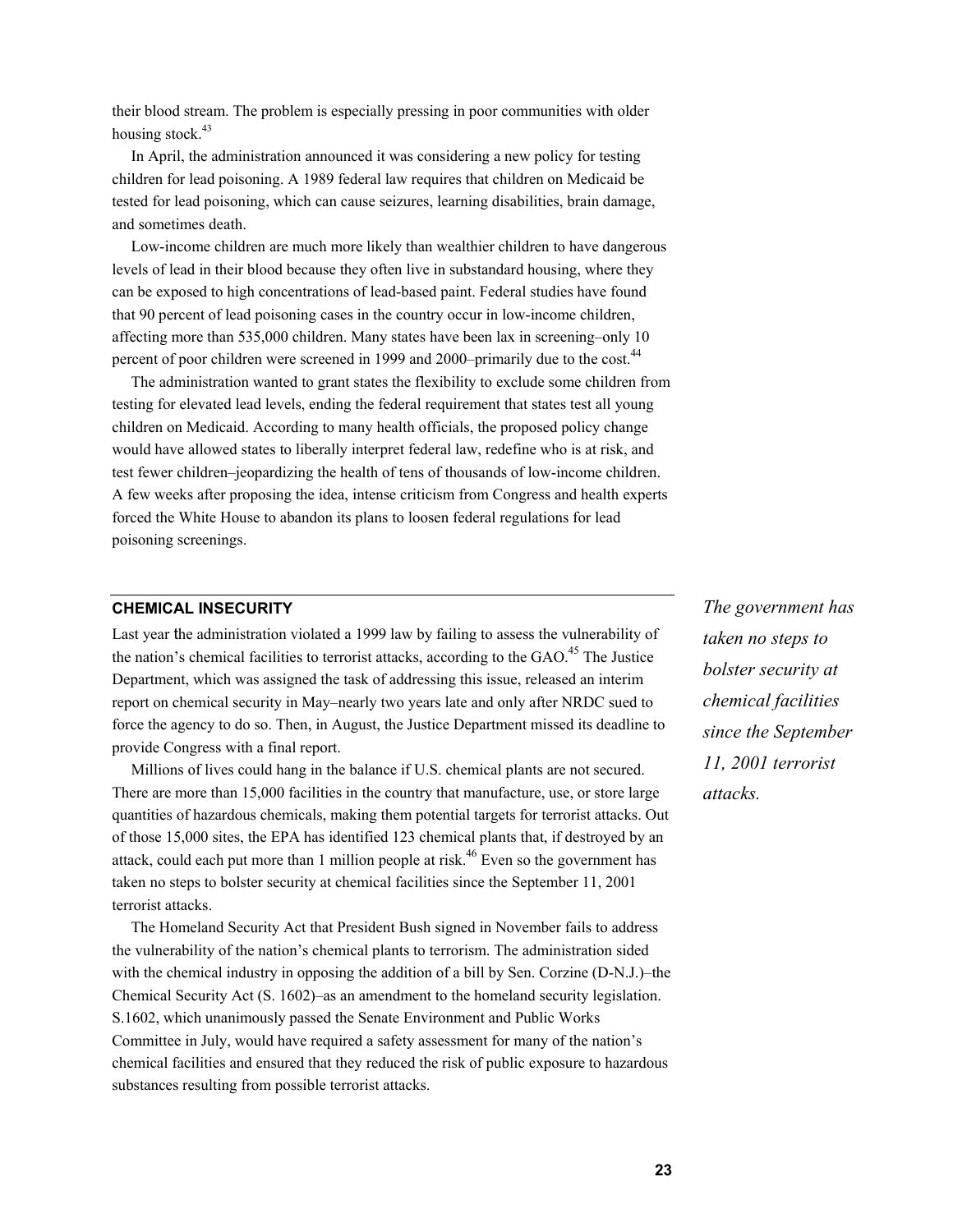*Unhappy with the findings of the scientific advisory committees that guide federal policy, the administration began stacking these panels by replacing respected scientists with ones handpicked by industry.* 

#### **FLUNKING THE TOXIC TEST**

Pesticide residues found on food and in drinking water pose a greater health risk for children than adults because their growing bodies are more vulnerable to toxic exposures and the damaging effects are more likely to be permanent. Prompted by a lawsuit brought by NRDC in 2000, the EPA reviewed the cumulative risks of organophosphorus pesticides in foods most eaten by children, finding that 28 of 30 pesticides were safe. However, a report released in July by an independent panel of scientists concluded that the EPA used an inadequate margin of safety to determine that the 28 pesticides pose no danger to children's health.<sup>47</sup>

Federal law requires the EPA to ensure that there is a "reasonable certainty of no harm" from pesticide exposures. But the panel found that agency's assessment failed to meet this test in a fundamental and significant way. Panel members blasted the agency for using an inadequate three-fold safety margin instead of the 10-fold factor required by the Food Quality Protection Act.

#### **BIRD-KILLING PESTICIDE BACK FROM THE DEAD**

The EPA decided in June to allow Louisiana rice growers to use carbofuran, one of the most toxic pesticides. Carbofuran had not been allowed on rice since 1998, largely because it was responsible for the deaths of tens of thousands of birds, including bald eagles. The granular form of this pesticide is so dangerous that the manufacturer voluntarily took it off the market in the mid-1990s.

According to the Fish and Wildlife Service, it is not possible for farmers to use carbofuran without killing migratory birds. The EPA, however, did not consult that agency, as required by law, when it considered an "emergency use" application from the Louisiana Department of Agriculture to use the chemical to combat water weevil on 100,000 acres of rice fields. Without seeking public comment, the EPA granted the rice growers permission to spread 3 tons of carbofuran on 10,000 acres, even though safer, more effective alternatives are routinely used throughout the rest of the country.

After receiving a flood of complaints about the closed-door decision, the EPA tried to make amends by allowing the Louisiana Department of Agriculture to use only enough of the pesticide to cover 2,500 acres. The EPA also opened up a brief public comment period–reduced from 15 days to five. Citizens submitted more than 6,000 comments opposing the EPA's decision. NRDC and more than 50 other environmental and public health groups also threatened to file suit, if necessary, to stop the use of carbofuran. Within a month, the EPA revoked its authorization.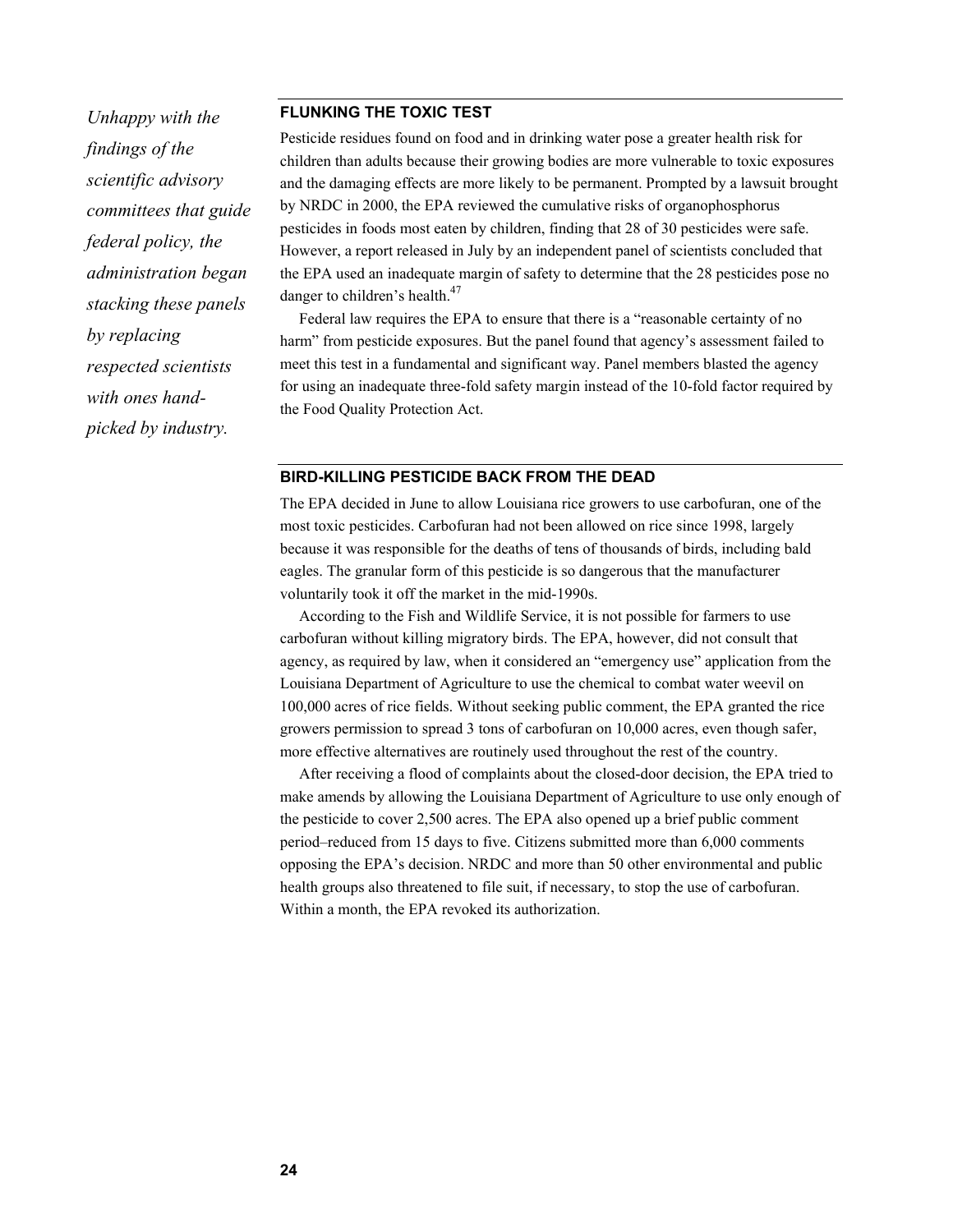#### **CHOOSING TO CHEAPEN LIFE**

The Office of Management and Budget (OMB) sparked a scientific and ethical controversy when it suggested that the life of a senior citizen–someone 70 years or older–is worth considerably less than a younger person's life. Therefore, elderly people warrant less protection under federal regulations.

For example, the OMB ordered the EPA to apply the discounted value of 63 percent for elderly Americans when it was assessing whether to impose new air pollution restrictions on the polluting industries.\* Whereas the traditional approach to cost-benefit analysis values each life equally, regardless of age, the new approach weighs the years of life saved by government regulation rather than the number of lives saved.

Critics have blasted the administration for discounting human lives in an apparent attempt to relieve industry from the cost of complying with requirements intended to safeguard public health. Moreover, the cut-rate standard being applied by OMB is based on faulty science that is out of date and doesn't even apply to U.S. regulations. The 63 percent value is based on a 20-year old scientific survey in Britain, in which citizens were asked how much they would pay for a safer bus system. More recent studies have concluded that there is little difference between the value that the elderly and younger people place on saving their life.

\* Source: Borenstein, "Life of elderly less valuable in White House cost-benefit analysis," Knight-Ridder, December 18, 2002.

## **SCIENCE FOR SALE**

Apparently unhappy with the findings of the scientific advisory committees that guide federal policy, the administration began stacking these panels by replacing respected scientists with ones hand-picked by industry. The changes marked a major restructuring of the 258 committees that advise Health and Human Services (HHS) Secretary Tommy Thompson. In September, it was revealed that the HHS is eliminating some committees whose recommendations conflicted with administration positions, and shaking up membership in others.<sup>48</sup> The agency, for example, is in the midst of replacing nearly all the 18 members of a committee assessing the effects of chemicals on human health–the new members have financial ties to the chemical industry.<sup>49</sup>

The administration also has targeted the Centers for Disease Control's Advisory Committee on Childhood Lead Poisoning Prevention. In October, the administration rejected renowned scientists who work on lead poisoning to fill slots on this federal advisory committee and instead appointed scientists with close ties to the lead industry. Among other things, the committee is responsible for assessing the state of the science and telling the government what levels of lead are toxic.<sup>50</sup>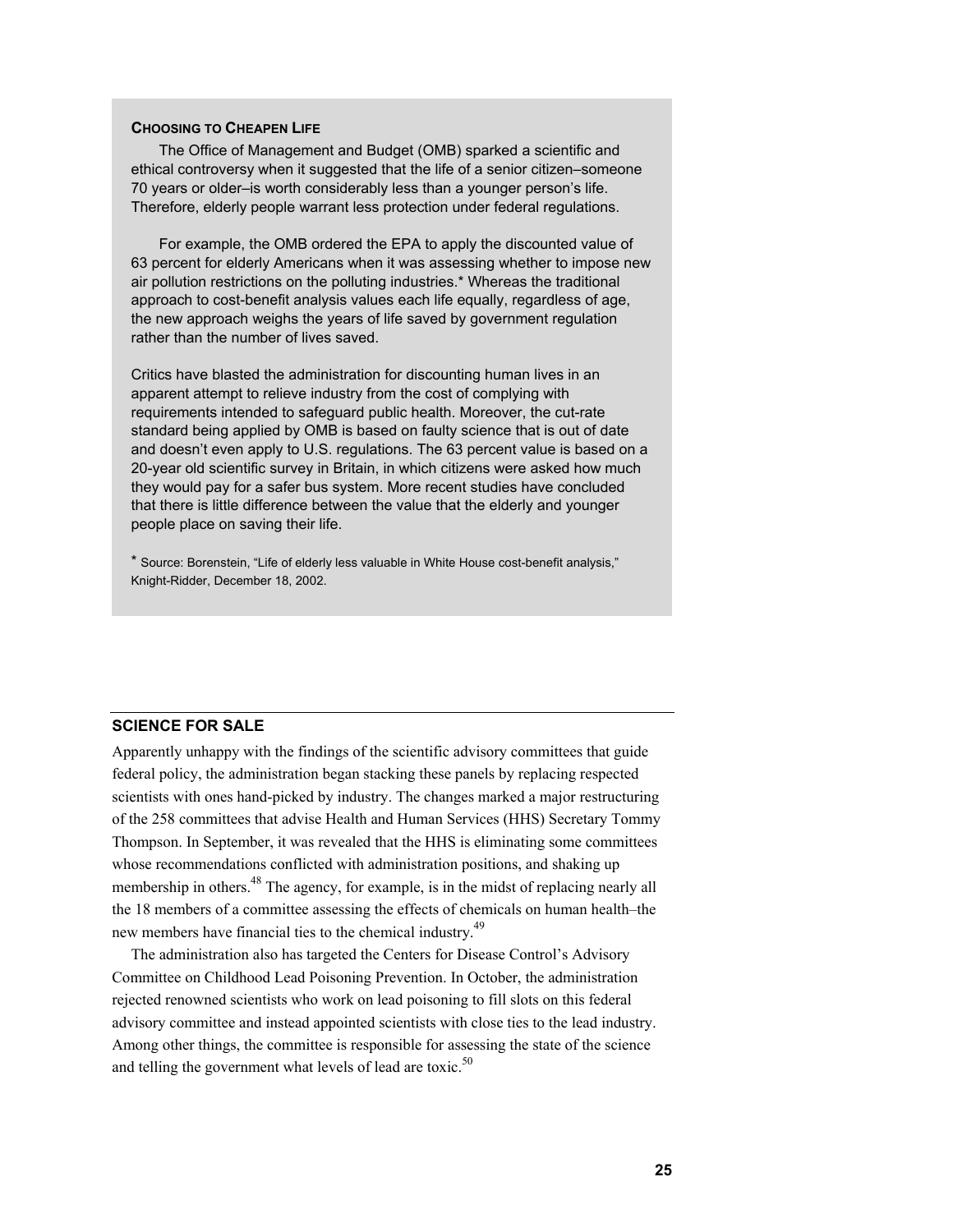

# REWRITING THE RULES, YEAR-END REPORT 2002

*The Bush Administration's Assault on the Environment*

January 2003

CHAPTER 6

# SLACKING OFF ON ENFORCEMENT

aws protecting America's water, air, wildlife, scenic landscapes, and other natural I aws protecting America's water, air, wildlife, scenic landscapes, and other natural resources can only be effective if properly implemented and enforced. But the Bush administration has undermined the credibility of our environmental statutes by failing to enforce vital environmental requirements.

## **FALLING DOWN ON THE JOB**

The president has sought to reduce hundreds of enforcement jobs at the Environmental Protection Agency. Congress objected to those cuts in 2001, but the president's new budget request for fiscal year 2003, which is pending, once again seeks to eliminate more than 200 EPA enforcement positions from the level when Bush took office. The administration would rather leave the job to states. But studies show that without strong federal backing, state environmental agencies do a poor job of cracking down on polluters.<sup>51</sup>

Under President Bush, the number of EPA personnel assigned to conduct inspections and enforce environmental laws has fallen to its lowest level since the agency was established. The drop in staff undermines the agency's ability to identify environmental violators. Gone are nearly 122 inspection and civil enforcement positions from the EPA's Office of Enforcement and Compliance. Overall, enforcement staff fell by more than 12 percent–from 528 to 464–since the president took office. Moreover, the number of EPA civil enforcement employees also has been cut by nearly 6 percent.<sup>52</sup>

The implications of weaker pollution enforcement are serious. The EPA's own budget documents predict that if the bloodletting doesn't stop, EPA inspections and civil investigations would decline further, and pollution would increase by 330 million pounds a year.

## **ANOTHER TOP COPS QUIT THE SHOP**

In February, one of the EPA's senior officials resigned to protest White House efforts to weaken tough standards for power plants. Eric Schaeffer, head of the EPA's Office of Regulatory Enforcement, accused the Energy Department and the White House of catering to the energy industry and obstructing EPA efforts to enforce New Source Review rules.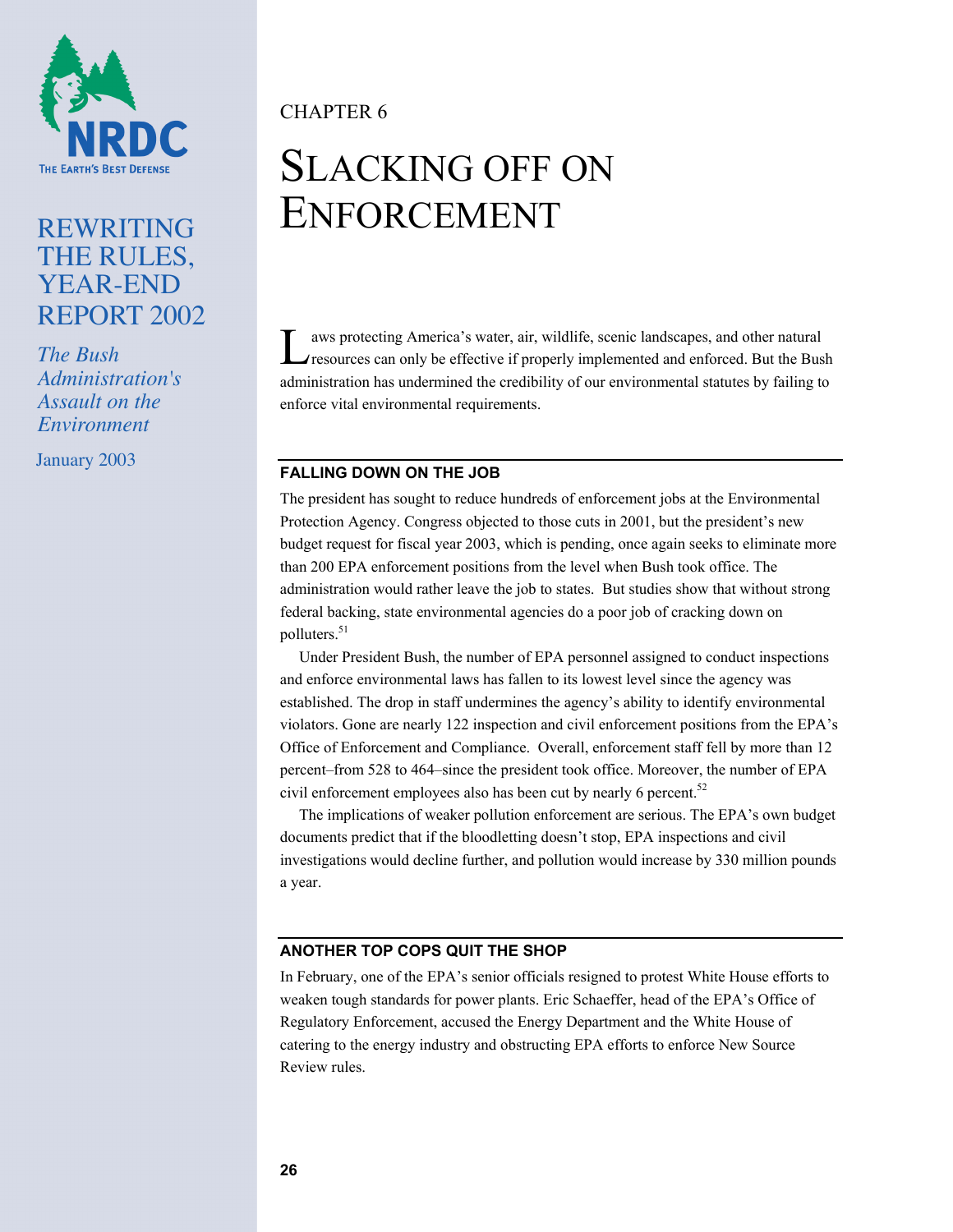In his much-publicized resignation letter to EPA Administrator Whitman, Schaeffer said he was tired of "fighting a White House that seems determined to weaken the rules we are trying to enforce." He expressed particular frustration with the administration's cozy relationship with industries the agency regulates and its unwillingness to take legal action against polluters. "It is hard to know which is worse," Schaeffer wrote, "the endless delay or the repeated leaks by energy industry lobbyists of draft rule changes that would undermine lawsuits already filed."<sup>53</sup>

Another of EPA's top enforcement officials also resigned for similar reasons. After more than two decades at the agency, most recently as assistant administrator in the Office of Enforcement and Compliance Assurance, Sylvia Lowrance retired in August rather than accept a new job assignment. Lowrance publicly criticized the administration for easing enforcement of air pollution regulations and for halting the government's crackdown on polluters. During a Senate hearing, Lowrance testified that companies have little incentive to settle cases with the EPA because they think new rules proposed by the White House will let them off the hook.

*The administration is not only forcing fewer polluters to pay fines, but also assigning penalties that are much smaller than they were during the Clinton era.* 

## **LOWERING THE PRICE OF POLLUTION**

In August the General Accounting Office (GAO) rejected the EPA's methodology for calculating enforcement penalties levied against industries that violate clean water, clean air, pesticide, and waste management regulations. The GAO forced the agency to withdraw its proposed calculation because, in many cases, it would have result in smaller fines against polluters–in violation of federal law.

The Federal Civil Penalties Inflation Adjustment Act requires federal agencies to periodically increase their penalties to account for inflation. The EPA's final rule, released in June, proposed boosting its penalties by 13.6 percent–the rate of inflation since 1996–but wanted to round up those increases based on the actual increase to each penalty category, as opposed to the penalty itself.

Even without a change in the EPA's penalty calculation, polluters have paid 64 percent less in fines for breaking environmental laws during the first two years of the Bush administration than they did under the Clinton administration. According to federal records released in November by ex-EPA enforcement official Sylvia Lowrance, the administration has not only forced fewer polluters to pay fines, but also has levied much smaller penalties than during the Clinton era. According to the data, the average civil penalty dropped 56 percent under Bush–from \$1.36 million to \$605,455. In addition, the Bush EPA is requiring polluters to pay 77 percent less for environmental projects they have to complete as a condition of their settlements.<sup>54</sup>

#### **SAFEGUARDING POLLUTERS**

Largely overlooked in the passage of a homeland security bill in December was a White House-backed provision broadening corporate secrecy at the expense of public health and the environment. The bill's language generally bars the federal government from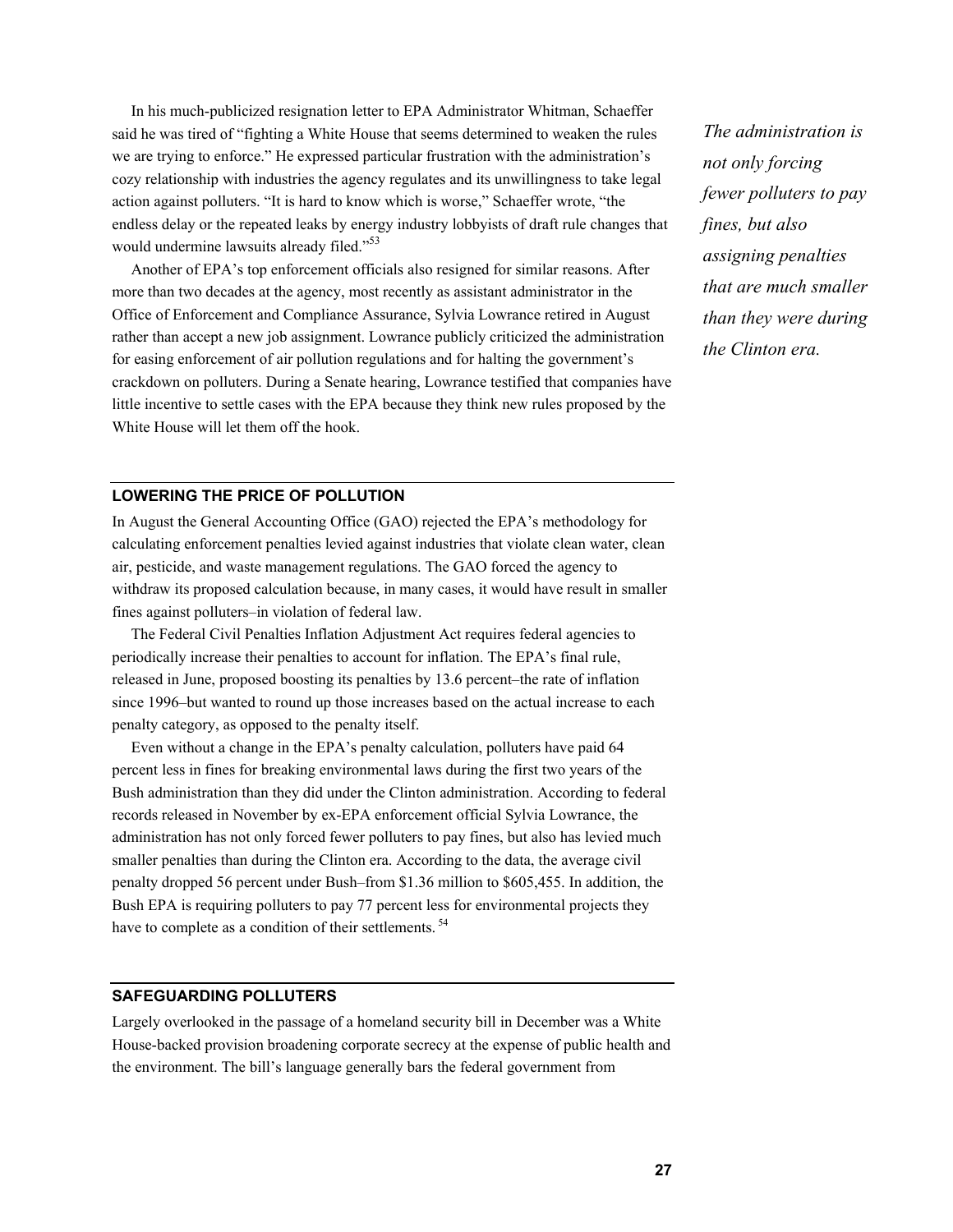disclosing voluntarily submitted information regarding a company's environmental and health hazards, product defects and other dangers, including accidental chemical spills. This exemption from the Freedom of Information Act shelters industry from the consequences of violating the nation's environmental, consumer protection, and health and safety laws.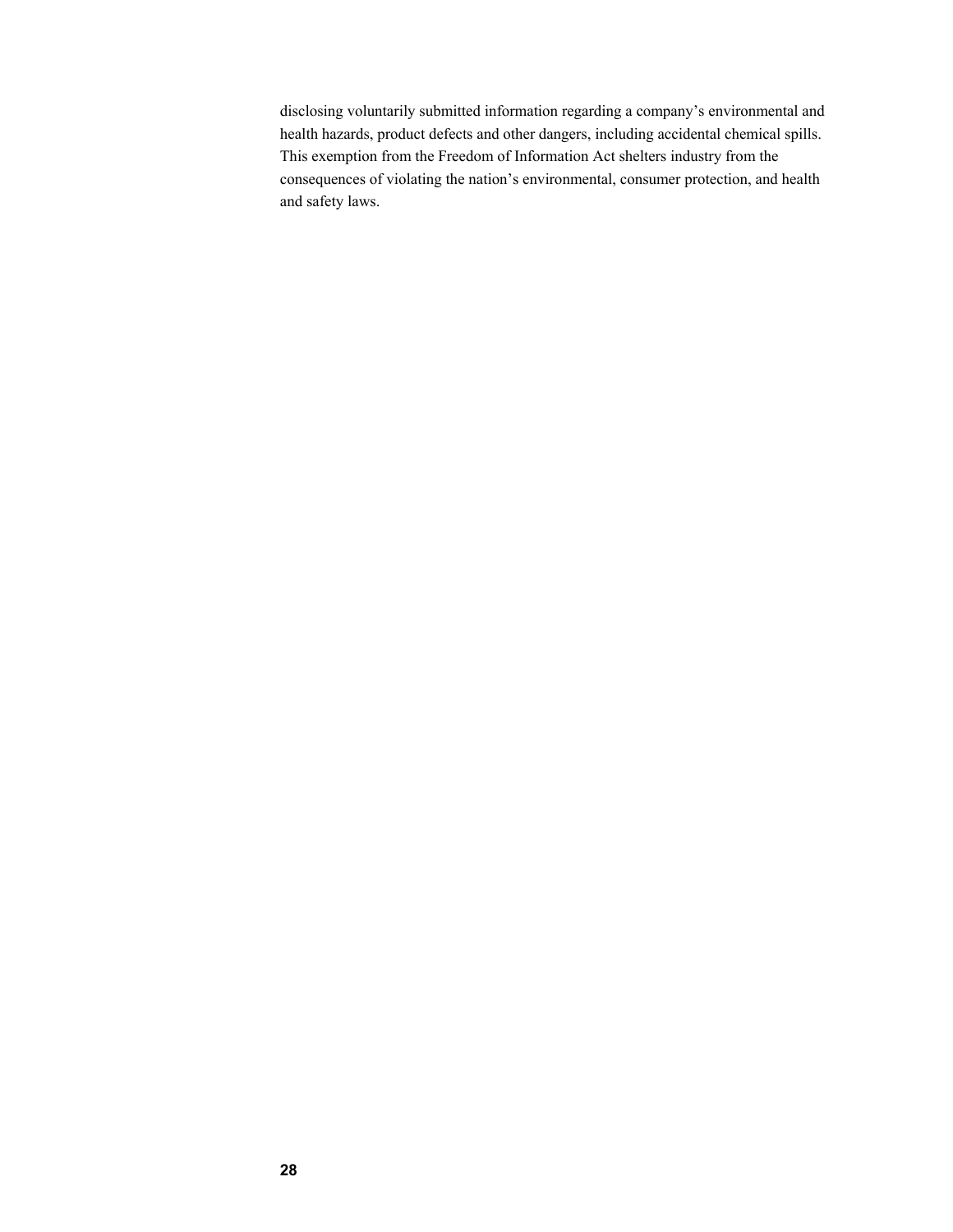## CHAPTER 7

# SLASH AND BURN FOREST POLICY

The Bush administration has been busy fulfilling industry's desire to exploit resources in our public lands. Several pending changes initiated by the administration make it in our public lands. Several pending changes initiated by the administration make it clear that environmental considerations are not going to stand in the way of logging and other potentially destructive activities in our national forests.

#### **A CLEARCUT CHOICE IN THE NORTHWEST**

Over the last 150 years, logging has destroyed as much as 90 percent of the spotted owl's habitat in the Pacific Northwest, putting the bird on the endangered species list. Threats to the owl and other wildlife prompted the Clinton administration to establish the landmark Northwest Forest Plan in 1994. Unfortunately, the Bush administration wasted no time in dismantling its protections.

The first salvo came in January, when the Fish and Wildlife Service gave the green light to timber sales in Pacific Northwest national forests by concluding that logging poses no threat to spotted owls. In April Forest Service Chief Dale Bosworth, a Bush appointee, instructed regional heads of his agency to recommend changes to the Northwest Forest Plan, dumping wildlife habitat protections that blocked logging in old growth forests. Although Bosworth set no deadline for "fixing" the forest plan, he said the administration has made it a priority and the White House would suggest changes at its discretion.<sup>55</sup>

In September, as part of a legal settlement with the timber industry, the administration agreed to further ease environmental restrictions in the Northwest Forest Plan, particularly "survey and manage" rules that help protect little-known aspects of forest biodiversity. 56 Timber companies had attacked these rules as too time-consuming to implement, too costly, and too protective of what they consider to be insignificant flora and fauna. In November, the administration proposed rolling back a salmon-protection component of the Northwest Forest plan to expedite logging and timber sales. The administration's proposal would allow Forest Service officials to approve timber sales without considering their full impact on the fish. Dozens of these Pacific Northwest salmon species are listed as threatened or endangered, and this proposal would bring them under greater attack.



# REWRITING THE RULES, YEAR-END REPORT 2002

*The Bush Administration's Assault on the Environment*

January 2003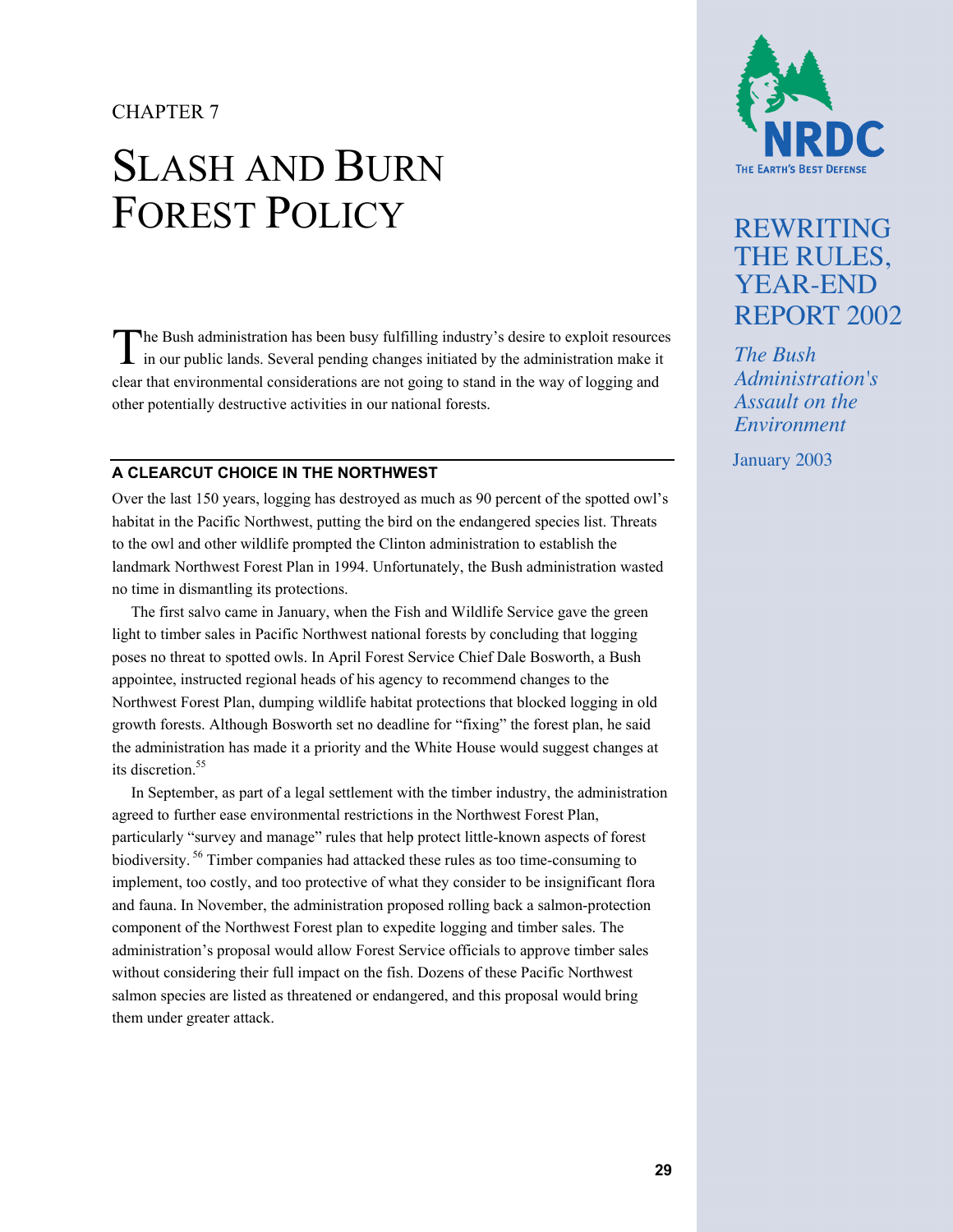*Administration officials complaining about "analysis paralysis" conveniently overlooked a government report that found just the opposite.* 

#### **SO LONG TONGASS**

In 2001 the administration rolled back protections for the 17-million-acre Tongass National Forest in southeastern Alaska, which contains nearly 30 percent of the world's unlogged coastal temperate rainforest. Then, in May 2002, the Forest Service disobeyed a federal court order to increase wilderness protection in the Tongass, leaving nearly 10 million acres of forest–home to the world's largest remaining populations of grizzly bears, bald eagles, and other old-growth-dependent wildlife–open to logging, roadbuilding, and other commercial activities. The agency already has begun considering some 30 large-scale timber sales in the Tongass that would violate the Roadless Area Conservation Rule.

#### **FANNING THE FLAMES**

As forest fires blazed across the West last summer, the administration falsely claimed that forest protection efforts–particularly appeals and litigation by environmentalists–were to blame. In June, the Forest Service announced plans to study whether legal actions and petitions by environmentalists added to delays in wildfire prevention projects, thereby contributing to the catastrophic wildfire season.

Administration officials complaining about "analysis paralysis" conveniently overlooked a government report that found just the opposite. Of the 1,671 fire-prevention projects proposed by the Forest Service in 2001, less than 1 percent had been appealed and none had been litigated, according to the General Accounting Office report.<sup>57</sup> A Forest Service study on the same issue came up with different numbers, but only looked at the types of projects that tend to be challenged most frequently, and included projects other than those dedicated to fire prevention.

While conceding that some forests contained an excessive amount of small trees and brush, environmentalists pointed out that "thinning," or logging, backcountry woods– miles from homes and communities facing fire dangers–is the wrong approach to fire management. They also noted that the logging actually can make fires worse by drying forests out, removing medium and large fire-resistant trees, and creating new access roads that greatly increase the chance that people could purposefully or accidentally start fires deep in the woods. Environmentalists encouraged the administration to focus its efforts on proven methods to protect homes and communities–to no avail.

#### **PREVENTING FORESTS, NOT FIRES**

In August President Bush unveiled his simple solution for reducing the risk of wildfires: cut down trees. That is essentially what his so-called Healthy Forests Initiative would do by "streamlining," or relaxing, federal laws to allow the timber industry to increase logging in millions of acres of national forest land. The administration's plan contains loopholes that allow the industry to log large trees, which are more fire resistant than smaller ones, instead of the more flammable but worthless smaller trees and brush. This thinly veiled giveaway to the timber industry also would speed up commercial logging on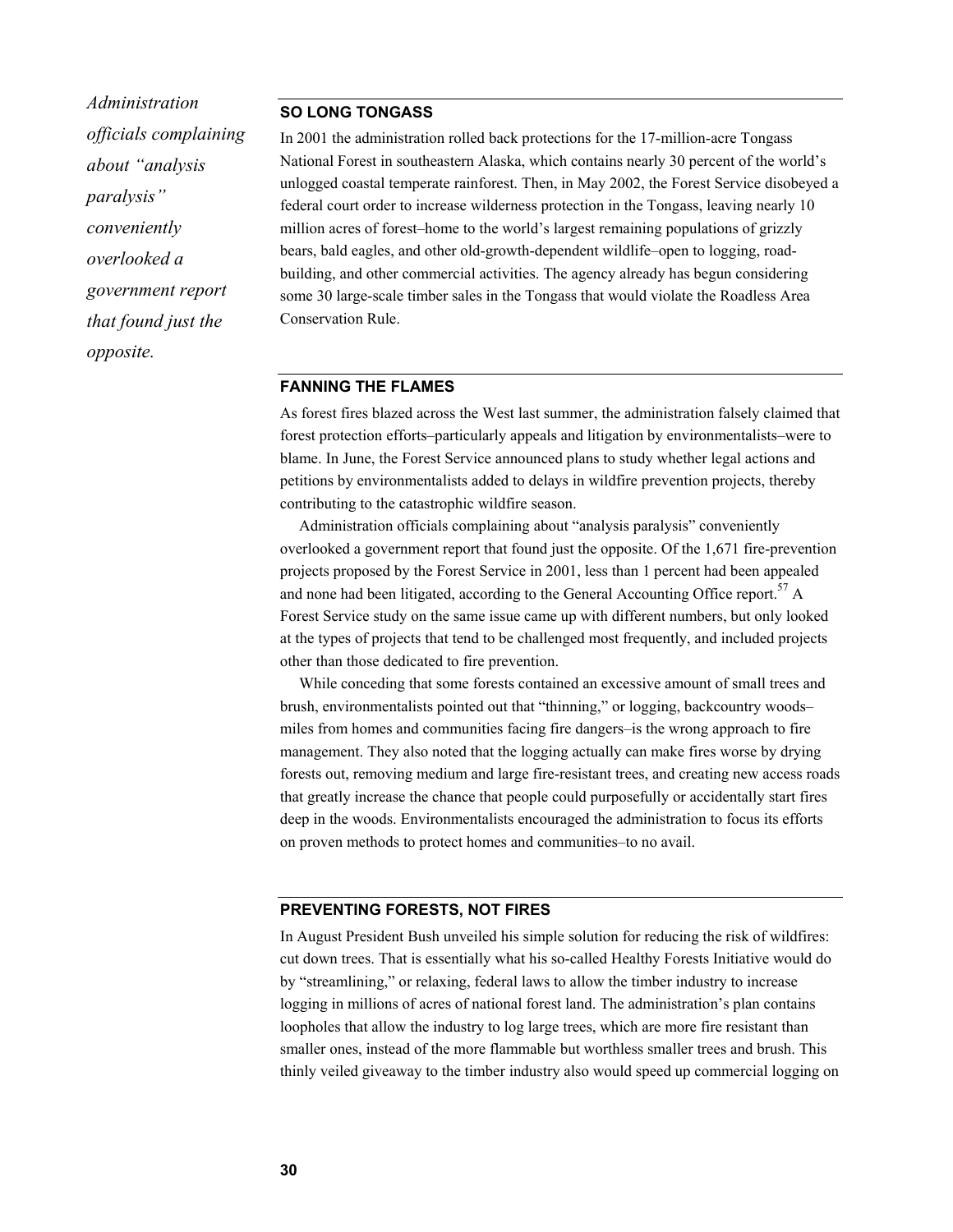national forest lands by curtailing public input and eliminating environmental review–as required under the National Environmental Policy Act–and forbidding courts from halting logging during legal challenges.

Loggers and environmentalists agree that the catastrophic fires in recent years occurred in large part because of a variety of Forest Service policies, including the practice of extinguishing low-intensity fires. This policy, followed since the 1920s, resulted in much denser forests and a buildup of smaller trees and brush. In the meantime, timber companies have harvested the larger, most fire-resistant trees. This created the perfect conditions for high-intensity fires that threaten communities and the environment.

The administration's plan ignores the fact that logging medium and large fire-resistant trees actually contributes to an increase in fire risk, as do the roads needed to log the trees and the actual logging process itself. Further, the administration is ignoring studies that conclude the best way to protect homes and communities is to clear areas in the immediate vicinity of structures.

Congress rejected legislation similar to the Healthy Forests Initiative before adjourning for the year. So the White House sidestepped lawmakers by offering its plan as a policy proposal in December. Under the proposed rules, which will be finalized after a brief public comment period, federal agencies could claim that almost any kind of logging would reduce the risk of fire. The package of new rule changes also includes a proposal to "categorically exclude" destructive logging projects in pristine backcountry areas of our national forests and other public lands from extensive environmental reviews, despite the fact that a federal judge rejected the same kind of industry-friendly exemption in 2001.

### **FACT-FREE FORESTRY**

In a strange and telling development, the administration in August chose Allen Fitzsimmons to head the Interior Department's wildfire prevention program. Fitzsimmons, who now is responsible for implementing the administration's Healthy Forests Initiative, doubts the existence of ecosystems and believes the extinction of threatened and endangered species might not be a bad idea.

Fitzsimmons is a free-market policy analyst who formerly consulted for libertarian and conservative think tanks. In his 1999 book, *The Illusion of Ecosystem Management*, Fitzsimmons wrote that, because ecosystems exist only in the human imagination and cannot be delineated, federal policies should not be used to try to manage or restore them.<sup>58</sup> In another paper, he took the position that the nation is not experiencing a biodiversity crisis. In fact, the loss of all of the species currently listed by the government as threatened or endangered, he argued, would be balanced out by an increase in nonindigenous species–many of which are taking over native landscapes with devastating results.

*This thinly veiled giveaway to the timber industry also would speed up commercial logging on national forest lands by curtailing public input and eliminating environmental review.*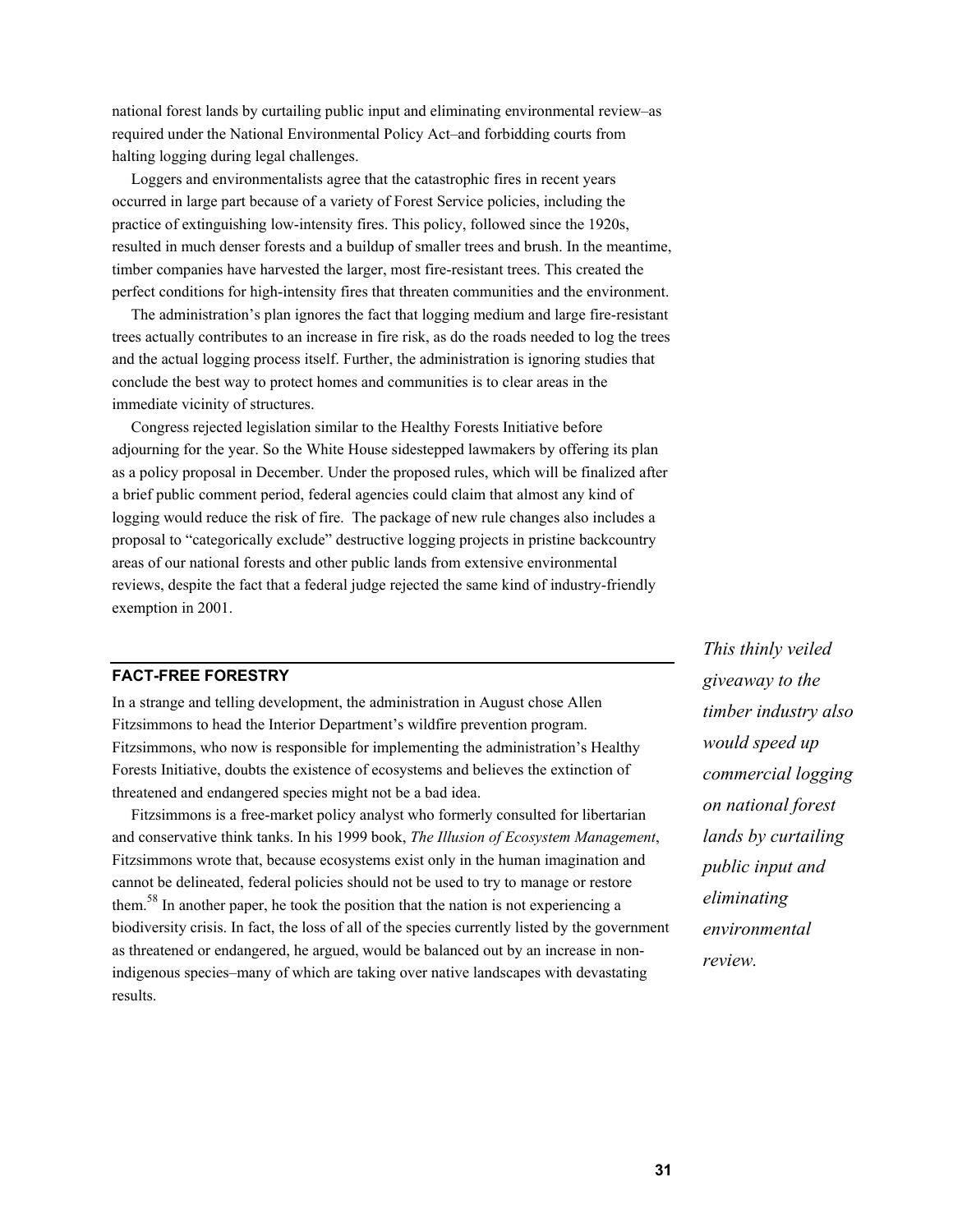### **A SIMPLE PLAN**

Over the last quarter century, no federal regulation has been as instrumental in protecting fish and animals on public lands as the one requiring national forest management plans to ensure the continued viability of wildlife in any national forest. From wolves and brown bears in the Tongass rainforest to spotted owls and bull trout in the Pacific Northwest, goshawks in the Southwest, and songbirds on the East Coast, this wildlife "viability" rule has stopped more environmentally harmful logging, road-building, grazing, mining, and drilling than any other law on the books.

A few days before Thanksgiving, however, the administration proposed repealing this requirement as part of a broad array of changes to the plans that guide how federal agencies manage public forestlands. The proposed changes also would greatly reduce the amount of information available to the public and curtail input from the public, federal agencies, and scientists. Further, they would make it easier for federal officials to ignore the impact of logging and other activities on wildlife, watersheds, and recreational uses. Given that supervisors at more than 100 national forests are supposed to revise their outdated management plans by the end of this decade, these new rules could be devastating if they are adopted.

*They would make it easier for federal officials to ignore the impact of logging and other activities on wildlife, watersheds, and recreational uses.*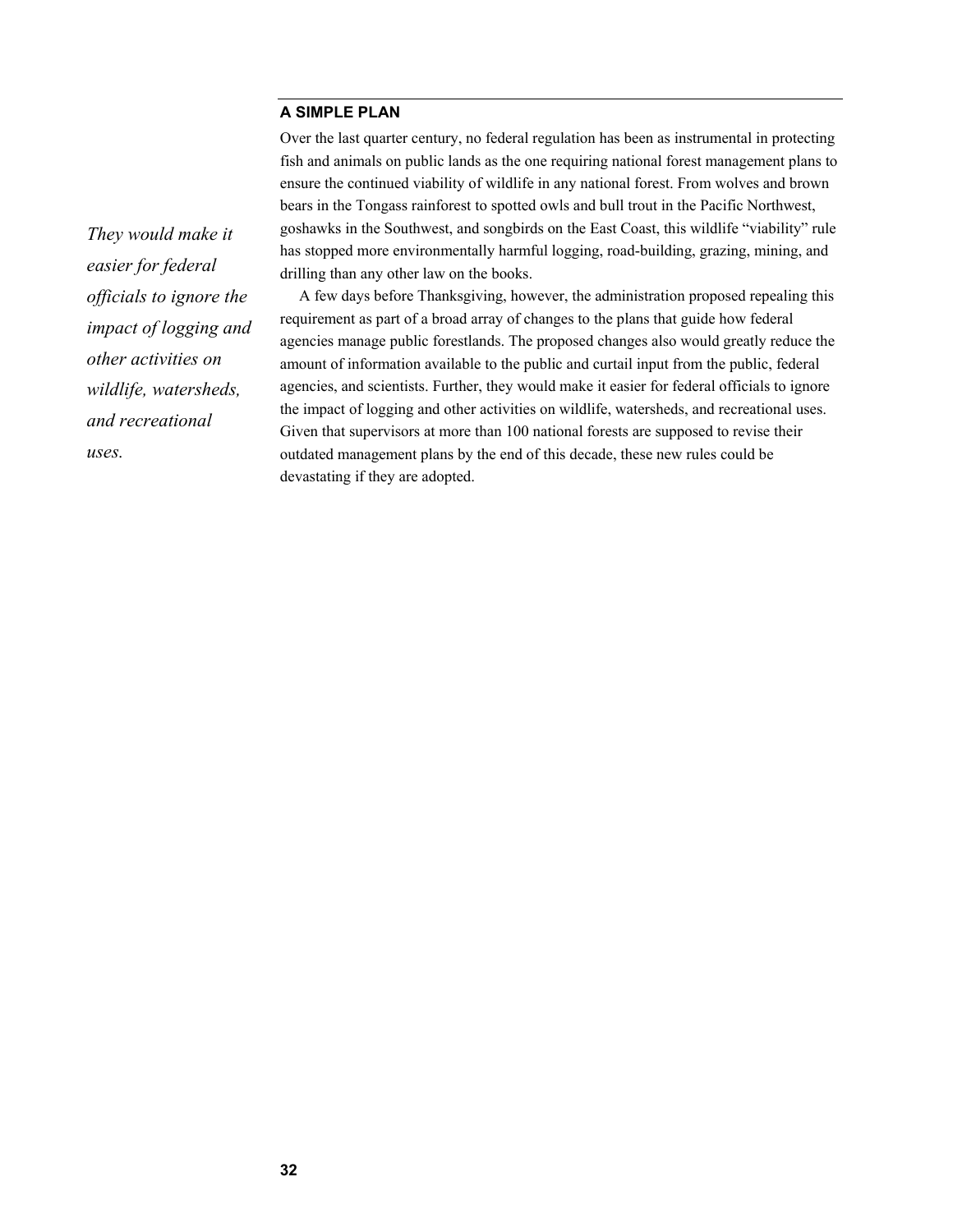## CHAPTER 8

# OPEN SEASON ON NATIONAL PARKS

The federal government established national parks to conserve resources–both natural and historic–that Americans have chosen to set aside as part of our heritage. The and historic–that Americans have chosen to set aside as part of our heritage. The Bush administration certainly grasps the political significance of national parks. The White House has repeatedly used the parks as a natural backdrop for unveiling new environmental policies and initiatives, even though many of its proposals actually would put these special places at risk.

#### **SNOWMOBILES RULE**

Every winter, America's most popular national parks host an increasing number of visitors, including thousands who roam the trails and backcountry on snowmobiles. More than 1,000 snowmobiles a day enter Yellowstone during the winter season–a record 67,000 visited in 2001–much to the consternation of other park visitors, not to mention wildlife, seeking solace in the spectacular surroundings.

In February, nearly a year and a half after the National Park Service issued a supposedly final decision to gradually phase out snowmobiles in Yellowstone and Grand Teton National Parks by the winter of 2003-04, the administration bowed to a request from the snowmobile industry–which had filed a lawsuit to overturn the ban–by ordering yet another study of the decision.<sup>59</sup> In its lawsuit, the International Snowmobile Manufacturers Association insisted that the industry could make cleaner, quieter machines. However, the park service issued a report in 2001 discounting the claim as "speculative and insufficient for analysis purposes," maintaining that these off-road vehicles pollute the air and interfere with wildlife.

Nothing had changed since the agency first proposed a ban on snowmobiles in the parks–except the political climate. And so, snowmobiles continued to roar through the parks while the administration sought public comments on the ban for the fifth time.

The snowmobile industry appeared to suffer a setback in late April when the EPA issued a report supporting an outright ban on snowmobiles in the two parks. Reiterating its position of three years before, the EPA said the continued use of snowmobiles would violate air pollution standards and a ban would be the "best available protection" for air quality, wildlife, and the health of park employees and visitors. Interior Secretary Norton expressed disappointment over the EPA' position, and questioned why her agency had not been notified in advance of the announcement. EPA Administrator Christine



# REWRITING THE RULES, YEAR-END REPORT 2002

*The Bush Administration's Assault on the Environment*

January 2003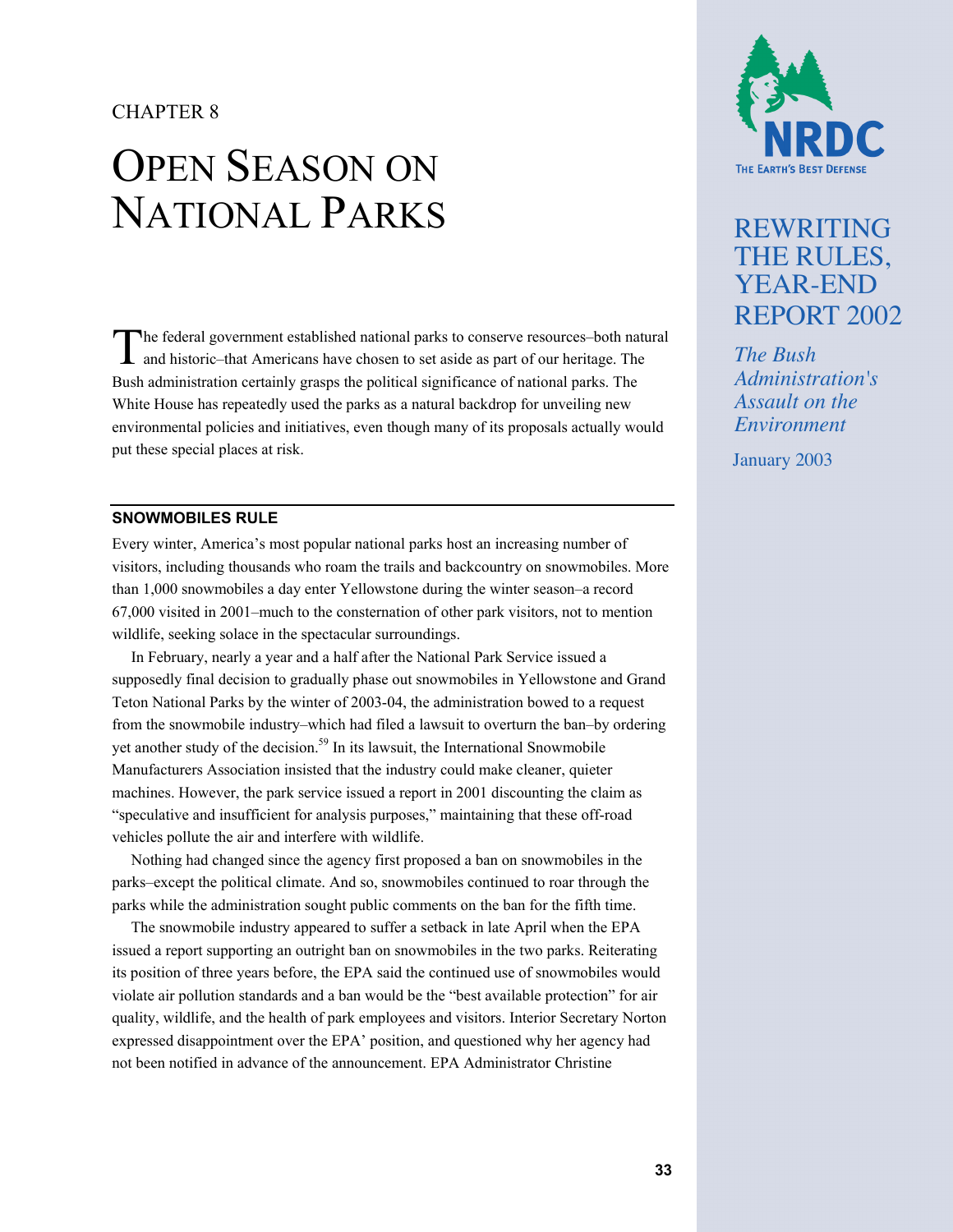Whitman admitted that she was unaware of the report, which was issued by the regional administrator in the EPA's Denver office.<sup>60</sup>

Despite the concern of the EPA health experts, the administration in June reversed the proposed ban, opting instead to allow snowmobiling to continue in the parks–with modest restrictions to reduce the volume of traffic and require quieter, cleaner machines.<sup>61</sup> Because details of the plan are still being developed, no changes will take place this winter. The administration's decision marks a stunning victory for the snowmobile industry, running counter to the overwhelming opinion of the more than 330,000 people who filed comments with the park service.

#### **SHE SELLS SEASHORES**

A proposal to designate one of the last undeveloped stretches of Southern California's coast a national seashore is in danger of being scuttled by the administration. Since 1999, the National Park Service has been studying the feasibility of permanently protecting 46 miles of coastline just north of Santa Barbara from the threat of urban sprawl. The plan, which calls for a federal land purchase to create a new national seashore–to be called Gaviota National Seashore–is bitterly opposed by property rights activists and real estate developers who fear possible restrictions on land use.

At an August public meeting, Lynn Scarlett, assistant secretary of the Interior Department, dashed environmentalists' hopes when she expressed a preference for private land ownership over federal control, and conceded that "land acquisition is not a priority of this administration." Previously, Interior Department officials showed interest in the proposal to protect the dramatic cliffs, remote beaches, and terraced grasslands by designating 200,000 acres as a national seashore. Scarlett said the administration is retreating in response to recent feedback from local landowners.<sup>62</sup>

The park service plans to release a draft outlining the five alternatives for the coastal stretch in January 2003. After a public comment period, the final report will recommend to Congress the option favored by the administration.

#### **HITTING THE ROAD**

In October, a high-level National Park Service official resigned in protest over the administration's pronounced deference to developers. The superintendent of Yosemite National Park, David Mihalic, opted to retire after a 30-year career rather than accept a transfer to the Great Smoky Mountains National Park.**63** The underlying reason for his retirement, according to Mihalic, was pressure applied by Bush officials to approve two environmentally harmful projects: building a 28-mile road through the largest undeveloped wilderness in the eastern United States and conducting a land swap that would allow a local Indian tribe to develop 200 acres of meadowland–168 acres of which is wetlands–inside Yosemite.

The park service's long-standing opposition to the two projects has fueled political controversy for decades. Now, with additional pressure from local congressional

*Padre Island became the first national park to be drilled during the current Bush regime.*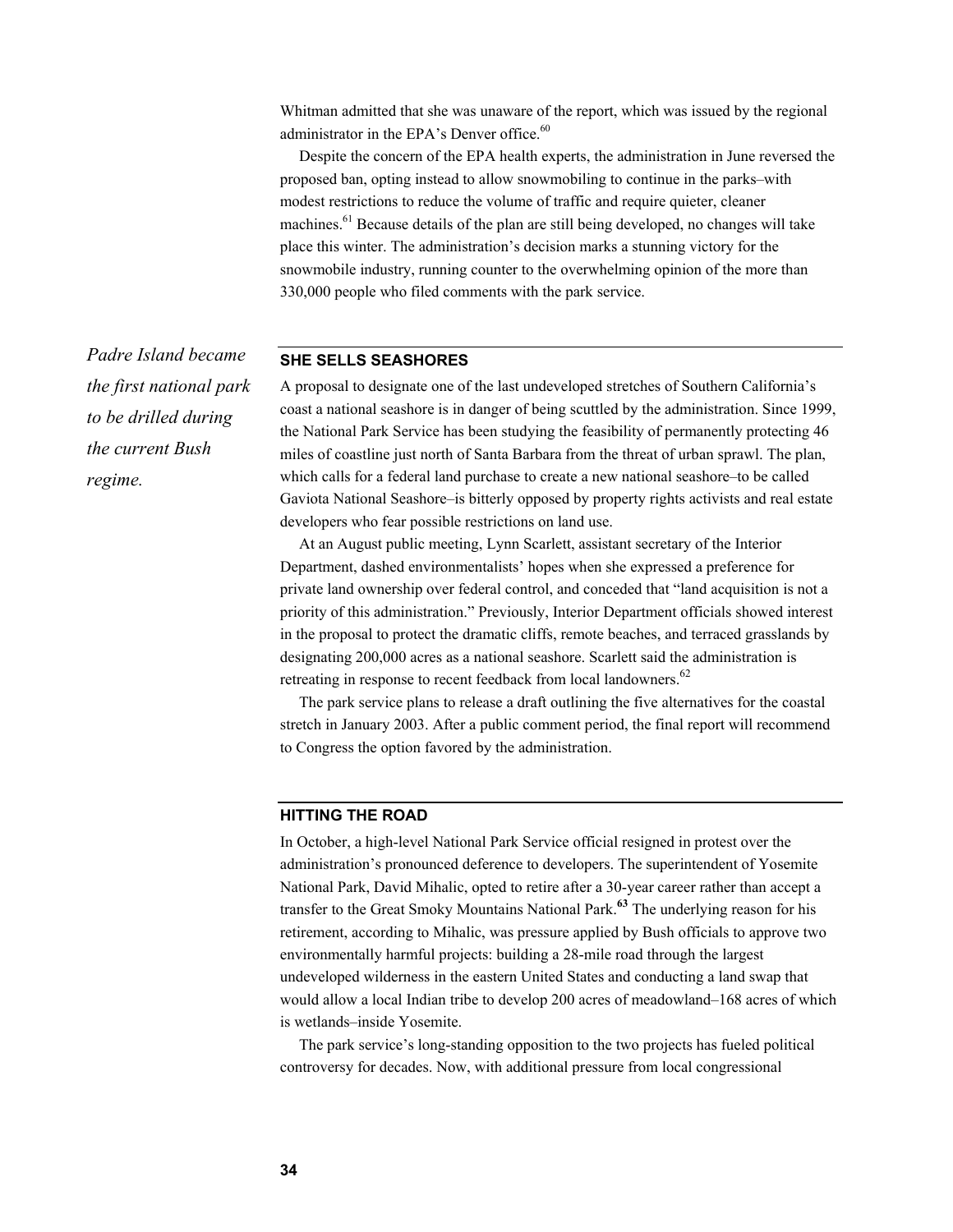representatives, the administration wants a new Yosemite superintendent to push the projects through. Mihalic said he balked when a park service deputy director told him about the land swap and ordered him to "get it done."**<sup>64</sup>**

#### **PARADISE LOST ON PADRE ISLAND**

In November, Padre Island became the first national park to be drilled during the current Bush regime. With no public announcement, the National Park Service issued a permit to allow BNP Petroleum Corp. to drill for natural gas at Padre Island National Seashore off the coast of Texas. At 69 miles long, Padre offers the world's longest stretch of undeveloped barrier island. A 156-foot drilling derrick now sits above the dunes and, depending on what BNP finds, more might be coming soon.

Although the government acquired and set aside the land as a park 40 years ago, Congress opted not to buy the mineral rights from the two families who had owned the island. Environmentalists charged that the government failed to adequately consider the threat posed by exploratory drilling on 11 endangered species, including the world's smallest and most imperiled sea turtle. To build the new natural-gas-drilling well, tractortrailers and other heavy trucks now make as many as 40 trips a day along a 14-mile stretch of beach that serves as the turtle's principal nesting ground.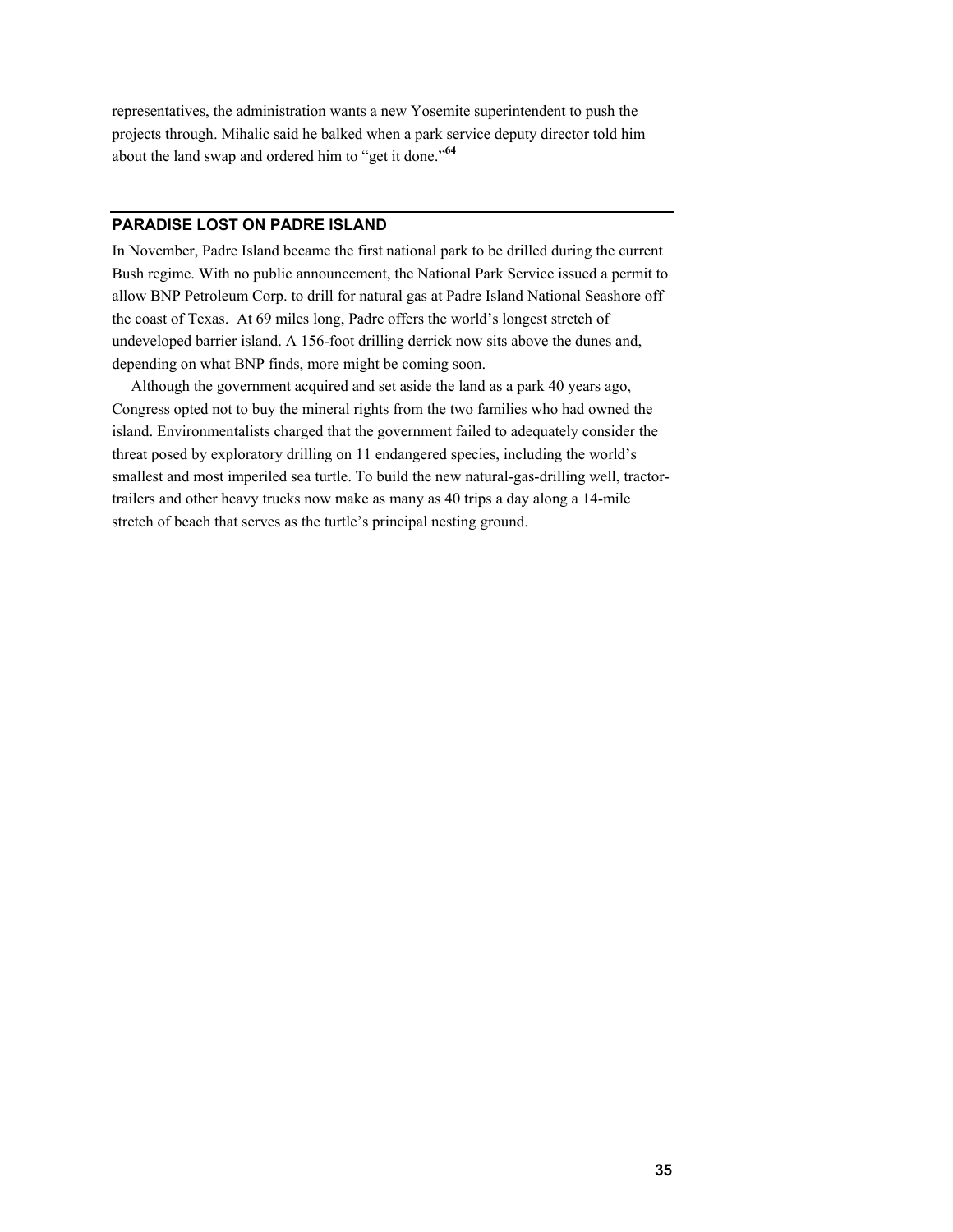

# REWRITING THE RULES, YEAR-END REPORT 2002

*The Bush Administration's Assault on the Environment*

January 2003

CHAPTER 9

# WILDLIFE LAWS AS FAIR GAME

he Bush administration's philosophy on the fate of many of America's imperiled The Bush administration's philosophy on the fate of many of America's im wildlife species is simple: out of sight, out of mind. In fact, a top Interior Department official served notice in September that the government should be relieved of the "burdens" of the Endangered Species Act. He was referring specifically to the administration's upcoming effort to de-list wolves throughout the West. The wolves are by no means the only species imperiled by the administration's policies. This administration has targeted the fundamental concept that we must protect habitat to protect wildlife.

## **RUNNING AGROUND IN THE COLUMBIA RIVER**

In an effort to aid shipping, the Army Corps of Engineers decided in January to dredge more than 100 miles of the Columbia River, increasing the river's depth by 3 feet from its mouth at Astoria, Oregon, to its confluence with the Willamette River at Portland. Environmentalists had sued to stop the \$188-million project in 1999. In 2000, the National Marine Fisheries Service withdrew its support pending further study of the project's potential environmental impact.

Environmentalists have a number of concerns with the project: deepening the channel would allow saltwater to move farther up the river, killing some plants and animals; large ships would cast bigger wakes, perhaps tossing small fish in shallow water onto dry land; and more silt from dredging and shipping could harm fish. The Corps has acknowledged there is uncertainty about long-term effects, but maintains that dredging the river would not cause significant harm to wildlife, including threatened Pacific salmon. The fisheries service signed off on the project in May, but before dredging can begin the Corps must obtain approval under the Clean Water Act and Coastal Zone Management Act.<sup>65</sup>

## **CRITICAL CONDITION**

Despite the fact that habitat loss is the primary reason for species extinction, the administration wants to placate real estate developers by rescinding federal "critical habitat" designations that protect millions of acres of habitat across the country. Critical habitat is a category of land protected by the Endangered Species Act. Before the federal government can issue a permit that allows someone to modify designated critical habitat,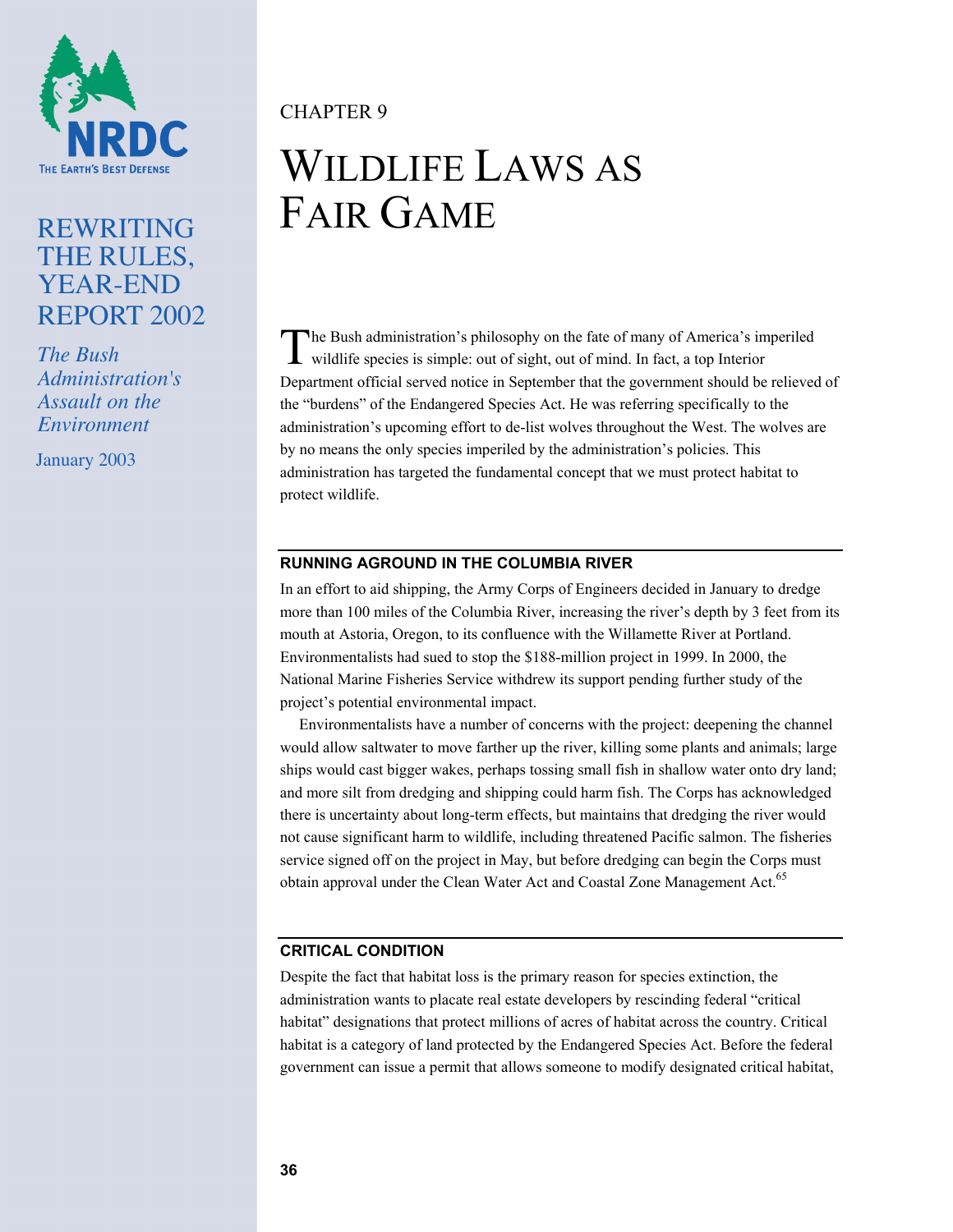it must first ensure that the modification will not threaten the survival or recovery of any protected wildlife species that relies on that habitat.

Real estate developers who require federal permits for their projects have long fought against critical habitat designations in the courts. They now have an ally in the White House–the administration has declined to defend against several lawsuits seeking to overturn critical habitat designations. Instead, it has offered developers sweetheart settlements in which the government has voluntarily withdrawn protected habitat. For example, in May the administration settled one such lawsuit by agreeing to remove critical habitat protections for every federally listed species of salmon and steelhead on the West Coast.

Similarly, Mark Twain's once celebrated frog has little to cheer about these days, thanks to the administration's relentless campaign to overturn critical habitat protections. The red-legged frog, the subject of Twain's story about a frog jumping competition in Calaveras County, has lost 70 percent of its original range and is making its last stand in the foothills and suburbs of Northern California, an area under intense development pressure.

In 1999, the Fish and Wildlife Service carved out 4.1 million acres of critical habitat for the frog, prompting a lawsuit two years ago by the Home Builders Association of Northern California. In June, the agency agreed to settle the case by nullifying all of the frog's habitat protections. If the administration keeps caving in to developers, in a few years federally protected species will be stripped of millions of acres of protected critical habitat across the country.

There have been some setbacks in the administration's campaign against critical habitat designations. In June, a federal district judge kept nearly 500,000 acres of critical habitat protections in place for the coastal California gnatcatcher after NRDC intervened in a case brought by developers. In July, in yet another California legal case in which environmentalists intervened, a federal judge ruled against developers by upholding the federal designation of 400,000 acres as critical for the survival of the Alameda whipsnake. The slender, 3-foot brush-climbing snake makes its home in grassland areas in parts of rural Alameda, Contra Costa, Santa Clara, and San Joaquin counties.

#### **DAM SALMON**

In late February, the Army Corps of Engineers issued its final recommendation for the fate of four dams on the lower Snake River in Washington. As expected, the news was not good for endangered salmon.

Since the 1980s, the Corps has studied ways of improving salmon passage through the four lower Snake River dams and reservoirs–Ice Harbor, Lower Monumental, Little Goose, and Lower Granite. These obstructions bear much of the blame for the extinction of native fish populations or their listing under the Endangered Species Act. Snake River salmon and steelhead populations plummeted after the four dams were built in the 1960s and 1970s. Scientists believe that the key to rebuilding fish populations is restoring river habitats by breaching the dams.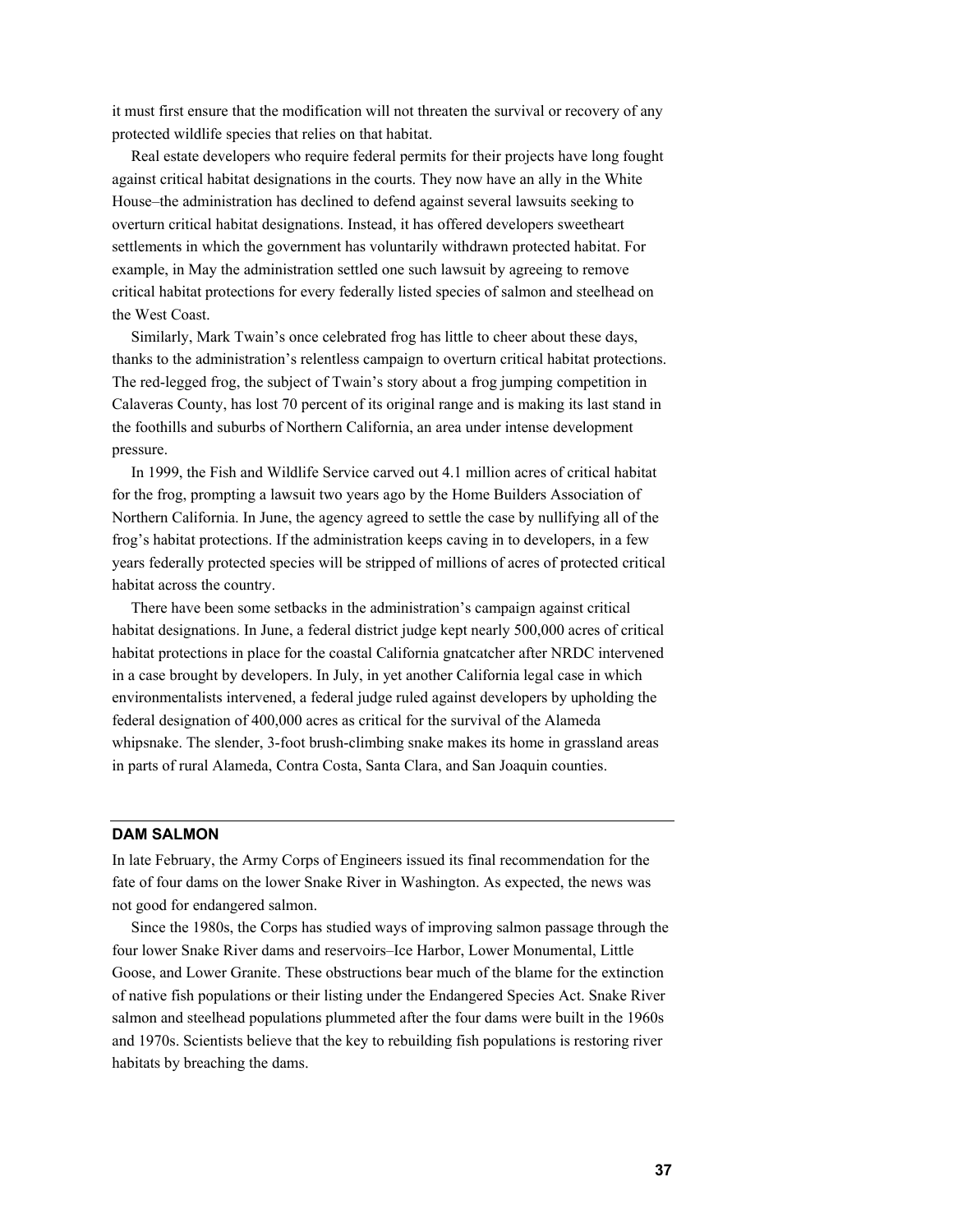*The war over water in the West took a turn for the worse, as far as fish are concerned, when the Bureau of Reclamation released its operating plan for the Klamath River Basin.* 

The Corps opposes breaching the dams, even though leaving them intact could lead to the extinction of the Snake River's salmon and steelhead. Instead, the Corps favors spending millions of dollars over the next decade on fish ladders, additional transportation barges, and other programs to make the dams less lethal to migrating fish. Federal biologists have concluded that such an investment will do little to help the dwindling salmon population.

#### **KLAMATH CALAMITY**

The war over water in the West took a turn for the worse, as far as fish are concerned, when the Bureau of Reclamation released its operating plan for the Klamath River Basin in late January. The 112-page report set in motion a series of reviews on how water should be divided over the next decade between farmers and fish in the broad, arid basin straddling the Oregon-California border. The bureau proposed sharp reductions in lake levels and to the river downstream. These reductions might please farmers who want more water for irrigation, but they gravely endanger federally protected fish populations.66

In March, in a case filed in the state of Washington, a federal judge upheld the government's right to protect endangered species by ruling that the Forest Service could restrict irrigation water to protect salmon listed under the Endangered Species Act. The judge dismissed a lawsuit brought by county officials and local irrigators who argued that minimum stream-flow requirements on national forest lands are illegal because they favor fish over farmers.

The administration ignored this ruling. In May, both the Fish and Wildlife Service and the National Marine Fisheries Service signed off on the bureau's plan to make water deliveries to Klamath agribusiness interests a priority this year, in the hope that irrigation operations over the next 10 years would gradually increase flows into the river to aid wildlife.

Tragedy struck in September, when 33,000 fall-run salmon and steelhead died from lack of water. An investigation by the California Department of Fish and Game faulted the administration's decision to fully satisfy the water demands of agribusiness interests. The resulting low river flows forced salmon to swim closely together, causing disease outbreaks that resulted in the largest fish kill ever recorded in the West.

Michael Kelly, a National Fisheries Marine Service biologist now seeking whistleblower protection, blames the fish kill on the administration. Kelly said his agency's recommendations were twice rejected under political pressure so that the Bureau of Reclamation could set lower water levels than federal biologists believed necessary for the survival of coho and chinook salmon in the Klamath River. Kelly's team concluded, in an April draft opinion, that the bureau's plan to divert more water to farmers on the California-Oregon border would jeopardize federally protected salmon. After the administration rejected that opinion, Kelly's team issued a second opinion, which the bureau again rejected. Kelly believes that his agency's opinion was then abruptly changed under political pressure without his team having the opportunity to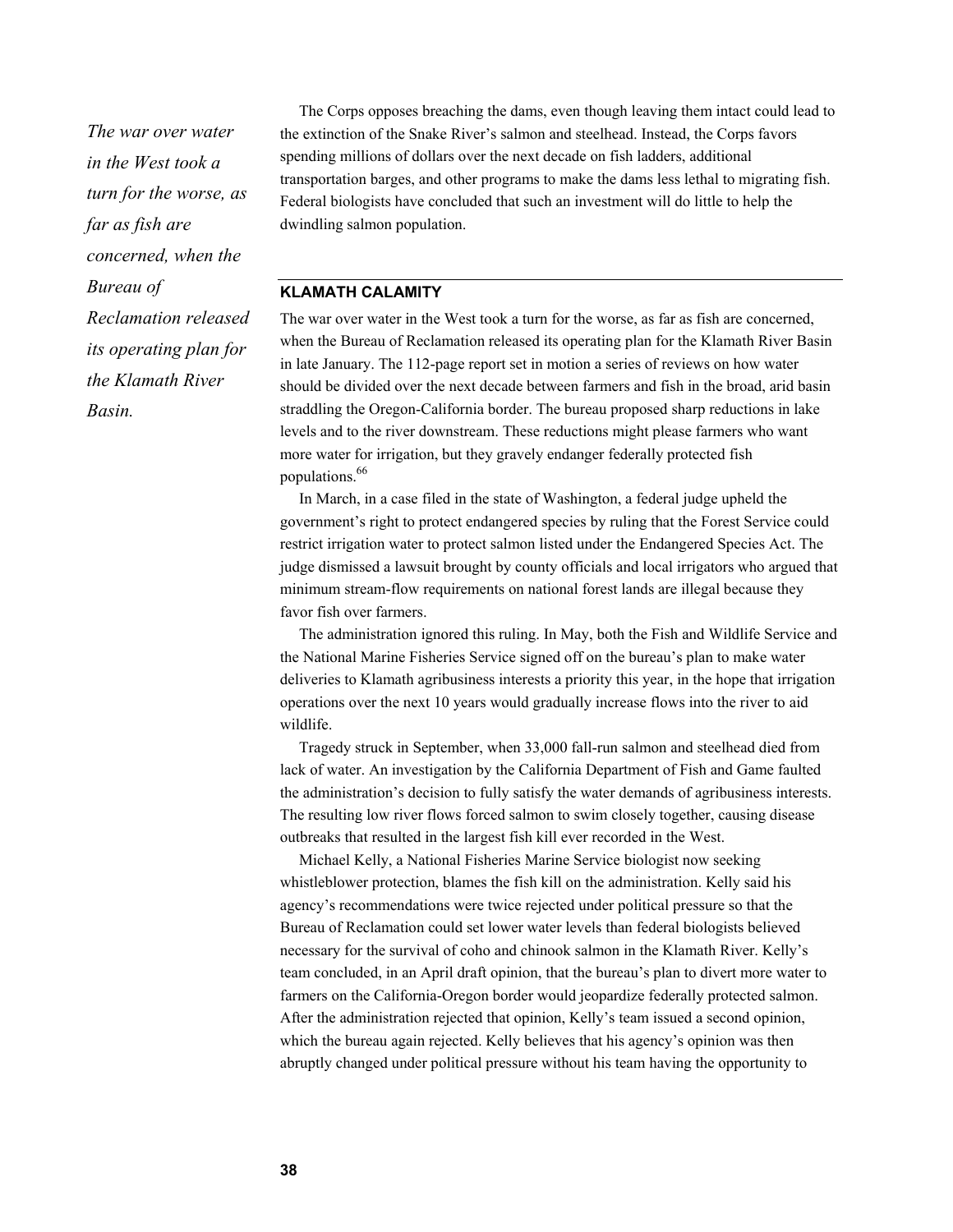conduct required analyses–in direct violation of the administration's legal duty to use "the best available science."<sup>67</sup>

A month later, a U.S. Geological Survey economist accused the administration of suppressing government reports that concluded buying out farms in the Klamath River Basin would benefit the fishery and boost recreation services, which provide more economic value than agriculture. Bush officials conceded that the administration rejected the three reports, completed last year, because of the political and scientific controversy. Andrew Sleeper, a co-author of one of the reports, said the studies reveal that federal decisions routing limited water to farmers overlook the economic value of leaving the water in the Klamath River to support healthy fish runs. His report concluded that it would cost \$5 billion to buy out farmland and restore the river system, with eventual benefits totaling some \$36 billion in increased fishing opportunities and recreational spending. Currently, recreation on the Klamath generates an estimated \$800 million each year, eight times more than \$100 million in farm revenue.<sup>68</sup>

#### **A SNEAK ATTACK ON THE ENVIRONMENT**

In March, the Defense Department circulated draft legislation exempting it from complying with federal laws that protect water quality, air quality, endangered species, and wildlife habitat. The administration wanted Congress to exempt military activities at sea, air bases, bombing ranges, and other facilities from protections under eight landmark environmental laws, including the Endangered Species Act, Clean Air Act, Clean Water Act, and Marine Mammal Protection Act. However, nearly all of these environmental regulations already contain exemptions for the Defense Department in national emergencies, times of war, and for national security.

Environmentalists, state attorneys general, and local communities around the country were able to block most of the new proposed exemptions. In November, however, Congress passed legislation giving the Defense Department a broad exemption from one major environmental law–the 1918 Migratory Bird Treaty Act, which protects 850 species of birds from harmful practices. President Bush signed the migratory bird protection waiver, giving the military license to bomb and destroy the natural habitats of migratory birds, putting more than 1 million birds at risk.

*Department circulated draft legislation exempting it from complying with federal laws that protect water quality, air quality, endangered species, and wildlife habitat.* 

*The Defense* 

#### **EVERY MANATEE FOR HIMSELF**

The number of manatees killed last year by boats reached an all-time high of 95–up substantially from the previous record of 82 in 1999. Biologists at the state-funded Florida Marine Research Institute predicted last summer that the population of manatees could decline by as much as 45 percent by 2050.<sup>69</sup>

As a result of a legal settlement, the Fish and Wildlife Service agreed to create refuges and sanctuaries in Florida for these endangered marine mammals by September 2001. But the agency violated the agreement by designating only two protected areas–and not until January 2002–while delaying action on 14 others. The agency also missed its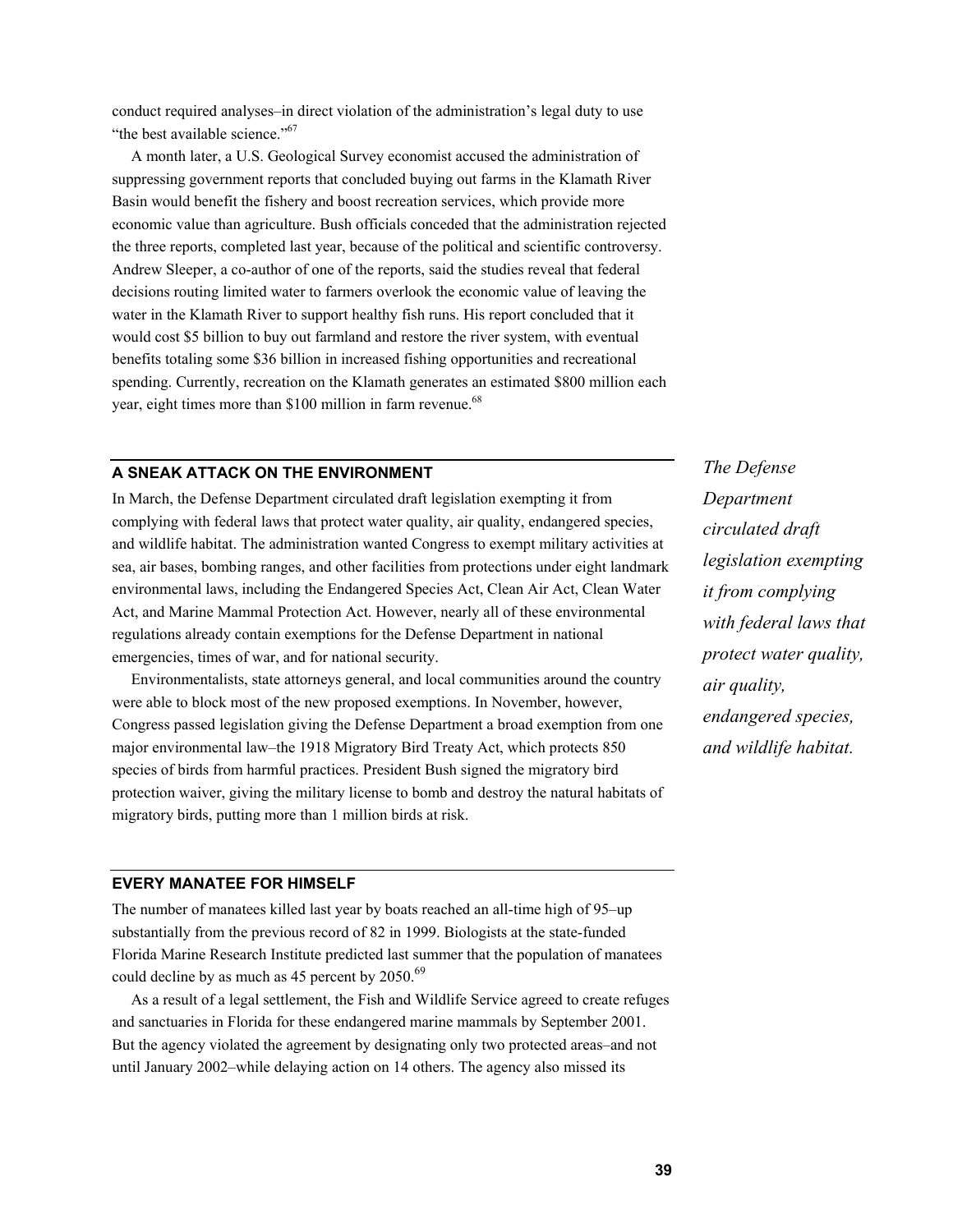November deadline to finalize the remaining manatee sanctuaries. Instead, Bush officials asked the judge to revoke or delay the settlement requiring the creation of the safe havens. When the judge refused to lift the order, the administration appealed the decision. This prompted the judge to threaten Interior Secretary Gale Norton and other agency officials with contempt of court for violating the original settlement agreement.

In late October, the Fish and Wildlife Service did designate four marine sanctuaries and nine refuges for the endangered mammals. Only adjoining property owners will be allowed to use boats in the sanctuaries, and there will be speed limits in all of the refuges. Environmentalists said the plan did too little too late because the protection zones are in areas that are not particularly dangerous for the creatures. In addition, the agency failed to add any new zones outside areas that already are protected by the state of Florida.

After federal wildlife officials scrambled in December to post temporary notification buoys in 11 of 15 newly designated safe zones in Florida waters, the judge agreed to wait until the next hearing–scheduled for January 2003–to decide whether Interior Secretary Norton and other agency officials should be held in contempt of court for violating its settlement agreement to safeguard the manatees.

#### **FISHY DECISIONS**

In June, the Fish and Wildlife Service reversed its own proposal, deciding against protecting coastal cutthroat trout as a threatened species in Washington and the lower Columbia River Basin. As the basis for its decision, the agency cited new information indicating that the fish are more abundant than previously believed and that improvements in habitat protection will minimize the prospect of the fish declining to the brink of extinction.

Native trout populations are in such grave danger throughout the West that it is difficult to believe that the species could have recovered so swiftly. In fact, coastal cutthroat trout is one of 29 species the agency agreed last year to fast-track for Endangered Species Act protection as part of a legal settlement with environmental groups. At the time, federal biologists considered the coastal cutthroat trout nearly extinct in two rivers and facing threats from habitat loss, hatcheries, and overfishing. Since then, Washington state has implemented new logging regulations and habitat conservation plans with the timber industry to protect the fish.

In September, the administration rejected a request to place white marlin, a popular sport fish, on the federal endangered species list. Such protections would have barred recreational anglers from catching the far-ranging billfish. International fleets indiscriminately kill large numbers of white marlin while trying to catch tuna and swordfish. Though the marlin population has declined dramatically, the National Marine Fisheries Service–which regulates offshore fishing–said stocks have not dropped enough to warrant banning their catch in U.S. coastal waters. In 1997, the federal government listed the white marlin as overfished.

*The administration suggested that federal agencies no longer should be required to publicly review the environmental effects of their projects.*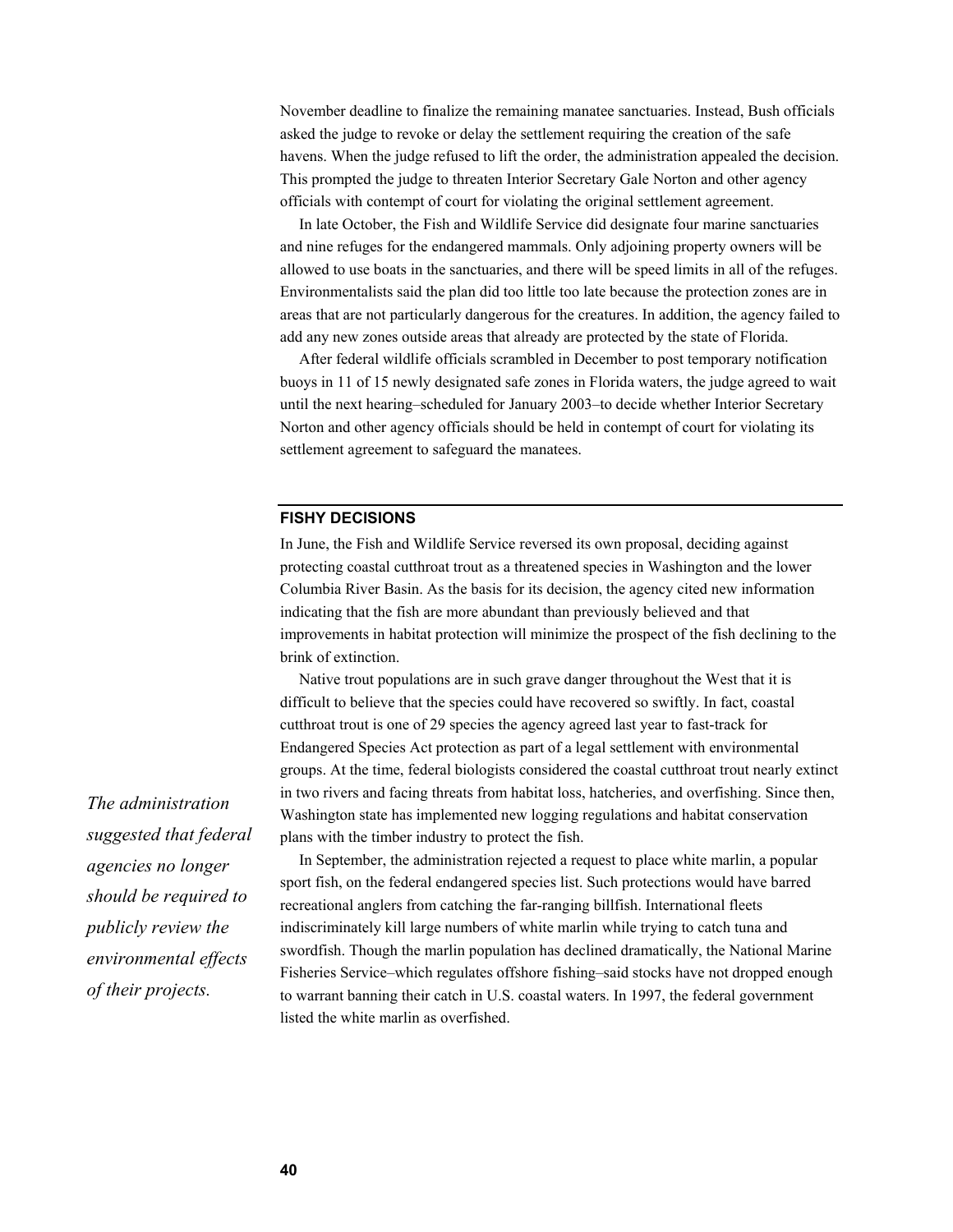#### **DROWNING OUT THE SOUND OF SILENCE**

In July, the Navy obtained a permit to deploy low-frequency active sonar (LFA), a submarine-detection system, across as much as 75 percent of the world's oceans. The administration's permit exempted the Navy from the moratorium imposed by Marine Mammal Protection Act, allowing it to harm whales, dolphins, and other species by flooding the oceans with intense sound. The high-powered system generates noise levels billions of times more intense than those known to disturb the migration of large whales. NRDC jumped into the fray in August, filing suit to stop LFA deployment.

Active sonar has been conclusively linked to a mass killing of whales in the Bahamas in March 2000 and is the likely cause of numerous other mass strandings of whales over the past 15 years. Regardless, the National Marine Fisheries issued the permit, even though the Navy's environmental impact statement–which by law has to be a "rigorous and objective evaluation" of environmental risks–failed to answer critical questions about the threat the system poses to marine mammals and the ocean ecosystem. For example, leading marine experts pointed out that the Navy's limited assessment could not determine how long-term exposure to LFA sonar would affect the breeding, feeding or migration of whales and other marine species. In October, a federal judge in San Francisco issued a preliminary injunction blocking global deployment of the LFA system. A trial on the merits is scheduled for June 2003.

Meanwhile, in August, the Justice Department argued in federal court that the National Environmental Policy Act, the bedrock law that requires environmental impact statements for any government project that would have a significant effect on the environment, does not apply to activities occurring beyond 3 nautical miles from the nation's shorelines. In other words, the administration suggested that federal agencies no longer should be required to publicly review the environmental effects of the offshore projects, a change that would open up the oceans to a host of unregulated activities that could damage and destroy marine life. NRDC challenged the administration's argument, asserting that in addition to territorial waters, the law covers activity within the nation's so-called exclusive economic zone, which extends off shore for 200 miles. The court agreed, but the administration may not be finished: a group of high-ranking political appointees from various agencies met afterwards to discuss turning the Justice Department's position into a new federal policy.

#### **EBB AND FLOW ON THE MISSOURI**

For more than a decade, the Fish and Wildlife Service has tried to persuade the Army Corps of Engineers to alter the Missouri River's flow, returning it to its condition before it was dammed and deepened for barge traffic. In November 2000, the Fish and Wildlife Service concluded that dams on the Missouri are harming three federally protected species–the pallid sturgeon and two birds, the interior least tern and the piping plover. The agency suggested re-engineering the river's flow patterns to mimic natural ebb-andflow conditions, with a rise in level in the spring for fish spawning and lower summer flows to provide nesting habitat for the shorebirds.

*The Corps is caught in the middle of a political tug-of-war.*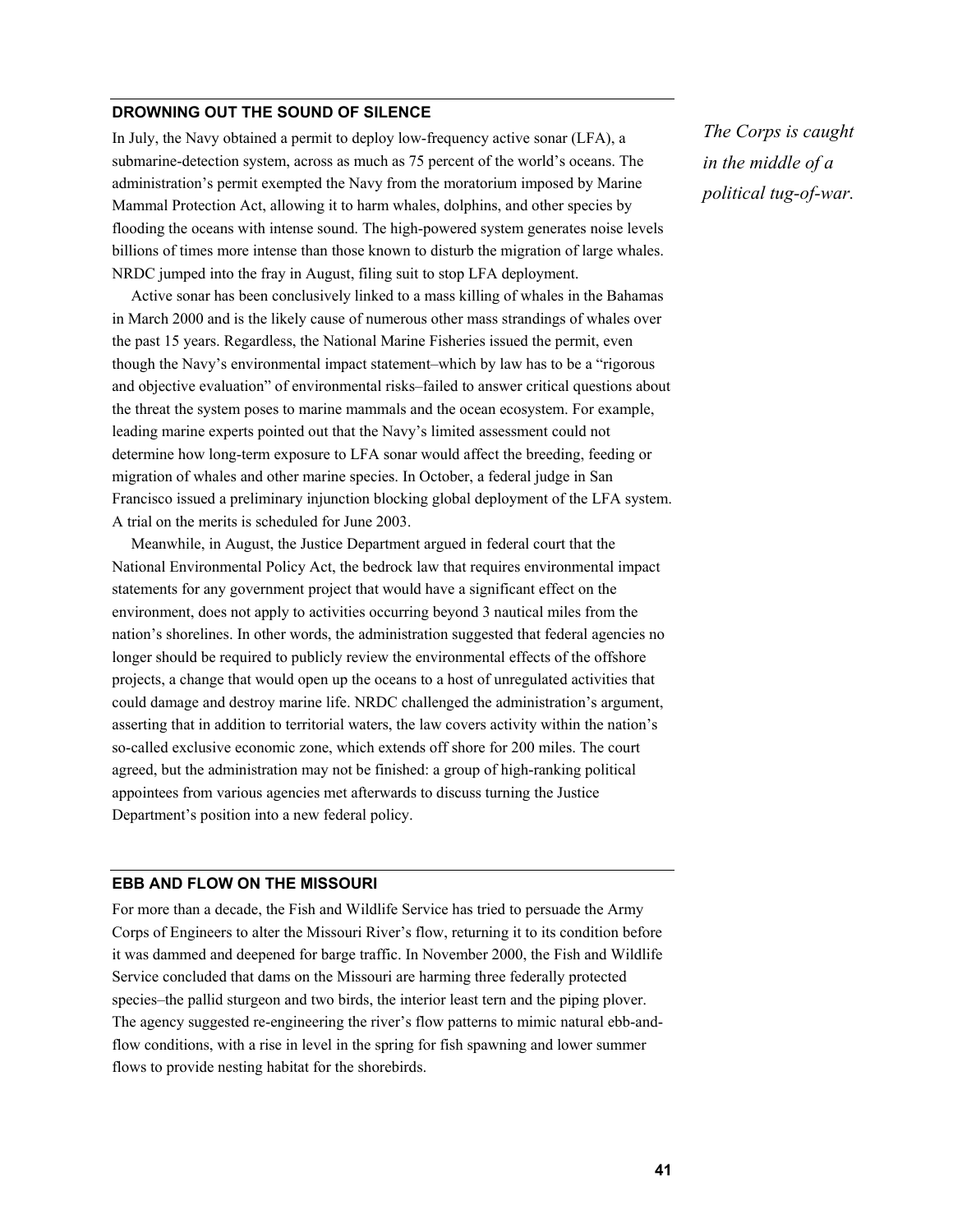The Corps is caught in the middle of a political tug-of-war. Environmentalists and politicians from upriver states, which would benefit from more water in their reservoirs in the summer, insist the Corps is legally obligated to implement the Fish and Wildlife Service's recommendations. And in 2001, the Corps was leaning toward revising its river management plans to benefit wildlife. But then President Bush publicly sided with downriver states and agricultural interests that want higher water levels in summer for navigation but lower levels in spring to avoid flooding.

The Corps, at the behest of the White House, reversed course in August 2002, entering into yet another round of conflict resolution with the Fish and Wildlife Service. It was no surprise then when the Corps decreed in October there would be no spring rise on the Missouri River next year. But environmentalists were disappointed when the Fish and Wildlife Service signed off on the Corps' plan despite concerns that it would violate the Endangered Species Act.

The situation may not yet be resolved, however. In November, the Fish and Wildlife Service sent the Corps a letter insisting–once again–that lowering the Missouri River's summer water level to create sandbars and slow-moving water is essential to safeguard federally protected birds, fish, and other wildlife threatened by management policies favoring navigation.<sup>70</sup>

#### **CALFED UP**

In August, the administration quietly dropped its appeal of a court ruling that would gut a critical component of California's widely supported water plan, leaving environmentalists to appeal the decision themselves to protect endangered salmon and other wildlife.

At issue is the state-federal "CalFed" plan, which was designed to restore the San Francisco Bay-Delta and improve water supply reliability for California. The origin of the CalFed plan dates to 1992, when President George H.W. Bush signed into law the Central Valley Project Improvement Act (CVPIA), a major overhaul of the federal project that delivers delta water to farmers and other California water users. The Interior Department wrote rules to implement the CVPIA that serve as the foundation of the CalFed plan.

While Congress was considering legislation to authorize funding for the CalFed plan, a federal judge in Fresno ruled in February that federal regulators improperly allocated water to fish and wildlife. In May, the Interior Department filed an appeal in the suit, which had been brought by Central Valley agribusiness interests. Three months later, however, the Interior Department withdrew its appeal.

If upheld, the court decision would reduce the amount of water available for safeguarding federally protected endangered and threatened species. But environmentalists say the damage could go beyond fish and wildlife; the ruling threatens to bring down the carefully balanced program and its promise of reliable water supplies for the rest of the state. NRDC and other environmental groups have appealed the ruling to the Ninth Circuit Court of Appeals.

Regardless of the lawsuit's outcome, the administration plans to go further than the court decision shifting water meant for wildlife to agricultural uses. A new plan by the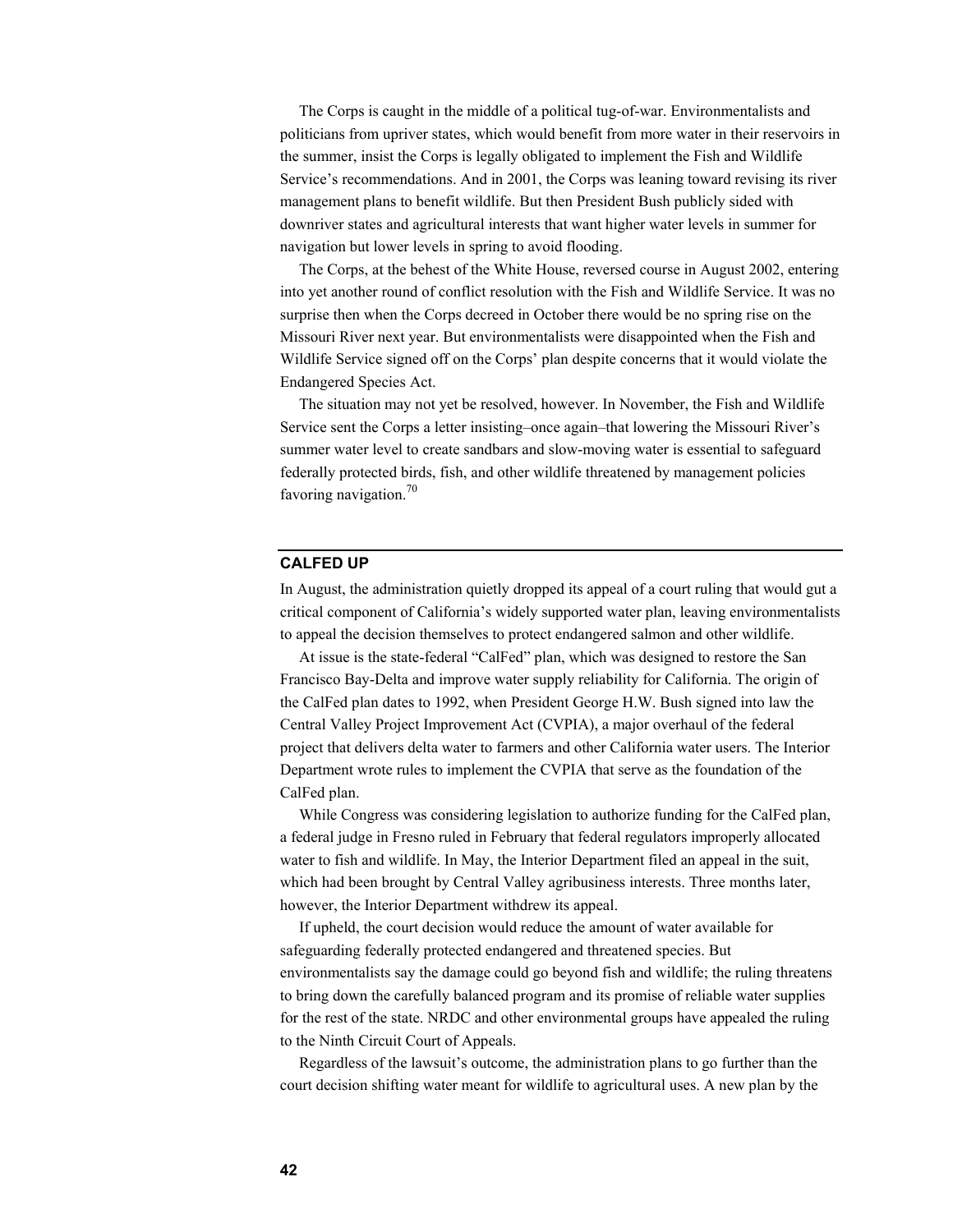Interior Department, proposed in December, would allow federal water managers to declare drought conditions three times more frequently so that water supplies for federally protected fish could be more easily diverted to farmers. The proposed drought provisions would reduce the amount of water for wildlife by 100,000 to 200,000 acre-feet per year. The rules will be finalized after a public comment period.<sup>71</sup>

## **WHALE OF A DEAL**

To map potential underwater mineral reserves, miners use intense blasts of sound. This type of seismic testing has raised concerns about environmental dangers and prompted government officials to develop new regulations to protect marine mammals in the Gulf of Mexico. But an industry lobbyist persuaded the Mineral Management Service to weaken some of the protections.

Sperm whales have coexisted with oil and gas companies in the Gulf for decades. But over the past 15 years, as offshore operations have moved from shallower waters not frequented by the animals to deep water in search of profitable new reserves, scientists have become concerned that booming sound waves from seismic testing may be affecting the whales. The government decided to study the problem because sperm whales, which are highly sensitive to loud noises, have a low reproduction rate.

After the Mineral Management Service proposed draft regulations in August to protect the whales, the International Association of Geophysical Contractors–which represents 140 seismic testing companies–took action. The association's president, Chip Gill, had a five-hour meeting with Mineral Management Service Director Chris Oynes to discuss the draft rules, after which the agency made a number of changes favorable to industry. Among other things, the agency agreed to delay monitoring for two months and shrink the size of the exclusion zone–the area that companies must "whale proof" before conducting a seismic test.<sup>72</sup>

## **GETTING SANDBAGGED IN CALIFORNIA DESERTS**

What good is a plan that satisfies no one, least of all the endangered animals that the government is supposed to protect? That's what environmentalists are wondering after reading the BLM's long-awaited draft management proposal for a 5.5 million-acre portion of the California's Sonoran Desert. The plan, in the works for nearly a decade and released in September, favors vehicles at the expense of wildlife. It rejects the federal government's own prescription for saving the endangered desert tortoise by reducing more than 150,000 acres of critical habitat for the species. It also allows off-road vehicles in dry streambeds that provide fragile habitat for dozens of other imperiled animals and rare plants.

Meanwhile, the BLM also is attempting to open up much of the 150,000-acre Algodones sand dunes system to off-road vehicles, much to the dismay of environmentalists and federal biologists who have raised concerns about the impact to rare plants and endangered species. The administration has proposed overturning a

*BLM is seeking to deflect concerns about the survival of one particularly rare plant, the milk vetch, by urging the Fish and Wildlife Service to consider contradictory research–some of it paid for by the offroad industry group lobbying to open up the dunes.*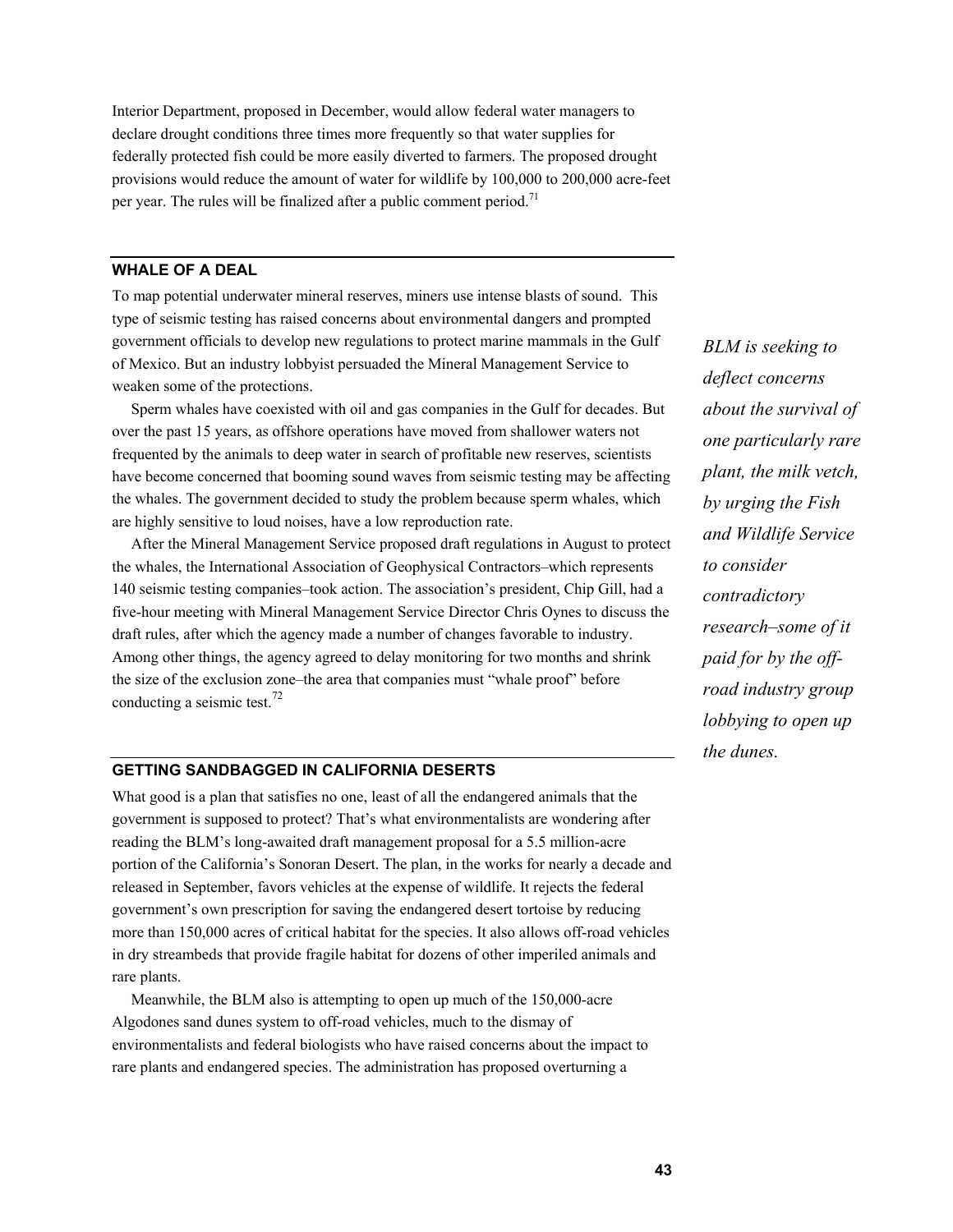Clinton-era legal settlement banning off-road vehicles on about 50,000 acres of the dunes–also known as the Imperial Sand Dunes Recreation Area–which span nearly 40 miles in southeastern California. In March, the BLM indicated its preference for lifting restrictions on vehicles–reopening a previously closed 34,000-acre area to more than 500 vehicles at a time, and another 15,000 acres to an unlimited number of riders. Off-road vehicles currently are allowed on 68,000 acres of dunes. The BLM is seeking to deflect concerns about the survival of one particularly rare plant, the milk vetch, by urging the Fish and Wildlife Service to consider contradictory research–some of it paid for by the off-road industry group lobbying to open up the dunes. BLM officials, however, deny that Bush officials pressured the field office to push the off-road proposal through. A final decision is expected soon.

#### **DOWN TO THE LAST DROP**

Signaling a major shift in federal policy that could significantly threaten imperiled wildlife, the administration is poised to grant Western states more control over scarce water resources traditionally reserved for federal lands. Under the Clinton administration, the federal government exerted its authority to prevent states from diverting vast quantities of water away from national parks, forests, wildlife refuges, and other federal lands for urban and agricultural uses. In a case that could set a new precedent in this longrunning federal-state battle, the administration loosened its claim to river water stored in a federal reservoir upstream from a national park in Colorado.

The dispute over water in the Black Canyon of the Gunnison River National Park was brought before a state water court, which ruled in 1978 that the federal government had the right to an unspecified quantity of water from a tributary of the Colorado River to preserve the park's ecology and beauty. But Interior Secretary Gale Norton, who repeatedly challenged federal water claims when she was Colorado's attorney general, said in September that the administration is willing to reach a settlement that would give the federal government considerably less water. As part of any agreement, the government would seek to make up the difference by acquiring water from other sources, which could mean having to buy it back from the state.

The administration's stance in the Colorado case is consistent with its other actions on water rights, including one in 2001 in which the administration opted not to challenge a state court decision that allowed Snake River water to be diverted from a national wildlife refuge in Idaho–to the detriment of federally protected fish and bird species. The administration's policy has encouraged at least five other Western states to mount challenges over water rights.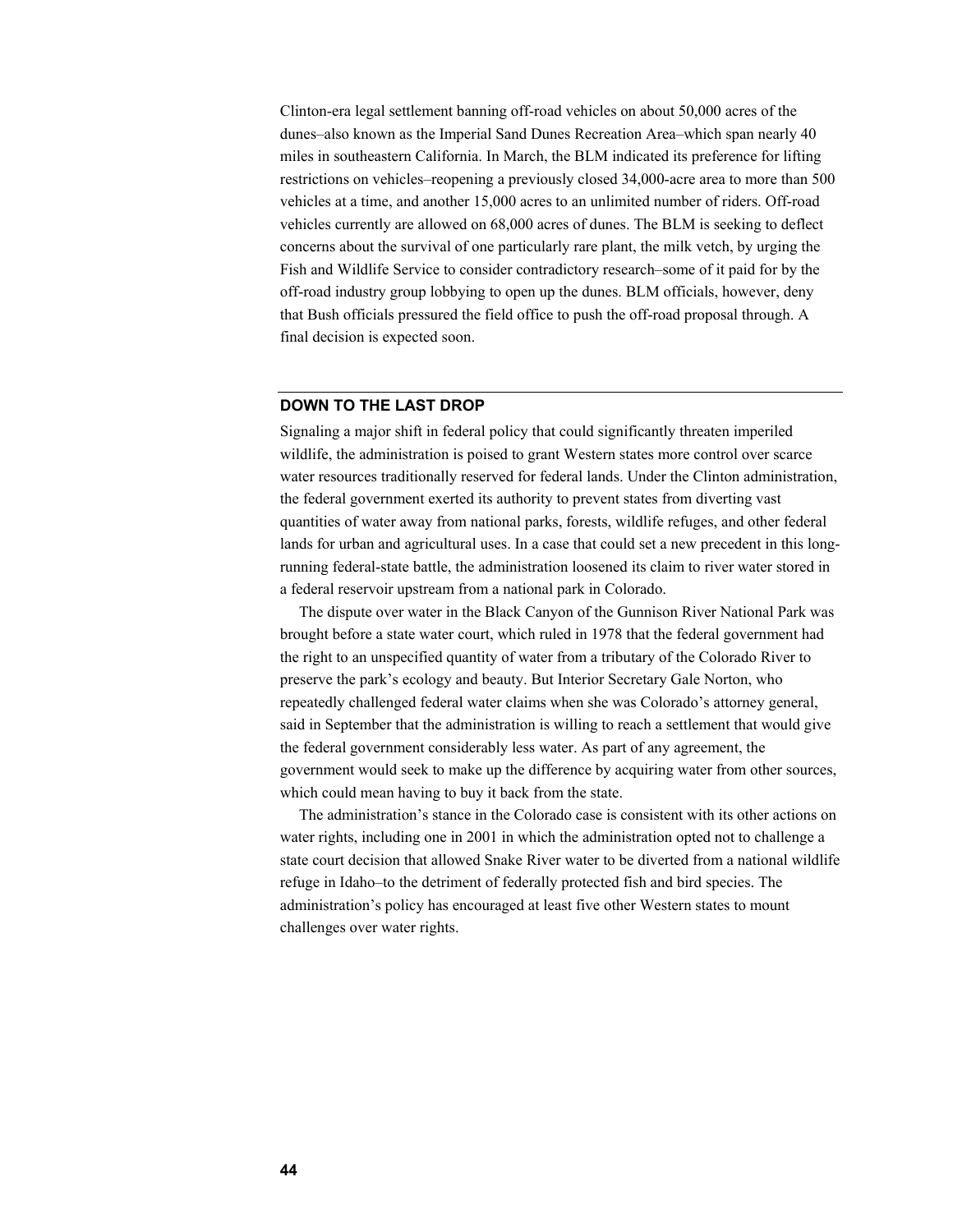# APPENDIX I

# ADDITIONAL ENVIRONMENTAL RETREATS

The following list includes additional anti-environmental actions taken by the Bush administration in 2002. A comprehensive and detailed chronology of the administration in 2002. A comprehensive and detailed chronology of the administration's record on the environment to date can be found on NRDC's website at: www.nrdc.org/bushrecord/default.asp.

| January 16        | The Environmental Protection Agency said it would<br>seek court approval to postpone for one year a<br>requirement that utilities cut smog-causing pollution<br>significantly by May 2003.                                                                                                                                                     |
|-------------------|------------------------------------------------------------------------------------------------------------------------------------------------------------------------------------------------------------------------------------------------------------------------------------------------------------------------------------------------|
| January 18        | The White House failed to require light trucks to<br>meet stricter fuel efficiency standards, saying (after<br>six months of study) that it did not have enough time<br>to evaluate a report by the National Academy of<br>Sciences that recommended higher fuel efficiency<br>standards.                                                      |
| January 22        | The Forest Service filed an appeal in federal court to<br>overturn a ruling halting salvage logging on 46,000<br>acres of burned timber in Montana's Bitterroot<br>National Forest. The court found that the agency had<br>illegally approved the plan by bypassing the usual<br>public appeals process.                                       |
| February 4        | President Bush's fiscal year 2003 federal budget<br>proposed billions of dollars in subsidies for energy<br>companies while slashing overall spending for<br>environment and natural resources departments by \$1<br>billion. His proposed budget also requested \$404<br>million in subsidies to support timber sales on<br>national forests. |
| <b>February 7</b> | The White House announced that legal protections<br>for five endangered species in Florida's Everglades<br>may be reduced.                                                                                                                                                                                                                     |



# REWRITING THE RULES, YEAR-END REPORT 2002

*The Bush Administration's Assault on the Environment*

January 2003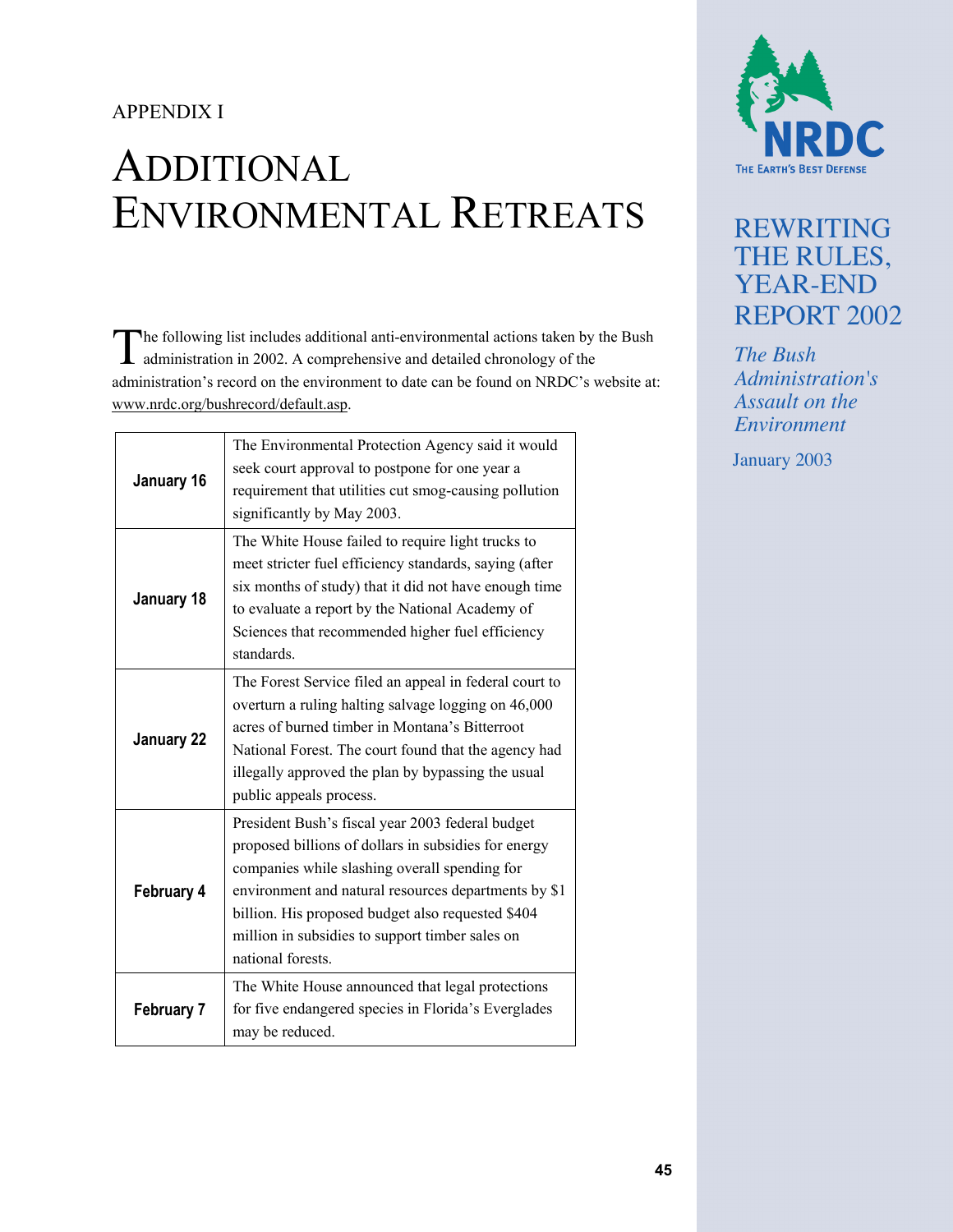| February 11        | The National Park Service authorized motor vehicle<br>tours in Georgia's Cumberland Island Wilderness.<br>The Wilderness Act prohibits the use of motor<br>vehicles in wilderness areas except in rare cases,<br>such as emergencies.                                                                                                                                                                                                                     |
|--------------------|-----------------------------------------------------------------------------------------------------------------------------------------------------------------------------------------------------------------------------------------------------------------------------------------------------------------------------------------------------------------------------------------------------------------------------------------------------------|
| February 15        | Despite many unresolved scientific questions,<br>President Bush approved Yucca Mountain-90 miles<br>north of Las Vegas, Nevada-as the site of the sole<br>repository for the nation's high-level nuclear waste.                                                                                                                                                                                                                                           |
| February 15        | The Forest Service gave preliminary approval for<br>lead mining exploration in Missouri's Mark Twain<br>National Forest, despite concerns that the porous<br>limestone in the Ozarks could lead to massive water<br>pollution.                                                                                                                                                                                                                            |
| <b>February 26</b> | The Environmental Protection Agency's top air<br>official, Jeffrey Holmstead, acknowledged to state<br>regulators that the Bush plan to cut utility emissions<br>of three pollutants is insufficient to help the<br>Northeast meet federal Clean Air Act standards.                                                                                                                                                                                       |
| March 5            | An internal memo from the Forest Service stated that<br>road construction near streams in national forests will<br>no longer require Clean Water Act permits.                                                                                                                                                                                                                                                                                             |
| March 6            | News reports reveal that Fish and Wildlife Service<br>employees in Alaska were issued a gag order on<br>discussing issues related to drilling in the Arctic<br>National Wildlife Refuge.                                                                                                                                                                                                                                                                  |
| March 6            | Martha Hahn, director of the BLM office in Idaho,<br>resigned rather than accept a forced transfer to a<br>National Park Service job in New York. Interior<br>Deputy Secretary Steven Griles did not consult Hahn<br>about the transfer or give her a choice for her new<br>assignment. Apparently Hahn had drawn the ire of<br>Senator Larry Craig (R-ID) for repeatedly refusing to<br>back down from restricting livestock grazing on<br>public lands. |
| March 12           | The U.S. Fish and Wildlife Service withdrew its<br>proposal to establish the Little Darby National<br>Wildlife Refuge near Columbus, Ohio, after a four-<br>year planning process and broad public support for a<br>refuge.                                                                                                                                                                                                                               |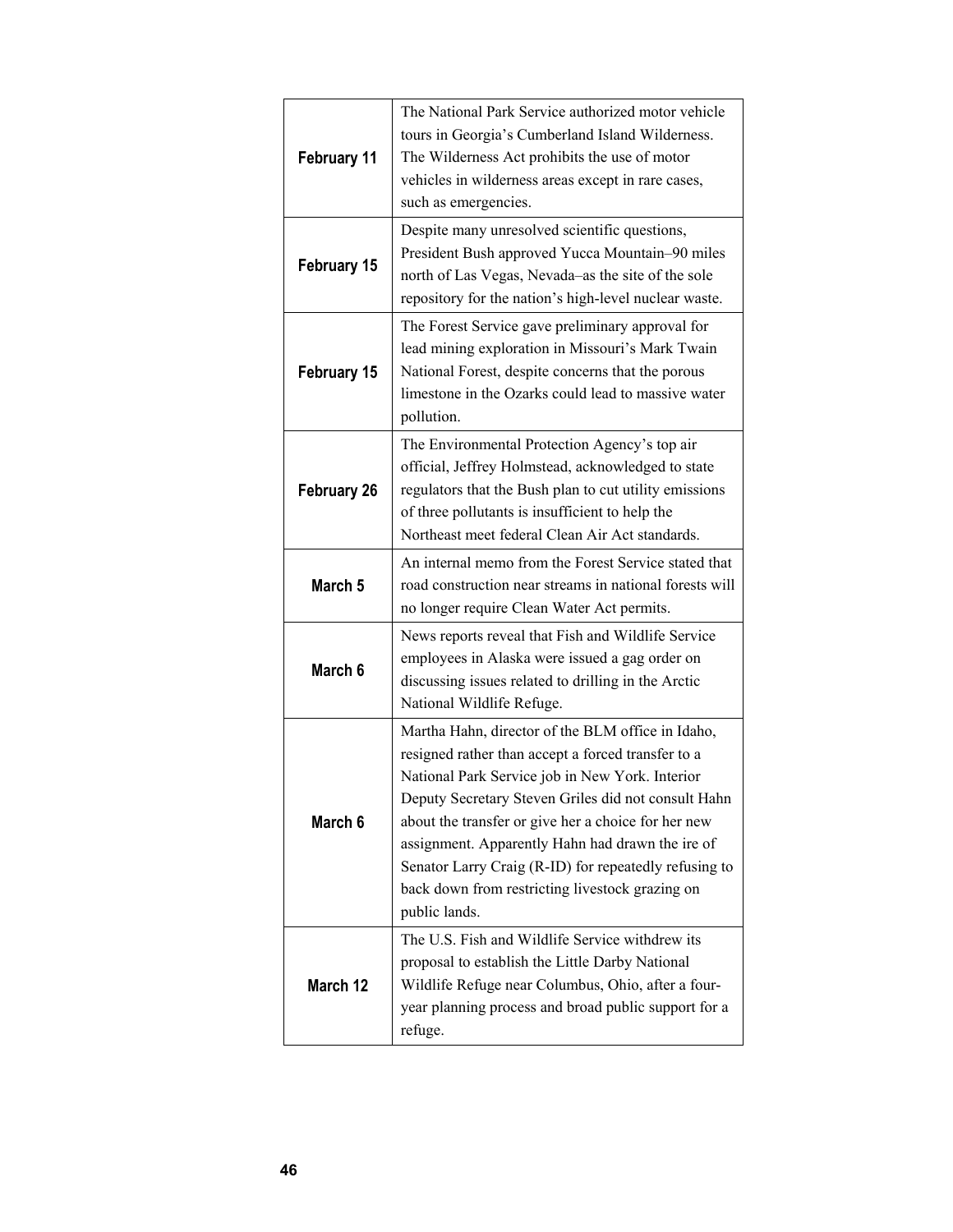| March 28       | Agriculture Secretary Ann Veneman said the<br>administration might lift a federal ban on oil and gas<br>exploration, and even logging, in Montana's Rocky<br>Mountain Front. In 1996, after years of study and<br>extensive citizen input, the supervisor of Lewis and<br>Clark National Forest prohibited energy exploration<br>in the region, which extends north from Augusta to<br>Glacier National Park. |
|----------------|---------------------------------------------------------------------------------------------------------------------------------------------------------------------------------------------------------------------------------------------------------------------------------------------------------------------------------------------------------------------------------------------------------------|
| <b>April 1</b> | The National Highway Traffic Safety Administration<br>missed a deadline for issuing a fuel economy<br>standard for 2004 light trucks, sport utility vehicles,<br>and minivans.                                                                                                                                                                                                                                |
| April 9        | The Justice Department filed a motion in federal<br>district court to block the deposition of Andrew<br>Lundquist, the director of Vice President Cheney's<br>energy task force. NRDC secured a subpoena to<br>Lundquist seeking task force records not included<br>among the court-ordered documents provided to the<br>public.                                                                              |
| April 16       | The National Marine Fisheries Service agreed to<br>allow overfishing of New England fish, despite<br>requirements under the 1996 Sustainable Fisheries<br>Act to impose limits on when, where, and how<br>fishermen can fish. The agreement also ignored data<br>that shows that 12 of 18 New England fish stocks are<br>severely depleted.                                                                   |
| April 24       | After a year-long delay, Interior Secretary Gale<br>Norton began developing management plans for 15<br>of 19 national monuments designated by President<br>Clinton, opening intense debate on allowing<br>activities ranging from oil drilling to dirt-biking.                                                                                                                                                |
| May 3          | The Army Corps of Engineers, without completing<br>hydrologic modeling and other environmental<br>analyses, expedited construction of storage facilities<br>to hold hundreds of millions of gallons of polluted<br>stormwater on the borders of Everglades National<br>Park. The Corps ignored concerns about polluted<br>stormwater being pumped into the park from the<br>reservoir during the wet season.  |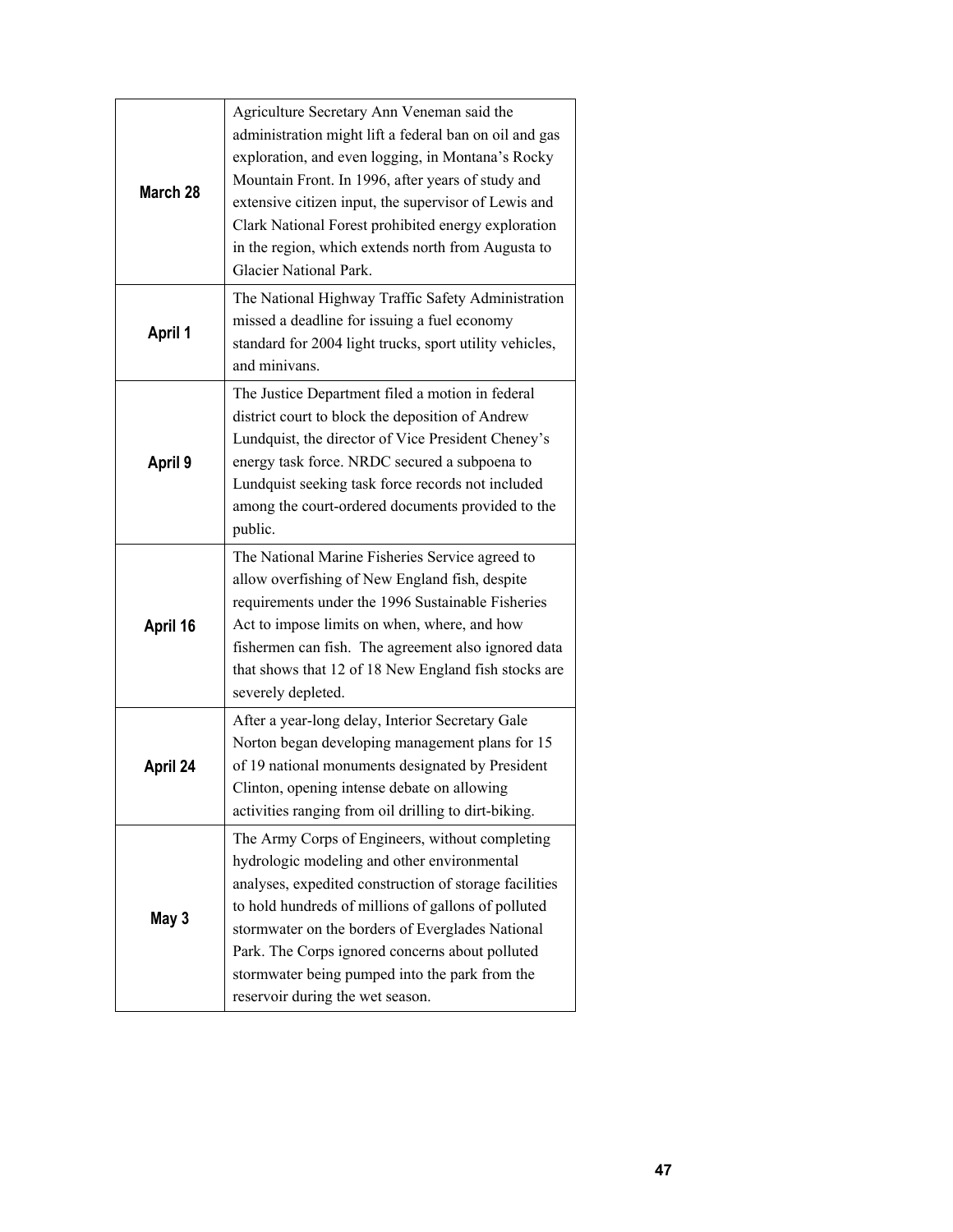| May 21        | The Interior Department cancelled a two-year ban on<br>new mining claims in 1.2-million acres in and around<br>southwestern Oregon's Siskiyou National Forest.<br>Containing 15 wild rivers flowing through deep<br>forest canyons and nearly 300 plants unknown<br>anywhere else on Earth, the region had been under<br>consideration as a new national monument.<br>Beginning in January 2003, 90 percent of the area<br>will be open to gold miners using giant, gasoline-<br>powered dredges to suck stream beds or drill holes<br>into the sides of mountains and insert explosive<br>charges to blast out the ore. |
|---------------|--------------------------------------------------------------------------------------------------------------------------------------------------------------------------------------------------------------------------------------------------------------------------------------------------------------------------------------------------------------------------------------------------------------------------------------------------------------------------------------------------------------------------------------------------------------------------------------------------------------------------|
| <b>May 22</b> | The Forest Service proposed opening up 140,000<br>roadless acres in Los Padres National Forest to oil<br>and gas leasing. The area includes some of the<br>wildest and most rugged land in California and is<br>home to more than 20 endangered or threatened<br>animals and plants.                                                                                                                                                                                                                                                                                                                                     |
| May 23        | The Energy Department overturned the SEER 13 air<br>conditioner standard (requiring a 30 percent increase<br>in efficiency) in favor of a lower standard of SEER<br>12 (requiring a 20 percent efficiency increase<br>beginning in 2006). The Bush standard will reduce<br>energy savings by one-third. Fifty new power plants<br>will be required by 2020 to meet the resulting<br>increase in energy demand.                                                                                                                                                                                                           |
| June 10       | The White House set its sights on drilling the 23-<br>million acre National Petroleum Reserve in Alaska,<br>after being denied access to the Arctic National<br>Wildlife Refuge. The reserve is no less ecologically<br>rich however, and drilling would disturb polar bears,<br>brown bears, wolves, birds, and caribou.                                                                                                                                                                                                                                                                                                |
| June 12       | U.S. delegates to an international treaty on wild<br>Atlantic salmon agreed to allow a foreign<br>commercial harvest of fish from one of the nation's<br>last surviving critically endangered salmon runs. The<br>agreement will allow Greenland fleets to fish for<br>salmon, even though the species clings to survival in<br>only eight rivers in the state of Maine.                                                                                                                                                                                                                                                 |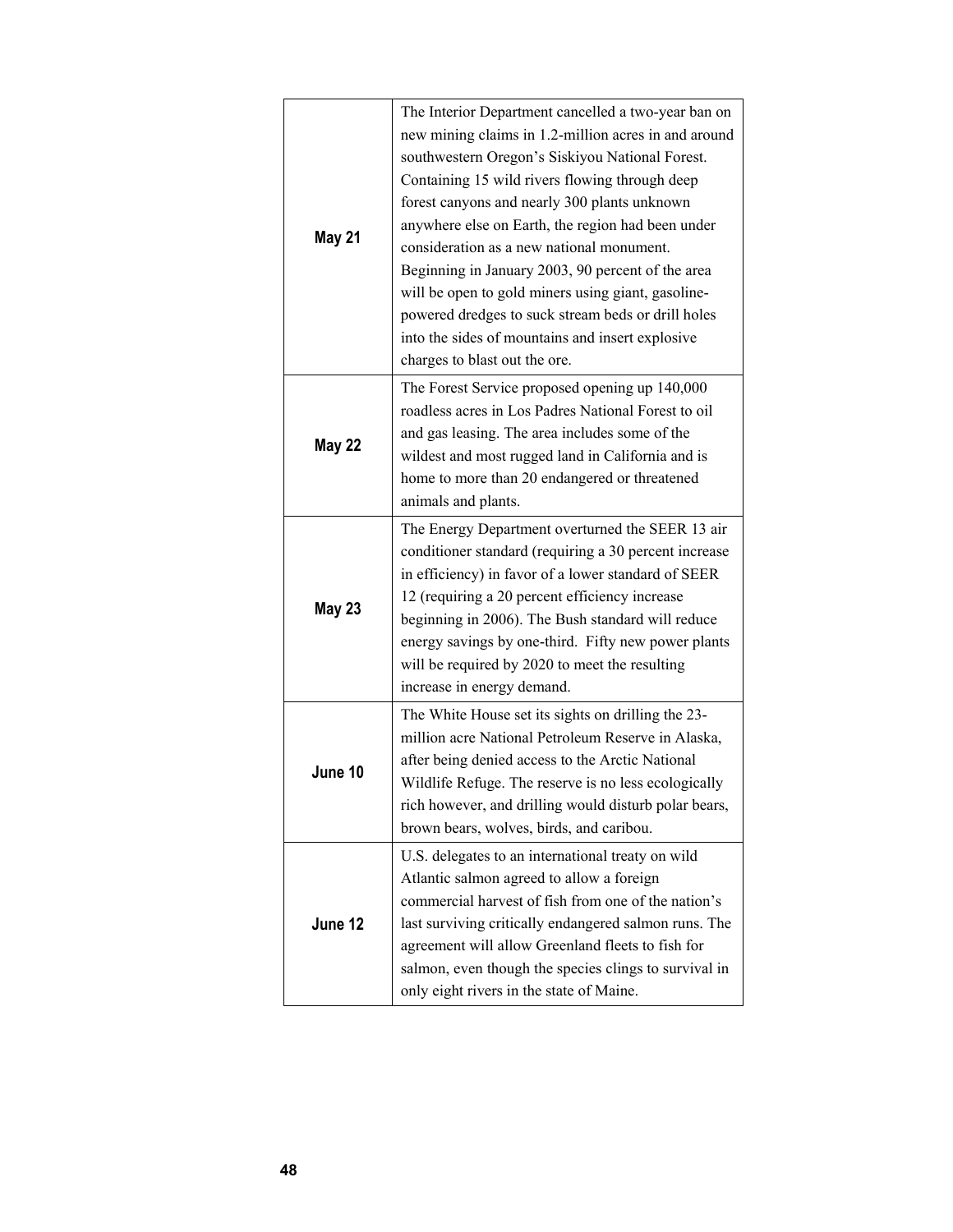| July 18      | The Government Accounting Office exposed the<br>Energy Department's plans to give itself the<br>authority to reclassify 100 million gallons of nuclear<br>waste as "incidental" waste, so it wouldn't have to<br>transport the waste from old weapons facilities in<br>Washington, Idaho, and South Carolina. But leaving<br>the waste in leaking underground tanks, and covering                                                                                                              |
|--------------|------------------------------------------------------------------------------------------------------------------------------------------------------------------------------------------------------------------------------------------------------------------------------------------------------------------------------------------------------------------------------------------------------------------------------------------------------------------------------------------------|
| July 19      | them in concrete, poses a serious contamination risk.<br>The White House joined several U.S. power utilities<br>to oppose a renewable energy requirement in the<br>Senate energy bill. The provision would boost sales<br>of electricity from wind, solar, and other renewable<br>sources from 2 percent to about 10 percent by 2020,<br>saving consumers \$13 billion in reduced energy bills,<br>and reducing greenhouse gas emissions and smog.                                             |
| August 3     | The Environmental Protection Agency missed a legal<br>deadline for reassessing the safety-tolerance levels of<br>6,000 pesticides-despite the fact that the deadline<br>was mandated by the Food Quality Protection Act of<br>1996.                                                                                                                                                                                                                                                            |
| August 15    | The White House announced that President Bush<br>would skip the U.N. World Summit on Sustainable<br>Development, where more than 100 heads of state<br>will discuss global environmental problems.                                                                                                                                                                                                                                                                                             |
| August 29    | The Interior Department approved a controversial \$1<br>billion, 50-year project to store and pump water<br>beneath the Mojave Desert. The private company<br>that owns the land above the aquifer plans to sell the<br>water it stores to a California water district. The<br>Interior Department signed off despite concerns that<br>the project could pose a danger to the aquifer and the<br>fragile desert ecology it supports. Fortunately, the<br>company eventually dropped its plans. |
| September 10 | As oil companies sought to extend their use of the<br>trans-Alaska oil pipeline for another 30 years beyond<br>the January 2004 expiration, Interior Secretary Gale<br>Norton rejected the need for establishing a citizens'<br>panel to oversee its operations.                                                                                                                                                                                                                               |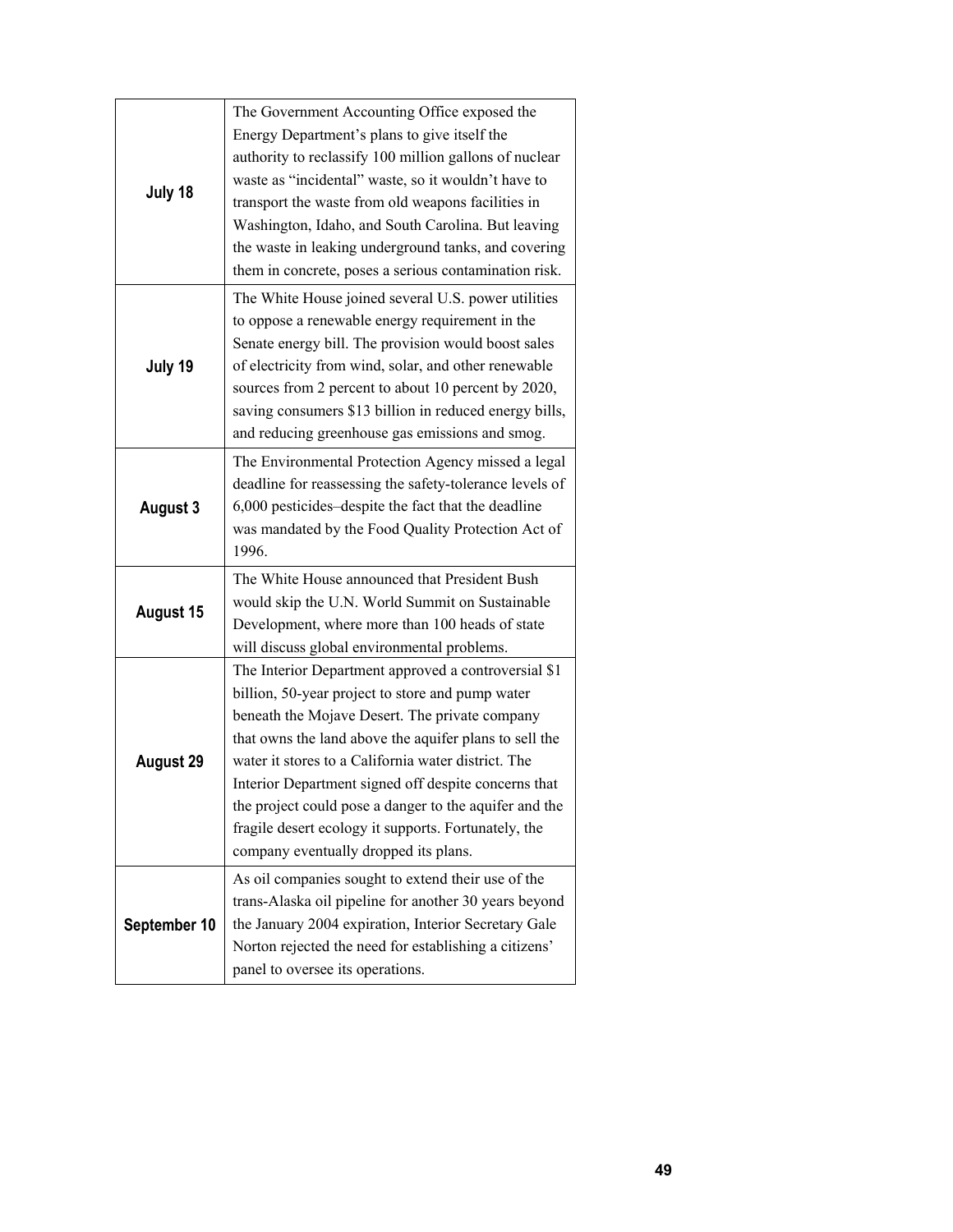| September 12 | Forest Service Chief Dale Bosworth told reporters<br>that the 1993 law requiring his agency to accept<br>appeals of all land-management decisions "doesn't<br>make sense," and should be repealed. The agency<br>then moved ahead with plans to exempt "fire-<br>prevention" logging on millions of acres of Western<br>forests from environmental reviews and citizen<br>appeals.     |
|--------------|----------------------------------------------------------------------------------------------------------------------------------------------------------------------------------------------------------------------------------------------------------------------------------------------------------------------------------------------------------------------------------------|
| September 17 | The Environmental Protection Agency missed its<br>statutory deadline to develop standards for some 176<br>toxic air pollutants, completing standards for only 82<br>industrial categories that emit the pollutants.                                                                                                                                                                    |
| September 18 | President Bush signed an executive order directing<br>federal agencies to "streamline" the environmental<br>review process for controversial, federally backed<br>highway and airport construction projects, and limit<br>public participation in planning and permitting<br>processes.                                                                                                |
| September 27 | The Interior Department overruled the Clinton<br>administration's decision to reject a proposal to<br>excavate a 1,571-acre mine on public land in<br>California considered sacred by local Indians. The<br>Clinton administration's decision was based on<br>anticipated environmental damage.                                                                                        |
| October 10   | The Environmental Protection Agency allowed local<br>governments to apply pesticides on water to kill<br>mosquitoes without having to get permits under the<br>Clean Water Act.                                                                                                                                                                                                        |
| November 11  | At an international conference on endangered<br>species, the U.S. representative proposed a plan that<br>would reopen commercial trade in elephant ivory.                                                                                                                                                                                                                              |
| November 18  | The solicitor general of the Interior Department,<br>William Myers, said the administration is examining<br>ways to limit environmental reviews under the<br>National Environmental Policy Act, and assured<br>ranchers that his agency would guard against efforts<br>to use the Clean Water Act and the Endangered<br>Species Act to restrict grazing activities on public<br>lands. |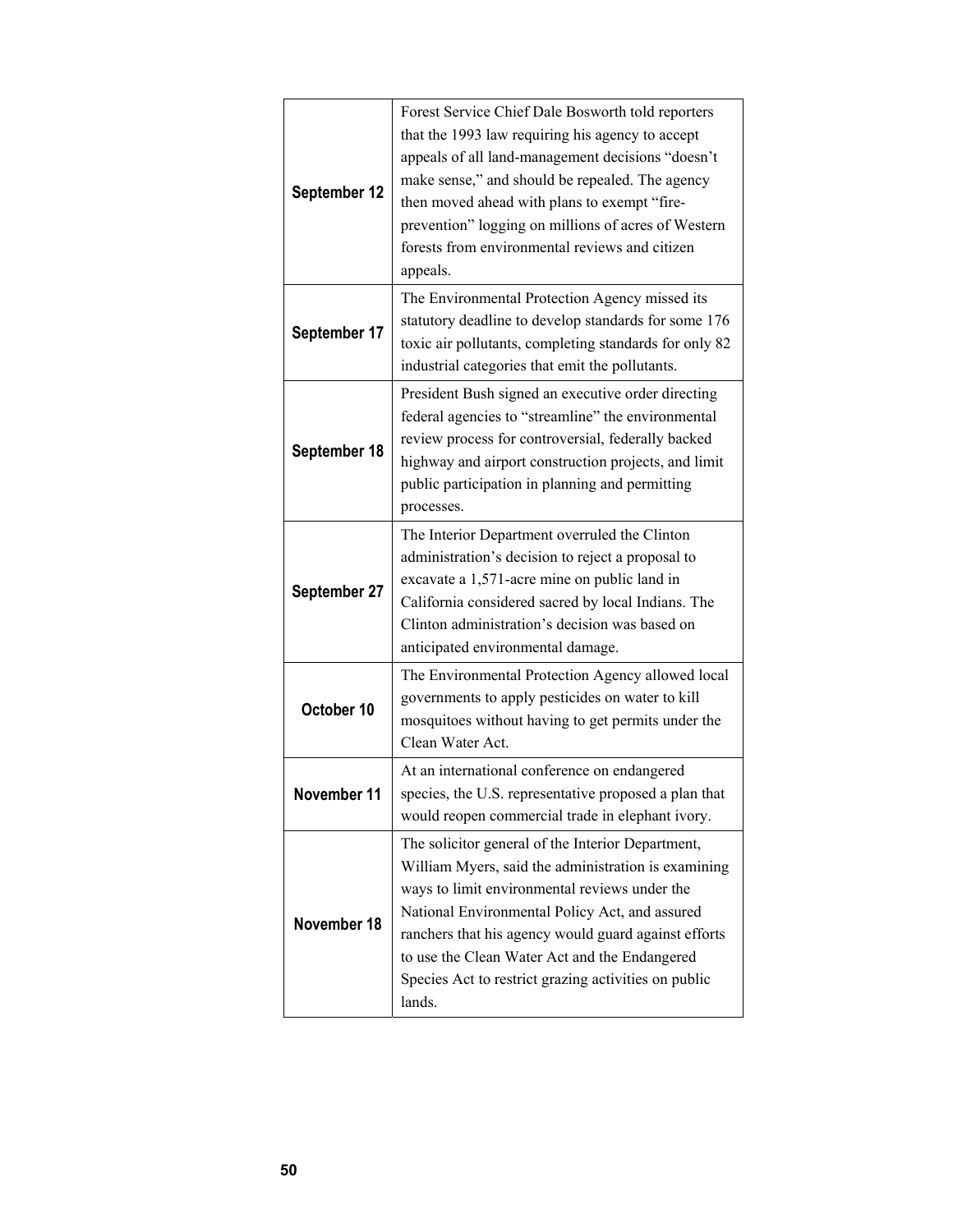| December 12 | The White House announced a paltry measure that<br>would boost SUV and light truck fuel economy<br>standards by a mere 1.5 mpg over the next five years.<br>The mileage requirement for other passenger cars<br>would remain at 27.5 miles per gallon, the standard<br>set more than a decade ago.                                                                                                  |
|-------------|-----------------------------------------------------------------------------------------------------------------------------------------------------------------------------------------------------------------------------------------------------------------------------------------------------------------------------------------------------------------------------------------------------|
| December 26 | The Bureau of Land Management issued a new rule<br>to make it easier for state and local governments to<br>claim ownership of rights-of-ways along roads, trails,<br>paths, and rivers on federal lands. The rule created a<br>streamlined procedure to allow the BLM to cede<br>federal control over disputed parcels, possibly<br>spurring development in national parks and<br>wilderness areas. |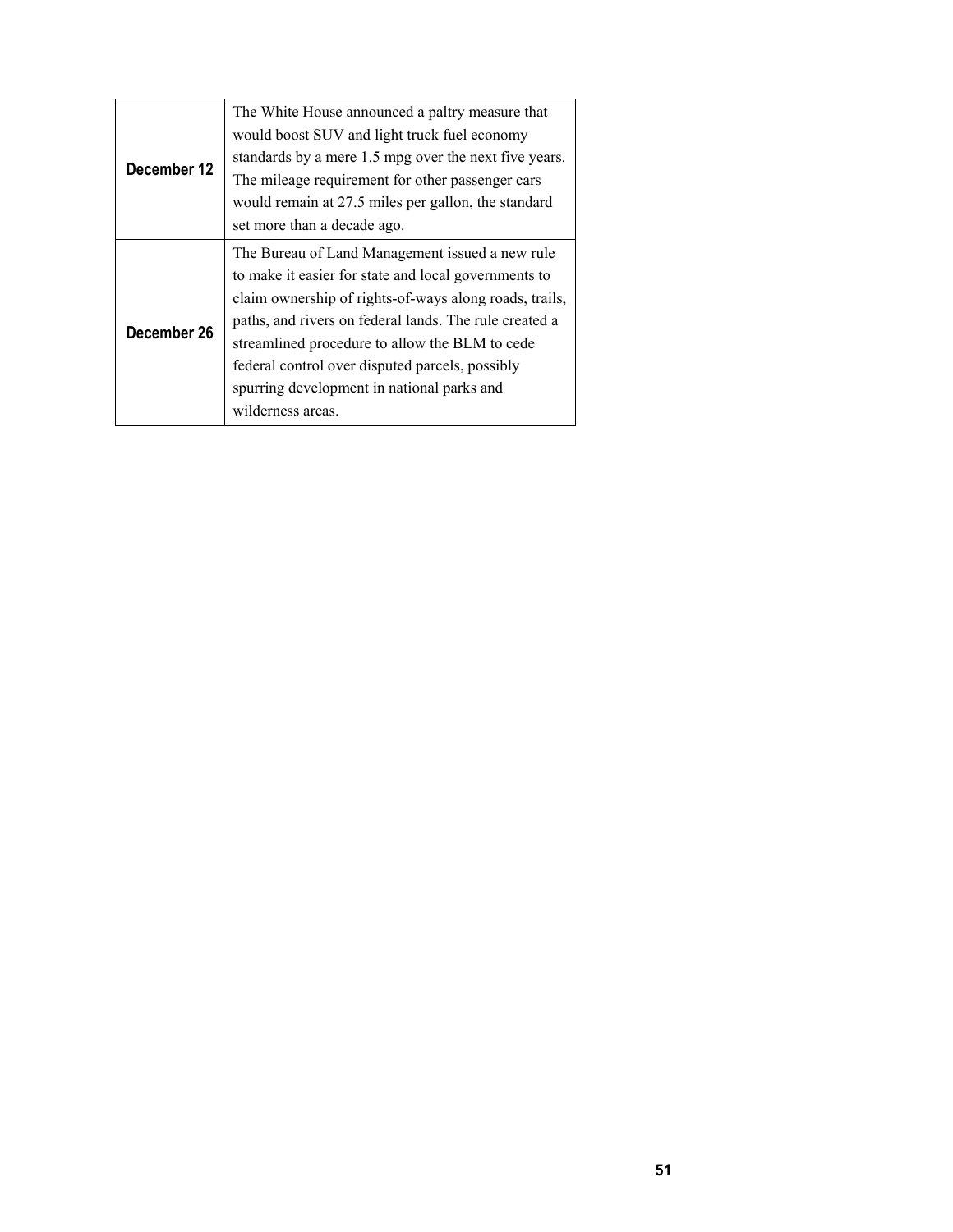# ENDNOTES

1

- <sup>1</sup> This trend is not difficult to understand. The shift in Senate control derailed Senate investigations into the unsavory relationship between Bush administration officials and corporate lobbyists, and dramatically reduced, if not eliminated, congressional oversight of administration environmental policy.
- 2 Among the issue identified in the OMB 2001 hit list are: clean air new source review, factory farm pollution, the roadless area forest rule, forest planning rules, and snowmobiles in national parks.
- 3 Graham formerly ran an industry-funded center at Harvard that promoted economic and policy grounds for weakening environmental and public health safeguards.
- 4 Adam Nagourney and Janet Elder, "Positive ratings for the G.O.P., if not its policy," *The New York Times*, November 26, 2002.
- <sup>5</sup> Theo Stein, "BLM to ease oil, gas access," The *Denver Post*, March 19, 2002.
- 6 Larry Addington donated nearly \$1 million to President Bush and other Republican candidates during the 2000 election campaign. (Source: http://www.opensecrets.org)
- 7 According to BLM data released in March 2001, the Bush administration had increased the number of leases for oil, gas, and coal mining on public lands by 51 percent – from 2.6 million acres in 2000 to 4 million acres the previous year.
- 8 In October, House Democrats charged EPA officials with manipulating data presented to Congress in an effort to downplay the threat of hydraulic fracturing – a natural-gas-well development

method – to drinking water. Representative Henry Waxman (D-CA) sent EPA Administrator Christine Whitman a letter alleging that the agency altered scientific and policy conclusions in order to benefit Halliburton, a company formerly headed by Vice President Cheney and the primary hydraulic-fracturing contractor in the United States. Waxman cited an EPA report that found that hydraulic fracturing poses risks to drinking water. He noted that, after consulting with industry, the agency changed its findings – minimizing the risks – in order to bolster a controversial energy bill provision that would exempt hydraulic fracturing from the Safe Drinking Water Act.

- <sup>9</sup> Grunwald, "Interior: Drilling won't violate polar pact," *The Washington Post*, January 18, 2002.
- <sup>10</sup> Kim Murphy, "Limited drilling won't harm caribou, scientists say," *The Los Angeles Times*, April 8, 2002.
- <sup>11</sup> Brent Israelsen, "Land swap deal under fire," *The Salt Lake Tribune*, July 19, 2002.
- <sup>12</sup> Cat Lazaroff, "Bush administration rule could increase air pollution," Environment News Service, October 24, 2002.
- <sup>13</sup> Pianin, "New Pollution Standards Prompt Suit," *The Washington Post*, January 1, 2003.
- <sup>14</sup> H. Josef Hebert, "Justice orders continuation of Clintonera clean-air lawsuits," *Associated Press*, January 15, 2002.
- <sup>15</sup> John Heilprin, "EPA chief suggests utilities wait on suit's outcome before agreeing to power plant pollution cleanups," *Associated Press*, March 7, 2002.
- <sup>16</sup> Katherine Q. Seelye, "White House rejected a stricter EPA alternative to the president's

Clear Skies plan," *The New York Times*, April 28, 2002.

## $17$  Ibid.

- 18 James Bruggers, "Power plant finding changed after intervention," *The Courier-Journal*, November 9, 2002.
- 19 See http://www.peer.org/press/287. html
- 20 Brad Foss, "Group: Exxon pressured White House," *Associated Press*, April 3, 2002.
- 21 Andrew Revkin, "U.S. sees problems in climate change," *The New York Times*, June 3, 2002.
- $^\mathrm{22}$  See

#### http://aospub.epa.gov/webi/me ta\_first\_new2.try\_these\_first

- <sup>23</sup> "Not told of key report, Whitman says," *Reuters*, June 13, 2002.
- $24$  Ibid.

 $25$  See: http://www.epa.gov/water/year ofcleanwater/

- 26 Michael Grunwald, "Interior's silence on Corps plan questioned," *The Washington Post*, January 14, 2002.
- <sup>27</sup> *Compensating for Wetland Losses Under the Clean Water Act*, National Academy of Sciences, 2001, and *Wetlands Protection: Assessments Needed to Determine Effectiveness of In-Lieu-Fee Mitigation,* General Accounting Office, May 2001.
- 28 Ken Ward, Jr., "Haden won't suspend valley fill rules," *The Charleston Gazette*, June 18, 2002.
- 29 Ward, "Federal Office of Surface Mining opposes EPA's proposed mine reforms," *The Charleston Gazette*, May 10, 2002.
- 30 Ward, "Feds to curb study to prevent coalfield flooding,' *The Charleston Gazette*, October 28, 2002.
- <sup>31</sup> "Plan allows trade of cleanwater credits," *Associated Press*, May 17, 2002.
- 32 Eric Pianin, "U.S. to rethink clean water rules," *The Washington Post*, September 20, 2002.
- <sup>33</sup> *Solid Waste Agency of Northern Cook County v. Army Corps of Engineers*
- 34 See http://www.epa.gov/305b
- 35 "EPA official defends Bush's proposed cuts in wastewater, sewage cleanup program," *Associated Press*, October 19, 2002.
- <sup>36</sup> This rule is yet another example of how contributors to the Bush-Cheney campaign are getting what they paid for. During the 2000 election, the Bush-Cheney campaign received \$2,636,625 from agribusiness, including \$647,285 from the dairy, livestock, and poultry and egg industries. President Bush received more livestock industry contributions (\$506,085) in the 2000 election campaign than any other federal candidate received between 1990 and 2000. (Source: http://www.opensecrets.org)
- <sup>37</sup> The EPA's 2002 National Coastal Condition report acknowledged that the overall condition of our coastal waters is only fair to poor.
- 38 The administration has turned a deaf ear to requests that it put in place the independent science review panel for the restoration project as Congress required as part of the authorization. The review panel requirement was added to the law after a number of scientists, including many from within the government, criticized the Corps' original technical blueprint for the project as containing "deep, systemic" problems. Despite the legal requirement and a December 2002 deadline for the panel's first report, no